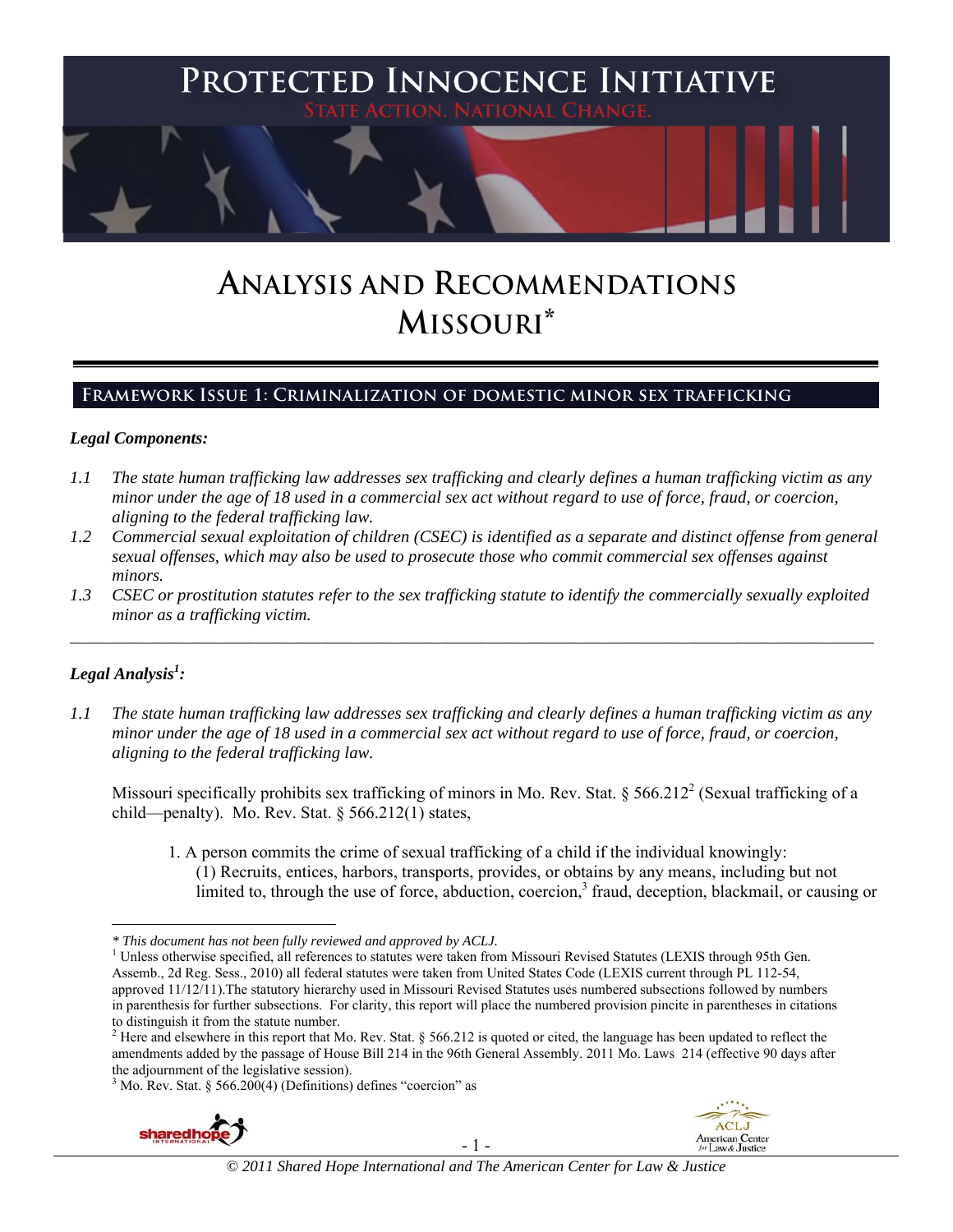threatening to cause financial harm, a person under the age of eighteen to participate in a commercial sex act,<sup>4</sup> a sexual performance,<sup>5</sup> or the production of explicit sexual material as defined in section 573.010 [Definitions], $6$  or benefits, financially or by receiving anything of value, from participation in such activities; or

(2) Causes a person under the age of eighteen to engage in a commercial sex act, a sexual performance, or the production of explicit sexual material as defined in section 573.010.

A conviction under this statute is punishable as a felony by 10 years' to life imprisonment and a fine not to exceed \$250,000. Mo. Rev. Stat. § 566.212(3). If "force, abduction, or coercion" were used in the commission of the crime, the sentence is enhanced to "life imprisonment without eligibility for probation or parole" for the first 25 years. Mo. Rev. Stat. § 566.212(3).

Mo. Rev. Stat. § 566.213<sup>7</sup> (Sexual trafficking of a child under age twelve—affirmative defense not allowed, when—penalty) mostly mirrors the criminal provisions of Mo. Rev. Stat. § 566.212, except that it only applies to child victims under 12. A conviction under this statute is punishable as a felony by "life imprisonment without eligibility for probation or parole" until 25 years have been served. Mo. Rev. Stat. § 566.213(3).

*1.2 Commercial sexual exploitation of children (CSEC) is identified as a separate and distinct offense from general sexual offenses, which may also be used to prosecute those who commit commercial sex offenses against minors.*

In addition to the state trafficking law, Missouri criminalizes commercial sexual exploitation of children in the following offenses:

1. Mo. Rev. Stat. § 567.050(1)(2) (Promoting prostitution in the first degree) provides that "[a] person commits the crime of promoting prostitution in the first degree if he knowingly . . . [p]romotes prostitution of a person less than sixteen years old." Mo. Rev. Stat.  $\S 567.010(1)$  (Definitions) states,

(b) Any scheme, plan, or pattern intended to cause a person to believe that failure to perform an act would result in serious harm to or physical restraint against any person; or

<u> Andrewski politika (za obrazu pod predsjednika u predsjednika u predsjednika u predsjednika (za obrazu pod p</u>

(c) The abuse or threatened abuse of the legal process.

Here and elsewhere in this report that Mo. Rev. Stat. § 566.200 is quoted or cited, the language has been updated to reflect the amendments added by the passage of House Bill214 in the 96th General Assembly. 2011 Mo. Laws 214 (effective 90 days after the adjournment of the legislative session).

 $4 \text{ Mo. Rev. Stat. }$  § 566.200(5) (Definitions) defines "commercial sex act" as "any sex act on account of which anything of value is given to, promised, or received by any person."<br> ${}^{5}$  M<sub>2</sub>, B<sub>2</sub>. Stot,  $S$  566, 200(15) (Definitional def

 Mo. Rev. Stat. § 566.200(15) (Definitions) defines "sexual performance" as "any play, motion picture, still picture, film, videotape, video recording, dance, or exhibition which includes sexual conduct or nudity, performed before an audience of one or more, whether in person or online or through other forms of telecommunication." 6

 $6$  Mo. Rev. Stat. § 573.010(4) defines "explicit sexual material" as "any pictorial or three-dimensional material depicting human masturbation, deviate sexual intercourse, sexual intercourse, direct physical stimulation or unclothed genitals, sadomasochistic abuse, or emphasizing the depiction of postpubertal human genitals; provided, however, that works of art or of anthropological significance shall not be deemed to be within the foregoing definition." Mo. Rev. Stat. § 573.010(9) defines "material" as

[A]nything printed or written, or any picture, drawing, photograph, motion picture film, videotape or videotape production, or pictorial representation, or any recording or transcription, or any mechanical, chemical, or electrical reproduction, or stored computer data, or anything which is or may be used as a means of communication. Material includes undeveloped photographs, molds, printing plates, stored computer data and other latent representational

objects.<br><sup>7</sup> Here and elsewhere in this report that Mo. Rev. Stat. § 566.213 is quoted or cited, the language has been updated to reflect the amendments added by the passage of House Bill 214 in the 96th General Assembly. 2011 Mo. Laws 214 (effective 90 days after the adjournment of the legislative session).





<sup>(</sup>a) Threats of serious harm to or physical restraint against any person;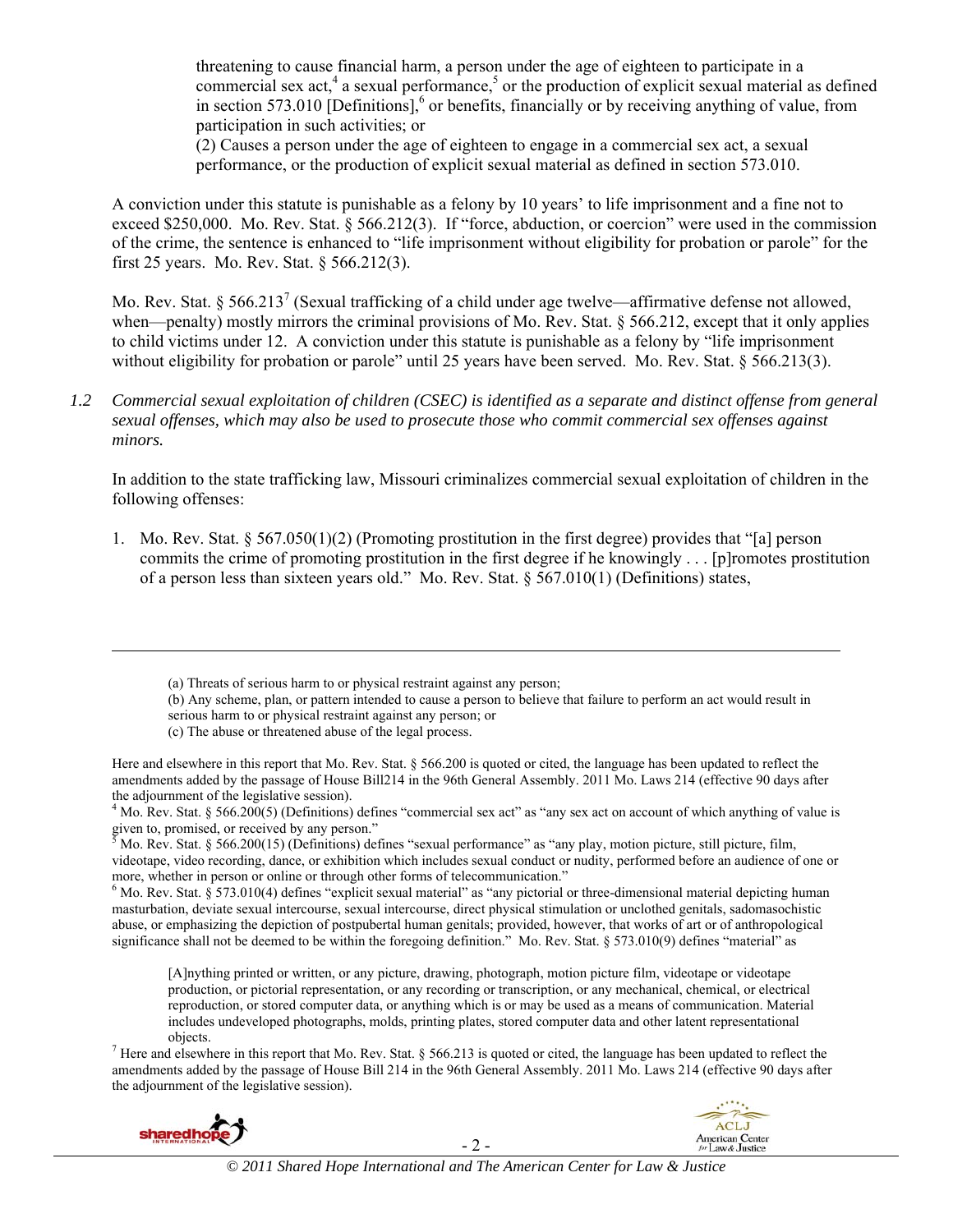[A] person promotes prostitution if, acting other than as a prostitute or a patron of a prostitute, he knowingly

(a) Causes or aids a person to commit or engage in prostitution; $\delta$  or

(b) Procures or solicits patrons for prostitution; or

(c) Provides persons or premises for prostitution purposes; or

(d) Operates or assists in the operation of a house of prostitution or a prostitution enterprise; or

(e) Accepts or receives or agrees to accept or receive something of value<sup>9</sup> pursuant to an agreement or understanding with any person whereby he participates or is to participate in proceeds of prostitution activity; or

(f) Engages in any conduct designed to institute, aid or facilitate an act or enterprise of prostitution.

A conviction under Mo. Rev. Stat. § 567.050 is punishable as a Class B felony by 5–15 years' imprisonment.<sup>10</sup> Mo. Rev. Stat. §§ 567.050(3), 558.011(1)(2).

2. Mo. Rev. Stat. § 567.030(1) (Patronizing prostitution—penalty) states that it is a crime if a person "patronizes prostitution." Mo. Rev. Stat. § 567.010(3) (Definitions) states that

a person patronizes prostitution if

(a) Pursuant to a prior understanding, he gives something of valueto another person as compensation for that person or a third person having engaged in sexual conduct<sup>11</sup> with him or with another; or

(b) He gives or agrees to give something of value to another person on an understanding that in return therefor that person or a third person will engage in sexual conduct with him or with another; or

(c) He solicits or requests another person to engage in sexual conduct with him or with another, or to secure a third person to engage in sexual conduct with him or with another, in return for something of value.

When the victim is 15–17 years old, a conviction is punishable as a Class A misdemeanor by up to 1 year imprisonment. Mo. Rev. Stat.  $88\,567.030(3)$ ,  $558.011(1)(5)$ . When the victim is 14 or younger, a conviction is punishable as a Class D felony by up to 4 years' imprisonment.<sup>12</sup> Mo. Rev. Stat. §§ 567.030(4), 558.011(1)(4).

"Sexual conduct" occurs when there is

In cases of class C and D felonies, the court shall have discretion to imprison for a special term not to exceed one year in the county jail or other authorized penal institution, and the place of confinement shall be fixed by the court. If the court imposes a sentence of imprisonment for a term longer than one year upon a person convicted of a class C or D





<sup>&</sup>lt;sup>8</sup> Pursuant to Mo. Rev. Stat. § 567.010(2), "[A] person commits prostitution if he engages or offers or agrees to engage in sexual conduct with another person in return for something of value to be received by the person or by a third person."<br><sup>9</sup> Mo. Rev. Stat. § 567.010(5) defines "something of value" as "any money or property, or any token, object

exchangeable for money or property."

<sup>&</sup>lt;sup>10</sup> Pursuant to Mo. Rev. Stat. § 558.011(1), "The authorized terms of imprisonment, including both prison and conditional release terms, are" as set out in that section. Therefore, when this report uses the term "imprisonment," unless otherwise specified, it includes time in prison and conditional release. 11 Mo. Rev. Stat. § 567.010(4) states,

<sup>(</sup>a) 'Sexual intercourse' which means any penetration, however slight, of the female sex organ by the male sex organ, whether or not an emission results; or

<sup>(</sup>b) 'Deviate sexual intercourse' which means any sexual act involving the genitals of one person and the mouth, hand, tongue or anus of another person; or

<sup>(</sup>c) 'Sexual contact' which means any touching, manual or otherwise, of the anus or genitals of one person by another, done for the purpose of arousing or gratifying sexual desire of either party. <sup>12</sup> Mo. Rev. Stat. § 558.011(2) states,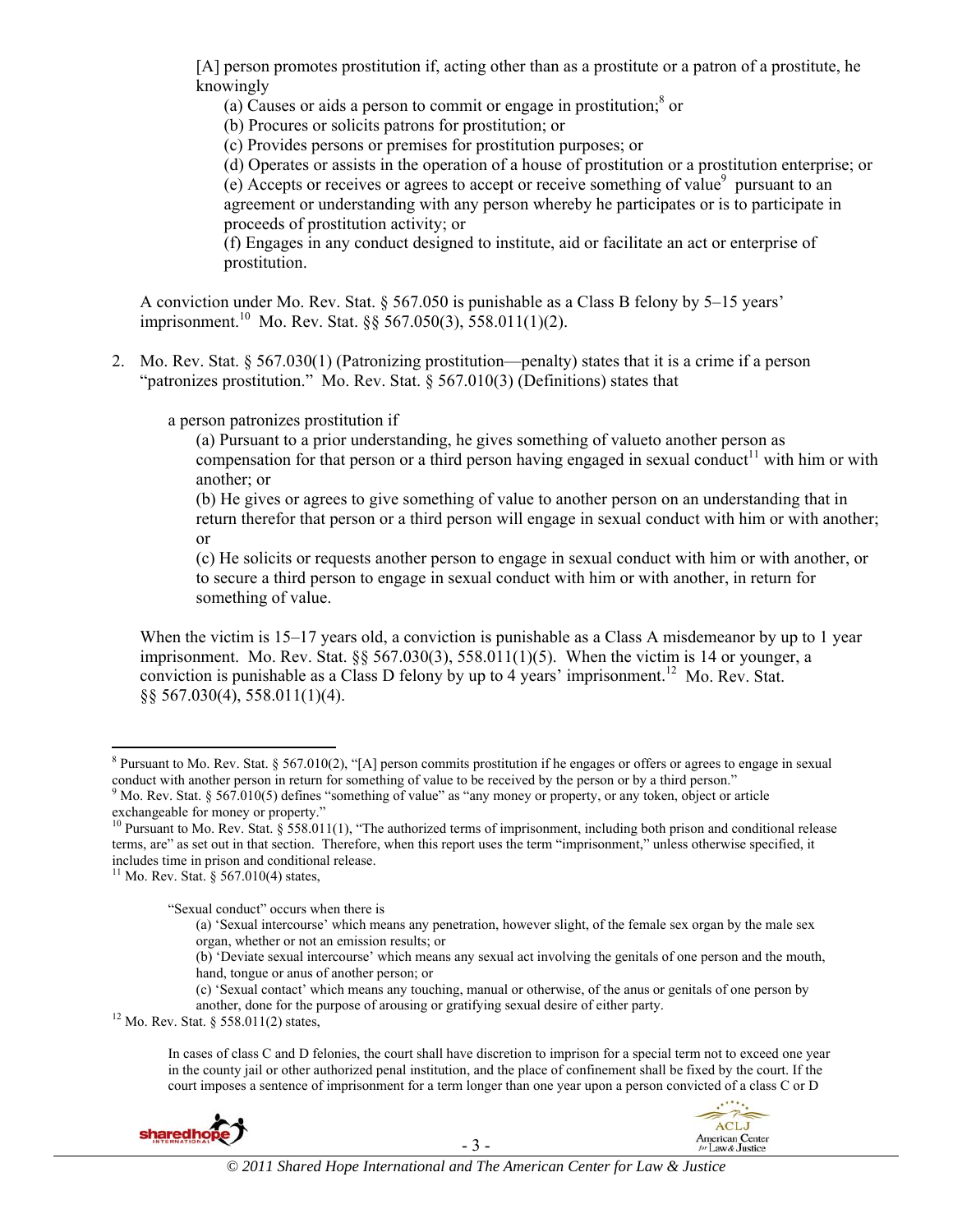3. Mo. Rev. Stat. § 566.103(1) (Crime of promoting online sexual solicitation, violation, penalty) states,

A person or entity commits the offense of promoting online sexual solicitation if such person or entity knowingly permits<sup>13</sup> a web-based classified service<sup>14</sup> owned or operated by such person or entity to be used by individuals to post advertisements promoting prostitution,  $15$  enticing a child to engage in sexual conduct, or promoting sexual trafficking of a child after receiving notice under this section.

A conviction under this statute is punishable as a felony by a fine of \$5,000 "per day that the advertisement remains posted on the web-based classified service after seventy-two hours of when notice has been provided pursuant to this section." Mo. Rev. Stat. § 566.103(6).

- 4. Mo. Rev. Stat. § 568.080(1) (Child used in sexual performance, penalties) makes it a crime when a person "knowing the character and content thereof . . . employs, authorizes, or induces a child less than seventeen years of age to engage in a sexual performance or, being a parent, legal guardian, or custodian of such child, consents to the participation by such child in such sexual performance." A conviction under this statute is punishable as a Class C felony by up to 7 years' imprisonment.<sup>16</sup> Mo. Rev. Stat. §§ 568.080(2), 558.011(1)(3). However, if in the course of committing the crime, serious emotional injury is inflicted on the child, a conviction is punishable as a Class B felony by 5–15 years' imprisonment. Mo. Rev. Stat. §§ 568.080(2), 558.011(1)(2).
- 5. Mo. Rev. Stat. § 573.023(1) (Sexual exploitation of a minor, penalties) makes it a crime when a person "knowingly or recklessly photographs, films, videotapes, produces or otherwise creates obscene material<sup>17</sup> with a minor<sup>18</sup> or child pornography."<sup>19</sup> A conviction under this statute is punishable as "a class B felony"

felony, it shall commit the person to the custody of the department of corrections for a term of years not less than two years and not exceeding the maximum authorized terms [otherwise] provided.

<u> 1989 - Johann Stein, marwolaethau a gweledydd a ganlad y ganlad y ganlad y ganlad y ganlad y ganlad y ganlad</u>

 In addition, a person convicted of a class C or D felony may be required to pay a fine not to exceed \$5,000 or "double the amount of the offender's gain from the commission of the crime. An individual offender may be fined not more than twenty thousand dollars under this provision." Mo. Rev. Stat.  $\S$  560.011(1).

<sup>13</sup> Pursuant to Mo. Rev. Stat. § 566.103(4), "It shall be prima facie evidence that a person or entity acts knowingly if an advertisement is not removed from the web-based classified service within seventy-two hours of that person or entity being notified that an advertisement has been posted on that service which is prohibited under this section."<br><sup>14</sup> Mo. Rev. Stat. § 566.103(2) defines "web-based classified service" as "a person or entity in whose name a specifi

Internet domain name is registered which has advertisements for goods and services or personal advertisement."<br><sup>15</sup> Pursuant to Mo. Rev. Stat. § 566.103(3)

An advertisement may be deemed to promote prostitution, entice a child to engage in sexual conduct, or promote sexual trafficking of a child, if the content of such advertisement would be interpreted by a reasonable person as offering to exchange sexual conduct for goods or services in violation of chapter 567, as seeking a child for the purpose of sexual conduct or commercial sex act, or as offering a child as a participant in sexual conduct or a commercial sex act in violation of 566.151 [Enticement of a child], 566.212 [Sexual trafficking of a child], or 566.213 [Sexual trafficking of a child under age twelve].

<sup>16</sup> *See supra* note 12.<br><sup>17</sup> Mo. Rev. Stat. § 573.010(12) (Definitions) defines "obscene" by stating,

[A]ny material or performance is obscene if, taken as a whole:

(a) Applying contemporary community standards, its predominant appeal is to prurient interest in sex; and (b) The average person, applying contemporary community standards, would find the material depicts or describes sexual conduct in a patently offensive way; and

(c) A reasonable person would find the material lacks serious literary, artistic, political or scientific value."

See supra note 6 for the definition of "material."<br><sup>18</sup> Mo. Rev. Stat. § 573.010(10) (Definitions) defines "minor" as "any person under the age of eighteen."<br><sup>19</sup> Mo. Rev. Stat. § 573.010(2) (Definitions) defines "child p



- 4 -

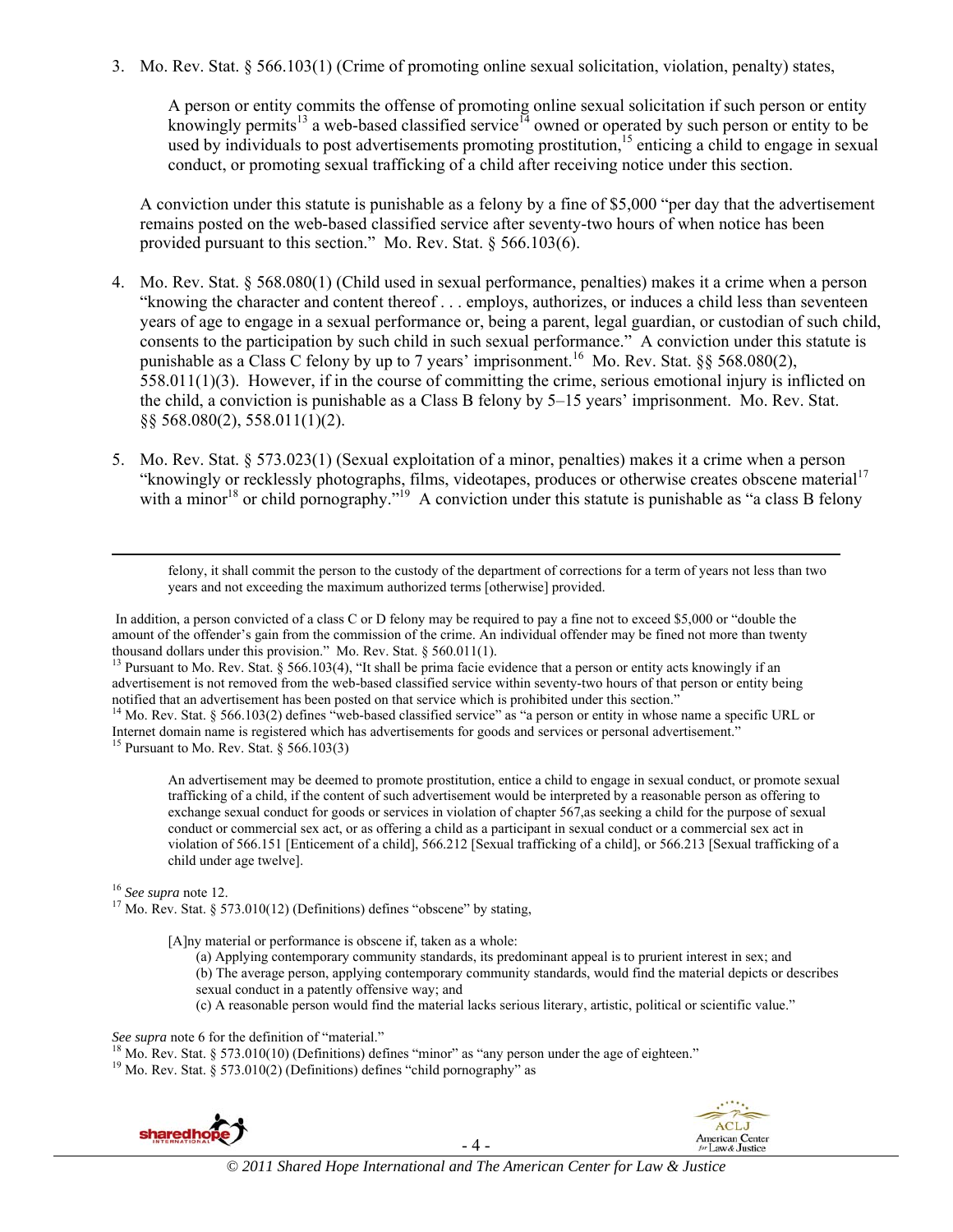unless the minor is a child,<sup>20</sup> in which case it is a class A felony." Mo. Rev. Stat. § 573.023(2). A Class B felony is punishable by 5–15 years' imprisonment, and a Class A felony is punishable by 10–30 years' or life imprisonment. Mo. Rev. Stat. § 558.011(1)(1)–(2).

6. Mo. Rev. Stat. § 568.090(1) (Promoting sexual performance by a child, penalties) makes it a crime when a person "knowing the character and content thereof . . . promotes a sexual performance by a child less than seventeen years of age or produces, directs, or promotes any performance which includes sexual conduct by a child less than seventeen years of age." A conviction under this statute is punishable as a Class C felony by up to 7 years' imprisonment.<sup>21</sup> Mo. Rev. Stat. §§ 568.090(2), 558.011(1)(3).

The following sexual offenses may apply to crimes involving sexual exploitation of children but do not specifically reference a commercial component:

1. Mo. Rev. Stat. § 566.151(1) (Enticement of a child, penalties) states,

A person at least twenty-one years of age or older commits the crime of enticement of a child if that person persuades, solicits, coaxes, entices, or lures whether by words, actions or through communication via the Internet or any electronic communication, any person who is less than fifteen years of age for the purpose of engaging in sexual conduct.

A conviction under this statute is punishable as a felony by 5–30 years' imprisonment without eligibility for "parole, probation, conditional release, or suspended imposition or execution of sentence for" 5 years. Mo. Rev. Stat. § 566.151(3).

2. Mo. Rev. Stat. § 566.032(1) (Statutory rape and attempt to commit, first degree, penalties) makes it a crime for a person to have "sexual intercourse<sup>22</sup> with another person who is less than fourteen years old." A violation or attempted violation of Mo. Rev. Stat. § 566.032 is punishable as a felony by 5 years' to life

<u> 1989 - Johann Stein, marwolaethau a gweledydd a ganlad y ganlad y ganlad y ganlad y ganlad y ganlad y ganlad</u>

(a) Any obscene material or performance depicting sexual conduct, sexual contact, or a sexual performance, as these terms are defined in section 556.061 [Code definitions], and which has as one of its participants or portrays as an observer of such conduct, contact, or performance a minor under the age of eighteen; or (b) Any visual depiction, including any photograph, film, video, picture, or computer or computer-generated image or picture, whether made or produced by electronic, mechanical, or other means, of sexually explicit conduct where: a. The production of such visual depiction involves the use of a minor engaging in sexually explicit conduct; b. Such visual depiction is a digital image, computer image, or computer-generated image that is, or is indistinguishable from, that of a minor engaging in sexually explicit conduct; or c. Such visual depiction has been created, adapted, or modified to show that an identifiable minor is engaging in sexually explicit conduct. Mo. Rev. Stat. § 556.061(29) defines "sexual conduct" as "acts of human masturbation; deviate sexual intercourse; sexual

intercourse; or physical contact with a person's clothed or unclothed genitals, pubic area, buttocks, or the breast of a female in an act of apparent sexual stimulation or gratification." Mo. Rev. Stat. § 556.061(30) defines "sexual contact" as "any touching of the genitals or anus of any person, or the breast of any female person, or any such touching through the clothing, for the purpose of arousing or gratifying sexual desire of any person." Mo. Rev. Stat. § 556.061(31) defines "sexual performance" as "any performance, or part thereof, which includes sexual conduct by a child who is less than seventeen years of age."

Mo. Rev. Stat. § 573.010(7) defines "identifiable minor" as someone

- a. (i) Who was a minor at the time the visual depiction was created, adapted, or modified; or
	- (ii) Whose image as a minor was used in creating, adapting, or modifying the visual depiction; and
- b. Who is recognizable as an actual person by the person's face, likeness, or other distinguishing characteristic, such as a unique birthmark or other recognizable feature; . . .

Mo. Rev. Stat. § 573.010(7)(b) states that "proof of the actual identity of the identifiable minor" is not required.<br><sup>20</sup> Mo. Rev. Stat. § 573.010(1) (Definitions) defines "child" as "any person under the age of fourteen.

male sex organ, whether or not an emission results."

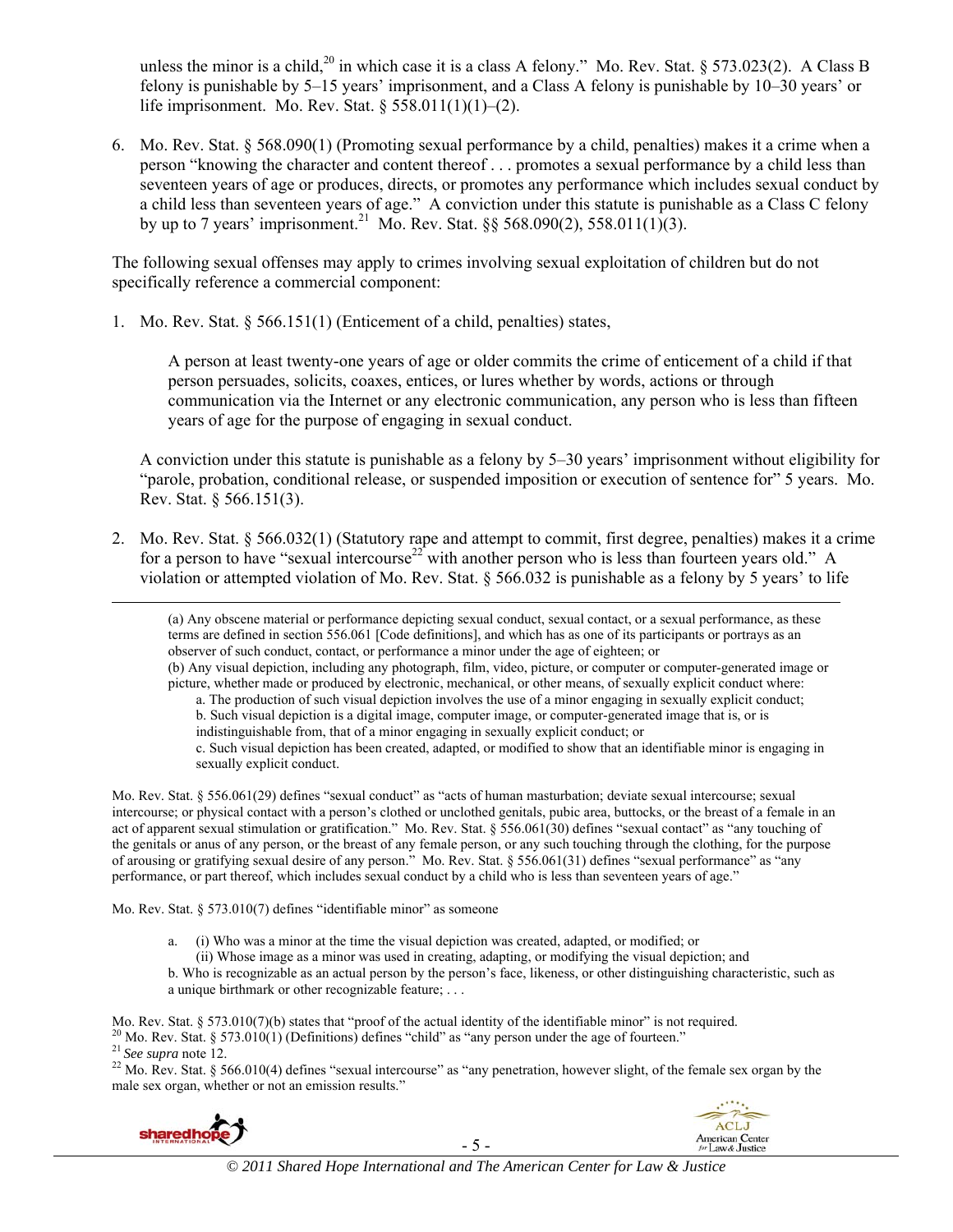imprisonment, unless "in the course thereof the actor . . . subjects the victim to sexual intercourse or deviate sexual intercourse with more than one person, or the victim is less than twelve years of age in which case the authorized term of imprisonment is life imprisonment or a term of years not less than ten years." Mo. Rev. Stat. § 566.032(2).

- 3. Mo. Rev. Stat. § 566.034(1) (Statutory rape, second degree, penalty) states that statutory rape occurs when a person "twenty-one years of age or older ... has sexual intercourse<sup>23</sup> with another person who is less than seventeen years of age." A conviction under this statute is punishable as a Class C felony by up to 7 years' imprisonment.24 Mo. Rev. Stat. §§ 566.034(2), 558.011(1)(3).
- 4. Mo. Rev. Stat. § 566.083(1) (Sexual misconduct involving a child, penalty—applicability of section affirmative defense not allowed, when) provides,
	- 1. A person commits the crime of sexual misconduct involving a child if the person:

(1) Knowingly exposes his or her genitals to a child less than fifteen years of age under circumstances in which he or she knows that his or her conduct is likely to cause affront or alarm to the child;

(2) Knowingly exposes his or her genitals to a child less than fifteen years of age for the purpose of arousing or gratifying the sexual desire of any person, including the child; or

(3) Knowingly coerces or induces a child less than fifteen years of age to expose the child's genitals for the purpose of arousing or gratifying the sexual desire of any person, including the child.<sup>2</sup>

A conviction under is punishable as a Class D felony by up to 4 years' imprisonment, "unless the actor has previously pleaded guilty to or been found guilty of an offense pursuant to this chapter, in which case it is a class C felony," which is punishable by up to 7 years' imprisonment.<sup>26</sup> Mo. Rev. Stat. §§ 566.083(4), 558.011(1)(4), (1)(3).

5. Mo. Rev. Stat. § 568.060(1)(2) (Abuse of a child, penalty) makes it a crime when a person

[p]hotographs or films a child less than eighteen years old engaging in a prohibited sexual act<sup>27</sup> or in the simulation of such an act or who causes or knowingly permits a child to engage in a prohibited sexual act or in the simulation of such an act for the purpose of photographing or filming the act.

A conviction under this statute is punishable as a Class C felony by up to 7 years' imprisonment;<sup>28</sup> however, if the child suffers serious emotional injury, the conviction is punishable as a Class B felony by 5–15 years' imprisonment, and if the "child dies as a result of injuries sustained," the conviction is punishable as a class A felony by 10–30 years' or life imprisonment. Mo. Rev. Stat. §§ 568.060(3)(1)–(2), 558.011(1)(1)–(3).

6. Mo. Rev. Stat. § 566.153(1) (Age misrepresentation, crime of—penalty) states,

<sup>28</sup> *See supra* note 12.



- 6 -



 $^{23}$  See supra note 2322 for the definition of "sexual intercourse."

<sup>&</sup>lt;sup>24</sup> See supra note 12.<br><sup>24</sup> See supra note 12.<br><sup>25</sup> Pursuant to Mo. Rev. Stat. § 566.083(2), (3), "2. The provisions of this section shall apply regardless of whether the person violates the section in person or via the Internet or other electronic means. 3. It is not an affirmative defense to prosecution for a violation of this section that the other person was a peace officer masquerading as a minor."<br><sup>26</sup> *See supra* note 12.<br><sup>27</sup> Mo. Rev. Stat. § 568.060(2) defines "prohibited sexual act" as

<sup>[</sup>A]ny of the following, whether performed or engaged in either with any other person or alone: sexual or anal intercourse, masturbation, bestiality, sadism, masochism, fetishism, fellatio, cunnilingus, any other sexual activity or nudity, if such nudity is to be depicted for the purpose of sexual stimulation or gratification of any individual who may view such depiction.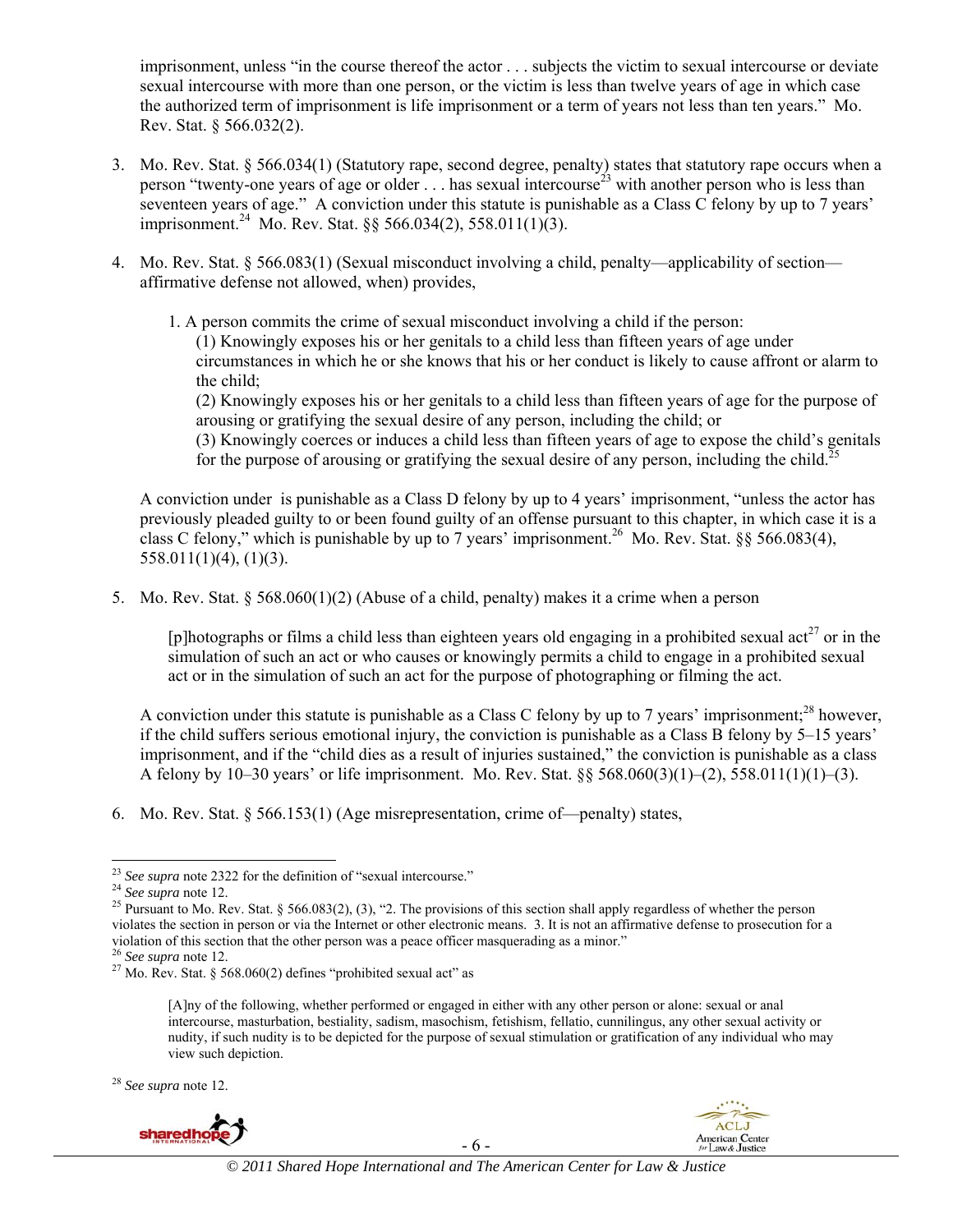A person commits the crime of age misrepresentation with intent to solicit a minor when he or she knowingly misrepresents his or her age with the intent to use the Internet to engage in criminal sexual conduct<sup>29</sup> involving a minor.

A conviction under this statute is punishable as a Class D felony by up to 4 years' imprisonment.<sup>30</sup> Mo. Rev. Stat. §§ 566.153(2), 558.011(1)(4).

*1.3 CSEC or prostitution statutes refer to the sex trafficking statute to identify the commercially sexually exploited minor as a trafficking victim.* 

Mo. Rev. Stat. § 566.103 (Crime of promoting online sexual solicitation, violation, penalty) refers to the human trafficking statute in defining the types of advertisements prohibited. Mo. Rev. Stat. § 566.103(3) provides,

An advertisement may be deemed to promote prostitution, entice a child to engage in sexual conduct, or promote sexual trafficking of a child, if the content of such advertisement would be interpreted by a reasonable person as offering to exchange sexual conduct for goods or services in violation of chapter 567 [Prostitution], as seeking a child for the purpose of sexual conduct or commercial sex act, or as offering a child as a participant in sexual conduct or commercial sex act in violation of section 566.151 [Enticement of a child], 566.212 [Sexual trafficking of a child], or 566.213 [Sexual trafficking of a child under age twelve].

However, Missouri's other CSEC laws do not refer to Mo. Rev. Stat. § 566.212 (Sexual trafficking of a child) or § 566.213 (Sexual trafficking of a child under age twelve).

1.3.1 Recommendation: Amend the state CSEC laws to include specific references to Mo. Rev. Stat. § 566.212 (Sexual trafficking of a child—penalty) and § 566.213 (Sexual trafficking of a child under age twelve—affirmative defense not allowed, when—penalty) to ensure identification of trafficked minors as trafficking victims.

<sup>29</sup> Mo. Rev. Stat. § 566.010(2) defines "sexual conduct" as "sexual intercourse, deviate sexual intercourse or sexual contact." *See supra* notes 22, for the definitions of sexual intercourse, deviate sexual intercourse, and sexual contact. 30 *See supra* note 12.



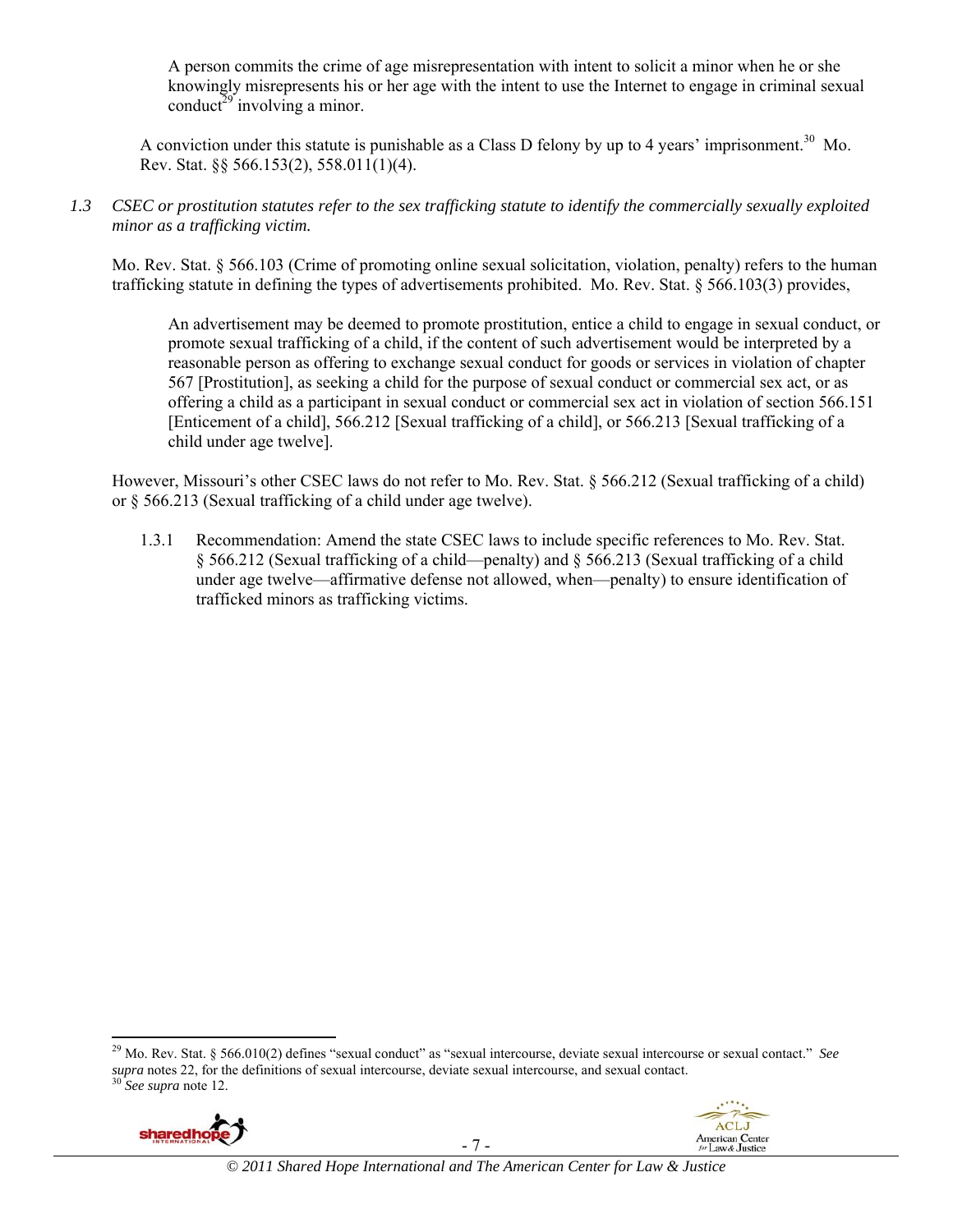# **Framework Issue 2: Criminal provisions Addressing demand**

## *Legal Components:*

- *2.1 The state sex trafficking law can be applied to buyers of commercial sex acts with a victim of domestic minor sex trafficking.*
- *2.2 Buyers of commercial sex acts with a minor can be prosecuted under CSEC laws.*
- *2.3 Solicitation of prostitution laws differentiate between buying sex acts with an adult and buying sex acts with a minor under 18.*
- *2.4 Penalties for buyers of commercial sex acts with minors are as high as federal penalties.*
- *2.5 Using the Internet to lure, entice, or purchase, or attempt to lure, entice, or purchase commercial sex acts with a minor is a separate crime or results in an enhanced penalty for buyers.*
- *2.6 No age mistake defense is permitted for a buyer of commercial sex acts with any minor under 18.*
- *2.7 Base penalties for buying sex acts with a minor are sufficiently high for all minors under 18 and not reduced for older minors.*
- *2.8 Financial penalties for buyers of commercial sex acts with minors are sufficiently high to make it difficult for buyers to hide the crime.*
- *2.9 Buying and possessing child pornography carries penalties as high as similar federal offenses.*
- *2.10 Convicted buyers of commercial sex acts with minors and child pornography are required to register as sex offenders.*

 $\mathcal{L}_\mathcal{L} = \{ \mathcal{L}_\mathcal{L} = \{ \mathcal{L}_\mathcal{L} = \{ \mathcal{L}_\mathcal{L} = \{ \mathcal{L}_\mathcal{L} = \{ \mathcal{L}_\mathcal{L} = \{ \mathcal{L}_\mathcal{L} = \{ \mathcal{L}_\mathcal{L} = \{ \mathcal{L}_\mathcal{L} = \{ \mathcal{L}_\mathcal{L} = \{ \mathcal{L}_\mathcal{L} = \{ \mathcal{L}_\mathcal{L} = \{ \mathcal{L}_\mathcal{L} = \{ \mathcal{L}_\mathcal{L} = \{ \mathcal{L}_\mathcal{$ 

# *Legal Analysis:*

*2.1 The state sex trafficking law can be applied to buyers of commercial sex acts with a victim of domestic minor sex trafficking.31*

Mo. Rev. Stat. § 566.212(1)(2) (Sexual trafficking of a child)<sup>32</sup> and § 566.213(1)(2) (Sexual trafficking of a child under age twelve)<sup>33</sup> provide that a person commits the crime of sex trafficking a minor when he knowingly "[c]auses a person under the age of eighteen [or 12 for purposes of Mo. Rev. Stat. § 566.213] to engage in a commercial sex act, a sexual performance, or the production of explicit sexual material as defined in section 573.010." Also, the phrase, "obtains by any means," in Mo. Rev. Stat. § 566.212(1) and § 566.213(1) might apply to buyers of sex with victims of domestic minor sex trafficking. Federal prosecutors, under the Trafficking Victims Protection Act (TVPA),<sup>34</sup> have applied the crime of human trafficking to attempted buyers of commercial sex with minors by charging that the buyers attempted to "obtain"35 a person under 18 to engage in commercial sex.<sup>36</sup> It is unsettled whether the courts will uphold this interpretation of the TVPA. It is arguable, therefore, that the term "obtain" in Missouri's trafficking statute may be similarly applied, and could, therefore, implicate buyers under Mo. Rev. Stat.  $\S 566.212(1)$  and  $\S 566.213(1)$ .

2.1.1 Recommendation: Amend Mo. Rev. Stat. § 566.212 (Sexual trafficking of a child) and § 566.213 (Sexual trafficking of a child under age twelve) to expressly criminalize the act of purchasing sex acts with minors.

<sup>36</sup> *See, e.g*., Indictment at 1, United States v. Oflyng, No. 09-00084-01-CR-W-SOW (W.D. Mo. Mar. 10, 2009); *see also* News Release, U.S. Department of Justice, Office of the United States Attorney for the Western District of Missouri, Human Trafficking Rescue Project, Operation Guardian Angel, Final Defendant Pleads Guilty to Sex Trafficking of a Child, (Dec. 18, 2009), http://www.justice.gov/usao/mow/news2009/mikoloyck.ple.htm.





<sup>&</sup>lt;sup>31</sup> See supra Section 1.1 for a full description of the provisions of Mo. Rev. Stat. § 566.212 and § 566.213.<br><sup>32</sup> See supra note 2.<br><sup>33</sup> See supra note 7.<br><sup>34</sup> Trafficking Victims Protection Act (TVPA) of 2000, Pub. L. of 18 and 22 U.S.C.).

 $35$  18 U.S.C. 1591(a).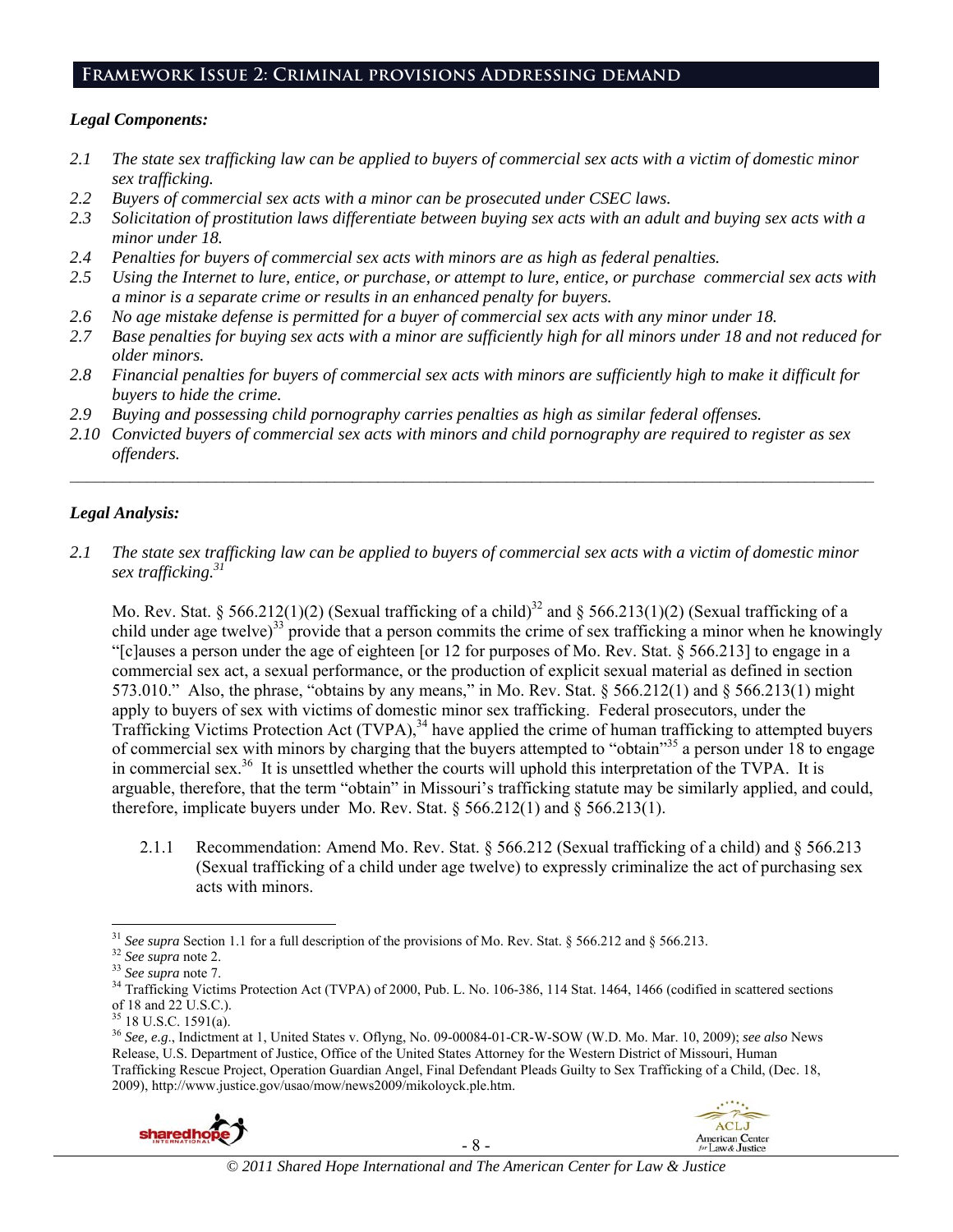# *2.2 Buyers of commercial sex acts with a minor can be prosecuted under CSEC laws.37*

Buyers of sex with minors may be prosecuted under Mo. Rev. Stat. § 567.030 (Patronizing prostitution), a CSEC law by virtue of its enhanced penalties for buying sex with a minor under 18. A conviction under this statute when the minor is 15–17 is punishable as a Class A misdemeanor by up to 1 year imprisonment. Mo. Rev. Stat. §§ 567.030(3), 558.011(1)(5). A conviction when the minor is under 15 is punishable as a Class D felony by up to 4 years' imprisonment.<sup>38</sup> Mo. Rev. Stat.  $\S$ § 567.030(4), 558.011(1)(4).

Missouri's other CSEC laws do not expressly include the crime of buying sex with a minor, but they may be used to prosecute a buyer of sex acts with a minor. Mo. Rev. Stat. § 566.151(1) (Enticement of a child) states,

A person at least twenty-one years of age or older commits the crime of enticement of a child if that person persuades, solicits, coaxes, entices, or lures whether by words, actions or through communication via the Internet or any electronic communication, any person who is less than fifteen years of age for the purpose of engaging in sexual conduct.

A conviction under this statute is punishable as a felony by 5–30 years' imprisonment. Mo. Rev. Stat.  $§$  566.151(3).

The following sex offenses could also apply to some buyers of sex acts with a minor: Mo. Rev. Stat. § 566.032 (Statutory rape and attempt to commit, first degree), § 566.034 (Statutory rape, second degree), § 566.083 (Sexual misconduct involving a child), and § 566.153 (Age misrepresentation).

- 2.2.1 Recommendation: Amend Mo. Rev. Stat. § 566.151(1) (Enticement of a child) to expressly include the purchase of sex with minors as prohibited conduct and to raise the age of protected minors to all those under 18.
- *2.3 Solicitation of prostitution laws differentiate between buying sex acts with an adult and buying sex acts with a minor under 18.*

Mo. Rev. Stat. § 567.030 (Patronizing prostitution), as the term, "patronizing prostitution," is defined in Mo. Rev. Stat. § 567.010(3) (Definitions),<sup>39</sup> prohibits the solicitation of prostitution. Mo. Rev. Stat. § 567.030 distinguishes between buying sex with an adult and buying sex with a minor by providing a penalty enhancement for patronizing prostitution with a minor, and a further enhancement when the minor is under 15. Mo. Rev. Stat. § 567.030(3), (4). When the individual who is being patronized is 18 or older, a conviction under Mo. Rev. Stat. § 567.030 is a Class B misdemeanor. When the individual who is being patronized is 15–17, a conviction under Mo. Rev. Stat. § 567.030(3) is a class A misdemeanor. When the individual who is being patronized is 14 or younger, a conviction under Mo. Rev. Stat. § 567.030(4) is a Class D felony.

*2.4 Penalties for buyers of commercial sex acts with minors are as high as federal penalties.<sup>40</sup>*

If the statute is applicable to a buyer, a conviction under Mo. Rev. Stat.  $\S 566.212(1)(2)$  (Sexual trafficking of a child) is punishable as a felony by 10 years' to life imprisonment and a fine up to \$250,000. If the trafficking was "effected by force, abduction, or coercion," the conviction is punishable by "life imprisonment without eligibility for probation or parole until the defendant has served" 25 years. Mo. Rev. Stat. § 566.212(3). Also, if it is applicable to a buyer, a conviction under Mo. Rev. Stat. § 566.213 (Sexual trafficking of a child under age twelve) is punishable as a felony by "life imprisonment without eligibility for probation or parole until the defendant has served" 25 years. Mo. Rev. Stat. § 566.213(3).

<sup>&</sup>lt;sup>38</sup> See supra note 12.<br><sup>39</sup> See supra Section 1.2 for the definition of "patronizing prostitution."<br><sup>40</sup> See supra Sections 1.1 and 1.2 for full descriptions of the relevant provisions in this section.



- 9 -



 $37$  See supra Section 1.2 for a full description of the relevant provisions in this section.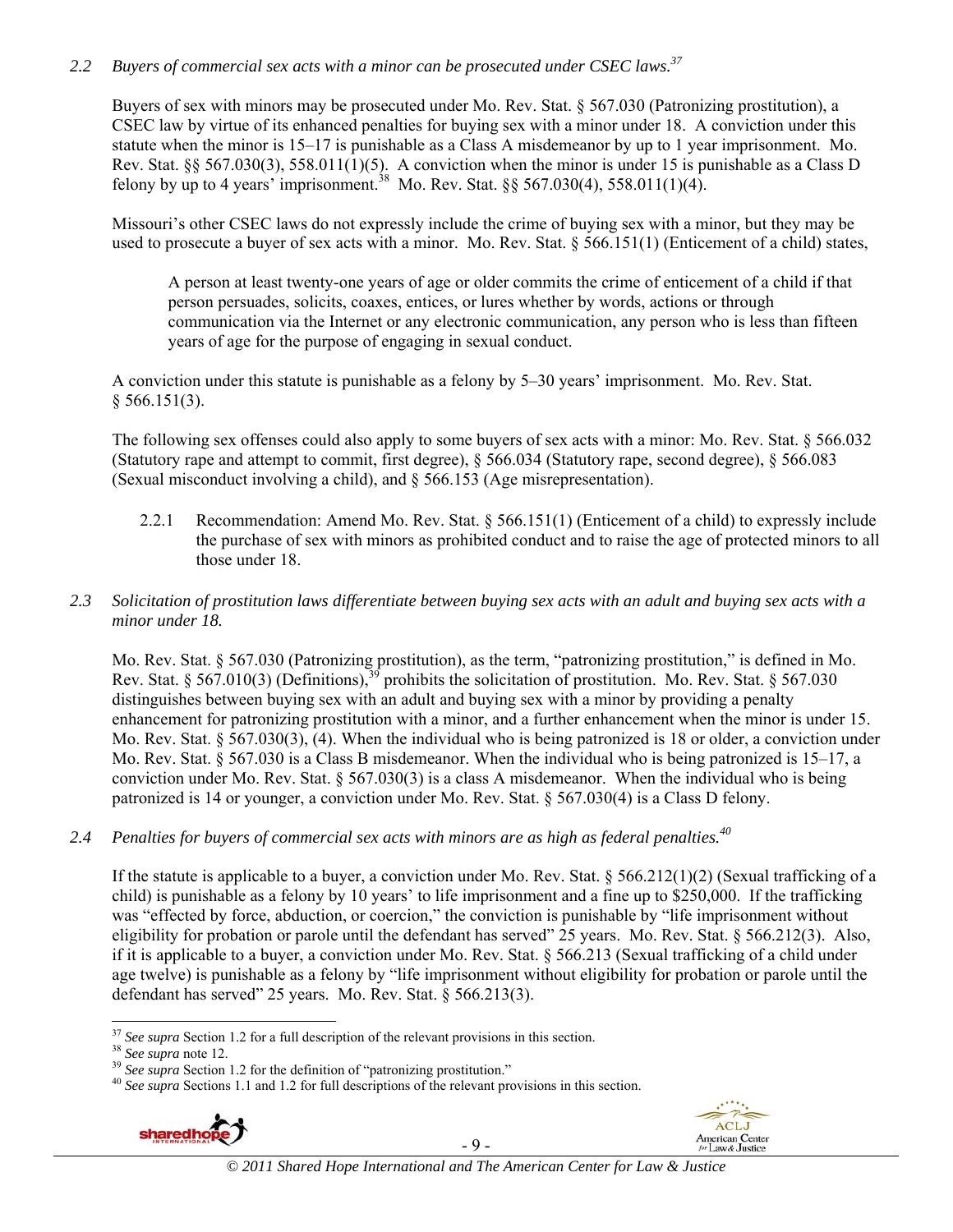A conviction under Mo. Rev. Stat. § 567.030(1) (Patronizing prostitution), when the minor is 15–17, is punishable as a Class A misdemeanor by up to 1 year imprisonment. Mo. Rev. Stat. §§ 567.030(3), 558.011(1)(5). When the minor patronized is under 15, a conviction is punishable as a Class D felony by up to 4 years' imprisonment.<sup>41</sup> Mo. Rev. Stat. §§ 567.030(4), 558.011(1)(4).

A conviction under Mo. Rev. Stat. § 566.151(1) (Enticement of a child) is punishable as a felony by 5–30 years' imprisonment with no eligibility "for parole, probation, conditional release, or suspended imposition or execution of sentence" for 5 years. Mo. Rev. Stat. § 566.151(3).

Convictions under the various sexual offenses for which a buyer of commercial sex acts with a minor could be prosecuted range from being punishable by 4–7 years' imprisonment. A conviction under Mo. Rev. Stat. § 566.083 (Sexual misconduct involving a child) is generally punishable as a Class D felony by up to 4 years' imprisonment.42 Mo. Rev. Stat. §§ 566.083(4), 558.011(1)(4). Convictions under Mo. Rev. Stat. § 566.034 (Statutory rape, second degree) are punishable as Class C felonies by up to 7 years' imprisonment.<sup>43</sup> Mo. Rev. Stat. §§ 566.032(2), 566.034(2), 558.011(1)(3).

Similar to the punishments for convictions under Missouri's trafficking laws, if the victim is under the age of 14, a conviction under the TVPA for child sex trafficking is punishable by 15 years to life imprisonment and a fine not to exceed \$250,000. 18 U.S.C. §§ 1591(b)(1), 3559(a)(1), 3571(b)(3). If the victim is 14–17, a conviction is punishable by 10 years to life imprisonment and a fine not to exceed \$250,000. 18 U.S.C. §§ 1591(b)(2), 3559(a)(1), 3571(b)(3). A conviction is punishable by mandatory life imprisonment, however, if the buyer has a prior conviction for a federal sex offense<sup>44</sup> against a minor. To the extent buyers can be prosecuted under other federal CSEC laws,<sup>45</sup> a conviction is punishable by penalties ranging from a fine not to exceed \$250,000 to life imprisonment and a fine not to exceed \$250,000.<sup>46</sup>

2.4.1 Recommendation: Amend the CSEC offenses applicable to buyers to refer to Mo. Rev. Stat. § 566.212 (Sexual trafficking of a child) and § 566.213 (Sexual trafficking of a child under age twelve) in cases of commercial sexual exploitation of children to ensure that these crimes are punished as severely as the trafficking crimes.

<sup>&</sup>lt;sup>45</sup> 18 U.S.C. § 2251A(b) (Selling or buying of children); 18 U.S.C. § 2251(a) (Sexual exploitation of children); 18 U.S.C. § 2423(a) (Transportation of a minor with intent for minor to engage in criminal sexual activity); 18 U.S.C. § 2422(a) (Coercion and enticement); 18 U.S.C. § 2252(a)(2), (4) (Certain activities relating to material involving the sexual exploitation of minors).<br><sup>46</sup> 18 U.S.C. § 2251A(b) (conviction punishable by imprisonment for 30 years to life and punishable by imprisonment for 15–30 years and a fine); 18 U.S.C.  $\S$  2423(a) (conviction punishable by imprisonment for 10 years to life and a fine); 18 U.S.C. § 2422(a) (conviction punishable by a fine, imprisonment up to 20 years, or both); 18 U.S.C. §  $2252(a)(2)$ , (4) (a conviction under subsection(a)(2) is punishable by imprisonment for 5–20 years and a fine, while a conviction under subsection(a)(4) is punishable by imprisonment up to 10 years, a fine, or both.); *see also* 18 U.S.C § 3559(a)(1) (classifying all of the above listed offenses as felonies); 18 U.S.C. § 3571(b)(3) (providing a fine up to \$250,000 for any felony conviction).





<sup>&</sup>lt;sup>41</sup> *See supra* note 12.<br><sup>42</sup> *See supra* note 12.<br><sup>43</sup> *See supra* note 12.<br><sup>44</sup> Pursuant to 18 U.S.C. § 3559(e)(2), "federal sex offense" is defined as

<sup>[</sup>A]n offense under section 1591 [18 USCS § 1591] (relating to sex trafficking of children), 2241 [18 USCS § 2241] (relating to aggravated sexual abuse),  $2242$  [18 USCS § 2242] (relating to sexual abuse),  $2244(a)(1)$  [18 USCS §  $2244(a)(1)$  (relating to abusive sexual contact),  $2245$  [18 USCS § 2245] (relating to sexual abuse resulting in death), 2251 [18 USCS § 2251] (relating to sexual exploitation of children), 2251A [18 USCS § 2251A] (relating to selling or buying of children), 2422(b) [18 USCS § 2422(b)] (relating to coercion and enticement of a minor into prostitution), or 2423(a) [18 USCS § 2423(a)] (relating to transportation of minors).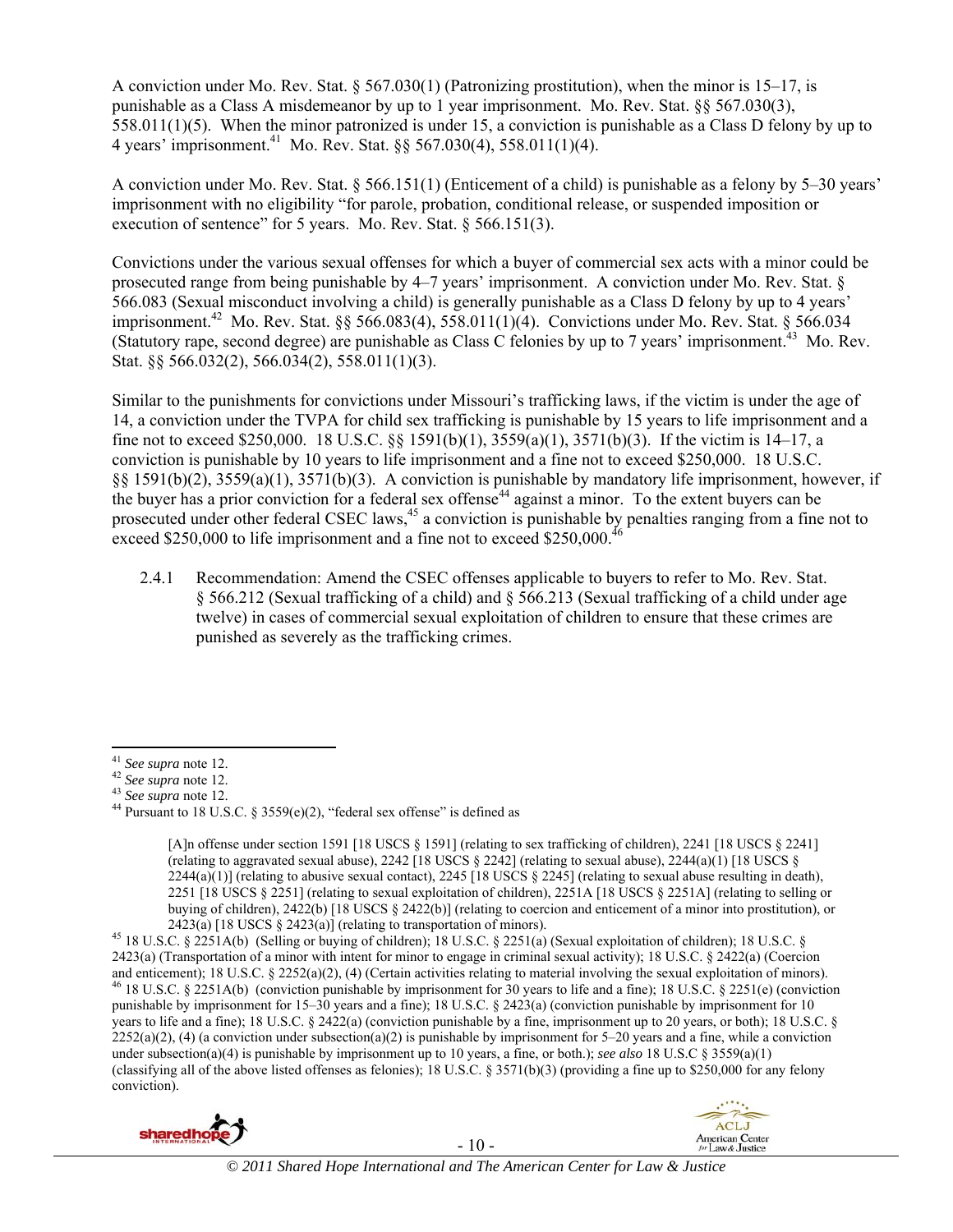*2.5 Using the Internet to lure, entice, or purchase, or attempt to lure, entice, or purchase commercial sex acts with a minor is a separate crime or results in an enhanced penalty for buyers.* 

Mo. Rev. Stat. § 566.151(1) (Enticement of a child) is potentially applicable to buyers who use the Internet for the purpose of purchasing sex acts with minors. Mo. Rev. Stat. § 566.151(1) states,

A person at least twenty-one years of age or older commits the crime of enticement of a child if that person persuades, solicits, coaxes, entices, or lures whether by words, actions or through communication via the Internet or any electronic communication, any person who is less than fifteen years of age for the purpose of engaging in sexual conduct.<sup>47</sup>

A conviction under this statute is punishable as a felony by 5–30 years' imprisonment without eligibility "for parole, probation, conditional release, or suspended imposition or execution of sentence" for 5 years. Mo. Rev. Stat. § 566.151(3).

Mo. Rev. Stat. § 566.153 (Age misrepresentation) could also have limited application to buyers who directly contact a minor online. Mo. Rev. Stat. § 566.153(1) states,

A person commits the crime of age misrepresentation with intent to solicit a minor when he or she knowingly misrepresents his or her age with the intent to use the Internet to engage in criminal sexual conduct $48$  involving a minor.

A conviction under this statute is punishable as a Class D felony by up to 4 years' imprisonment.<sup>49</sup> Mo. Rev. Stat. §§ 566.153(2), 558.011(1)(4).

- 2.5.1 Recommendation: Amend Mo. Rev. Stat. § 566.151 (Enticement of a child) to apply a heightened penalty to those who use the Internet to purchase sex acts with minors.
- *2.6 No age mistake defense is permitted for a buyer of commercial sex acts with any minor under 18.*

Mo. Rev. Stat. § 566.212 (Sexual trafficking of a child) and § 566.213 (Sexual trafficking of a child under age twelve) provide that "[i]t shall not be a defense that the defendant believed that the person was" over the specified age. Mo. Rev. Stat. §§ 566.212(2), 566.213(2). Mo. Rev. Stat. § 567.030(2) (Patronizing prostitution) also states that "[i]t shall not be an affirmative defense that the defendant believed that the person he or she patronized for prostitution was eighteen years of age or older."

In general, Mo. Rev. Stat. § 566.020(2) (Mistake as to incapacity or age—consent not a defense, when) states, "Whenever in this chapter [Sexual offenses] the criminality of conduct depends upon a child being thirteen years of age or younger, it is no defense that the defendant believed the child to be older." However, Mo. Rev. Stat. § 566.020(3) states, "Whenever in this chapter the criminality of conduct depends upon a child being under seventeen years of age, it is an affirmative defense that the defendant reasonably believed that the child was seventeen years of age or older."

*2.7 Base penalties for buying sex acts with a minor are sufficiently high for all minors under 18 and not reduced for older minors.50* 

If applicable to buyers, Mo. Rev. Stat. § 566.212 (Sexual trafficking of a child) provides a serious penalty for trafficking of all minors under 18 of 10 years' to life imprisonment and a fine up to \$250,000. Mo. Rev. Stat.

<sup>&</sup>lt;sup>48</sup> See supra note 29 for the definition of "sexual conduct."<br><sup>49</sup> See supra note 12.<br><sup>50</sup> See supra Sections 1.1 and 1.2 for full descriptions of the relevant provisions in this section.



- 11 -



 $47$  See supra note 29 for the definition of "sexual conduct."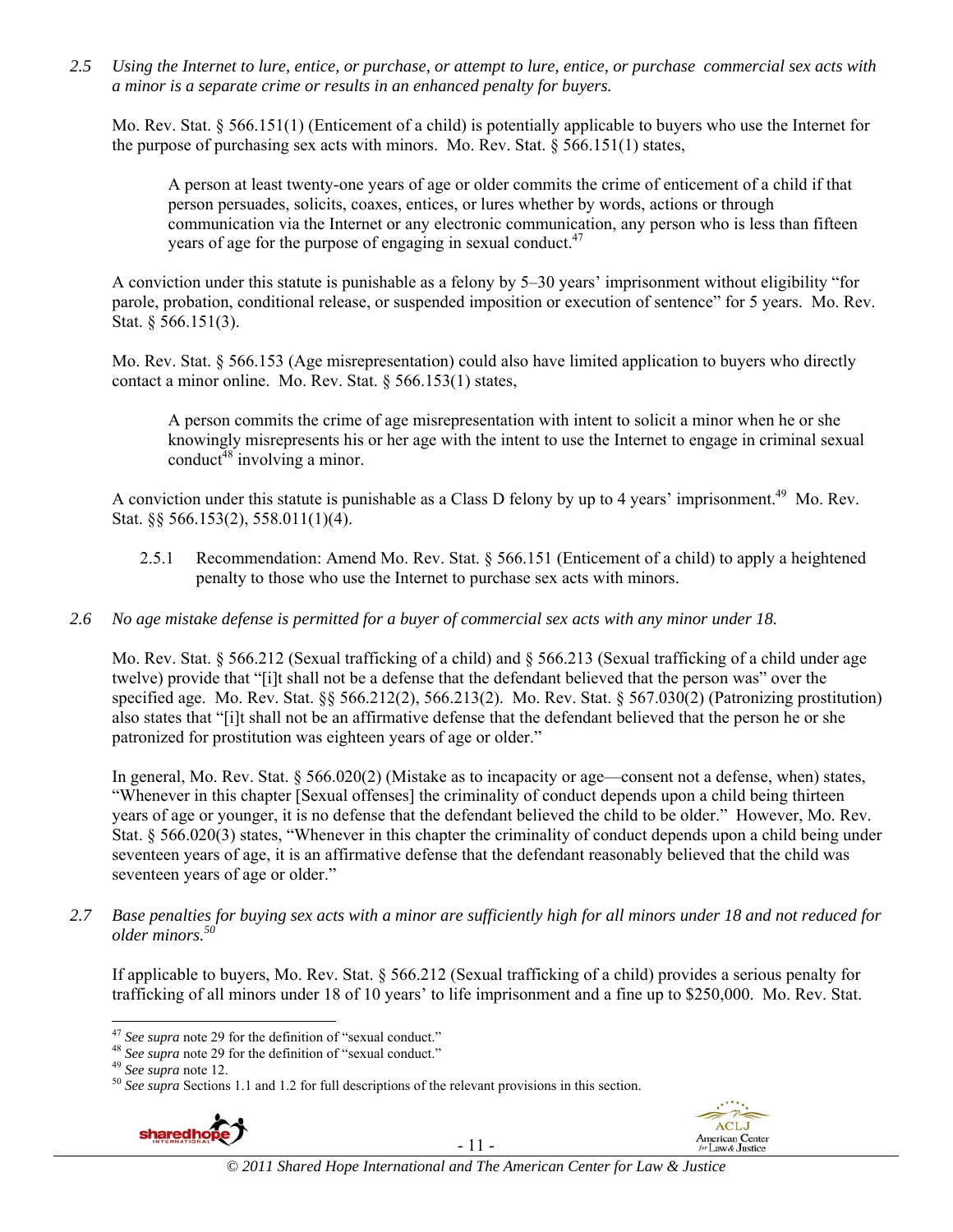§ 566.212(3). Mo. Rev. Stat. § 566.213 (Sexual trafficking of a child under age twelve) provides an additionally enhanced penalty for sex trafficking of a child under 12 years of age of "life imprisonment without eligibility for probation or parole" for 25 years. Mo. Rev. Stat. § 566.213(3).

However, many of Missouri's CSEC that are potentially applicable to buyers of sex with minors limit or eliminate penalties for buying sex with older minors. Mo. Rev. Stat. § 566.151(1) (Enticement of a child) applies only when the minor victim is under 15. Mo. Rev. Stat. § 567.030 (Patronizing prostitution) applies to violations against all minors under 18 but staggers the penalties according to age, making patronizing prostitution a Class A misdemeanor when the minor is 15–17 and a Class D felony when the minor is under 15. Mo. Rev. Stat. § 567.030(3), (4).

Although not applicable to buyers, the CSEC offenses of Mo. Rev. Stat. § 568.090 (Promoting sexual performance by a child) and § 568.080 (Child used in sexual performance) apply only when the minor victim is under 17.

- 2.7.1 Recommendation: To create parity between the penalties imposed for CSEC crimes against older and younger minors, amend Mo. Rev. Stat.  $\S 567.050(1)(2)$  (Promoting prostitution in the first degree) and § 568.090 (Promoting sexual performance by a child), § 568.080 (Child used in sexual performance) to make them applicable to trafficking conduct involving all minors under 18.
- *2.8 Financial penalties for buyers of commercial sex acts with minors are sufficiently high to make it difficult for buyers to hide the crime.*

Buyers of sex with minors convicted in Missouri face financial penalties including fines, restitution, forfeiture and civil actions by victims. If applicable to buyers, a conviction under Mo. Rev. Stat. § 566.212 (Sexual trafficking of a child)<sup>51</sup> carries a maximum fine of \$250,000. Mo. Rev. Stat. § 566.212(3).

Pursuant to Mo. Rev. Stat. § 560.011(1)(1) (Fines for felonies), a buyer convicted of a Class C or D felony may be required to pay a fine up to \$5,000.

A buyer convicted of a Class A misdemeanor may be required to pay a fine up to \$1,000. Mo. Rev. Stat.  $§$  560.016(1)(1). Mo. Rev. Stat. § 560.026(1) (Imposition of fines) further states,

In determining the amount and the method of payment of a fine, the court shall, insofar as practicable, proportion the fine to the burden that payment will impose in view of the financial resources of an individual. The court shall not sentence an offender to pay a fine in any amount which will prevent him from making restitution or reparation to the victim of the offense.

Additionally, Mo. Rev. Stat. § 560.026(3) states,

The court shall not sentence an individual to pay a fine in addition to any other sentence authorized by section 557.011 [Authorized dispositions], unless

(1) He has derived a pecuniary gain from the offense; or

(2) The court is of the opinion that a fine is uniquely adapted to deterrence of the type of offense involved or to the correction of the defendant.

If applicable to buyers, persons convicted under Mo. Rev. Stat. § 566.212 (Sexual trafficking of a child) and § 566.213 (Sexual trafficking of a child under age twelve)<sup>52</sup> must pay restitution under Mo. Rev. Stat. § 566.218 (Restitution required for certain offenders),<sup>53</sup> which provides that

<sup>51</sup> *See supra* note 2. 52 *See supra* note 7.



- 12 -

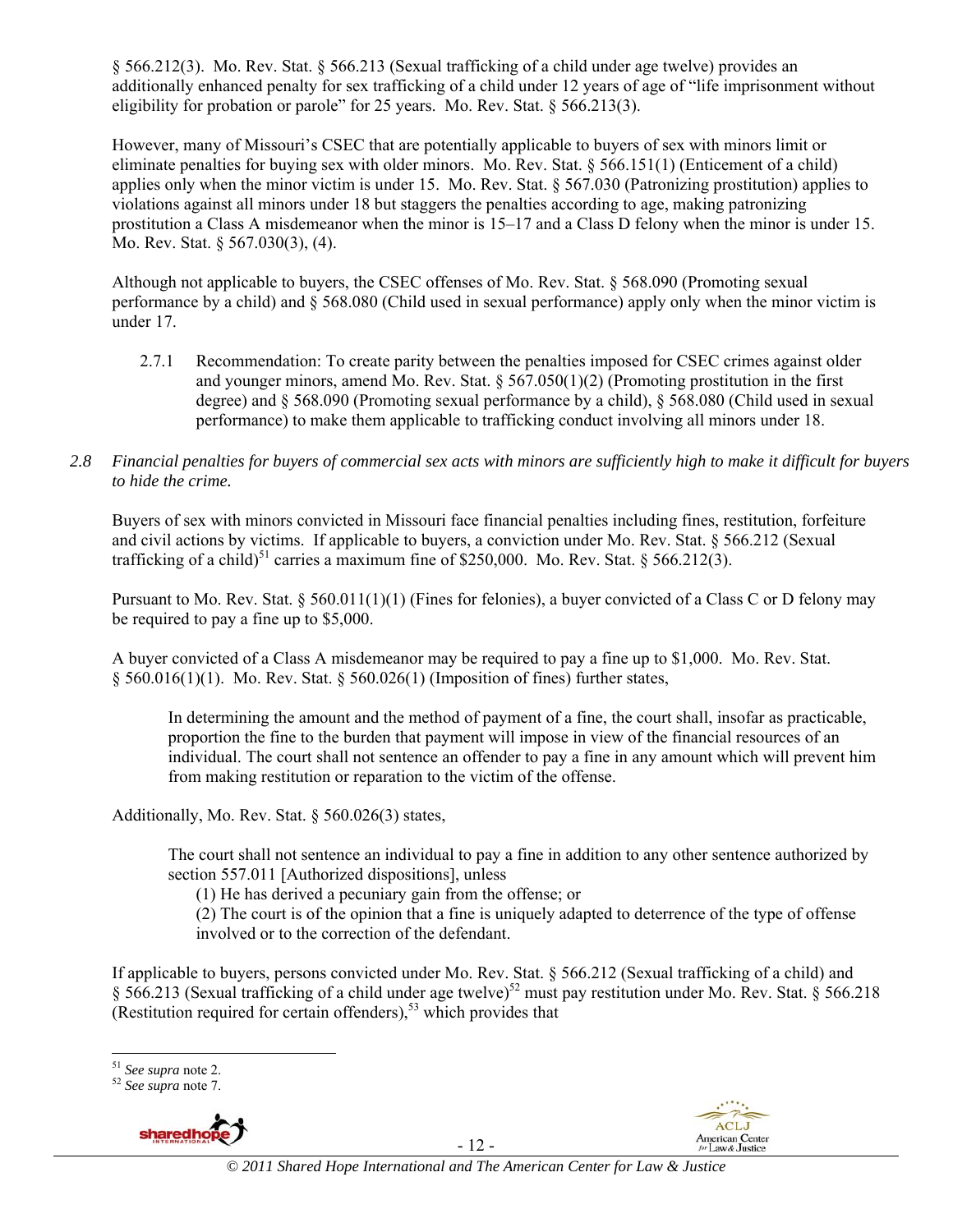a court sentencing a defendant convicted of violating the provisions of section . . . 566.212, or 566.213 shall order the defendant to pay restitution to the victim of the offense regardless of whether the defendant is sentenced to a term of imprisonment or probation. The minimum restitution ordered by the court shall be in the amount determined by the court necessary to compensate the victim for the value of the victim's labor and/or for the mental and physical rehabilitation of the victim and any child of the victim.

Furthermore, Mo. Rev. Stat. § 566.223(7) (Federal Trafficking Victims Protection Act of 2000 to apply, when) $54$  permits the attorney general to

bring a civil action, in the circuit court in which the victim of trafficking was found, to recover from any person or entity that benefits, financially or by receiving anything of value, from violations of section . . . 566.212 , or 566.213 , a civil penalty of not more than fifty thousand dollars for each violation . . . and injunctive and other equitable relief as the court may, in its discretion, order. The first priority of any money or property collected under such an action shall be to pay restitution to the victims of trafficking on whose behalf the civil action was brought.

Additionally, if Mo. Rev. Stat. § 566.212 and § 566.213 apply to buyers, Mo. Rev. Stat. § 566.223(6) permits minor victims of sex trafficking to

bring a civil action against a person or persons who plead guilty to or are found guilty of a violation of section . . . 566.212, or 566.213, to recover the actual damages sustained by the victim, court costs, including reasonable attorney's fees, and punitive damages, when determined to be appropriate by the court.

Buyers may also be subject to asset forfeiture under Mo. Rev. Stat. § 513.607(1) (Property subject to forfeiture), which states that "[a]ll property of every kind, including cash or other negotiable instruments, used or intended for use in the course of, derived from, or realized through criminal activity is subject to civil forfeiture." Mo. Rev. Stat. § 513.605(3) (Definitions) defines "criminal activity" as

the commission, attempted commission, conspiracy to commit, or the solicitation, coercion or intimidation of another person to commit any crime which is chargeable by indictment or information under the following Missouri laws:

. . . (c) Chapter 566, relating to sexual offenses; (d) Chapter 568, relating to offenses against the family; . . . (g) Chapter 567, relating to prostitution; (h) Chapter 573, relating to pornography and related offenses; . . . .

In addition, buyers may be required to pay civil damages for crimes involving pornography. Pursuant to Mo. Rev. Stat. § 537.047(1) (Civil action for damages authorized, sexual and pornographic offenses involving a minor―statute of limitations),

<sup>&</sup>lt;sup>54</sup> Here and elsewhere in this report that Mo. Rev. Stat. § 566.223 is quoted or cited, the language has been updated to reflect the amendments added by the passage of House Bill 214 in the 96th General Assembly. 2011 Mo. Laws 214 (effective 90 days after the adjournment of the legislative session).





<sup>&</sup>lt;sup>53</sup> Here and elsewhere in this report that Mo. Rev. Stat. § 566.218 is quoted or cited, the language has been updated to reflect the amendments added by the passage of House Bill 214 in the 96th General Assembly. 2011 Mo. Laws 214 (effective 90 days after the adjournment of the legislative session).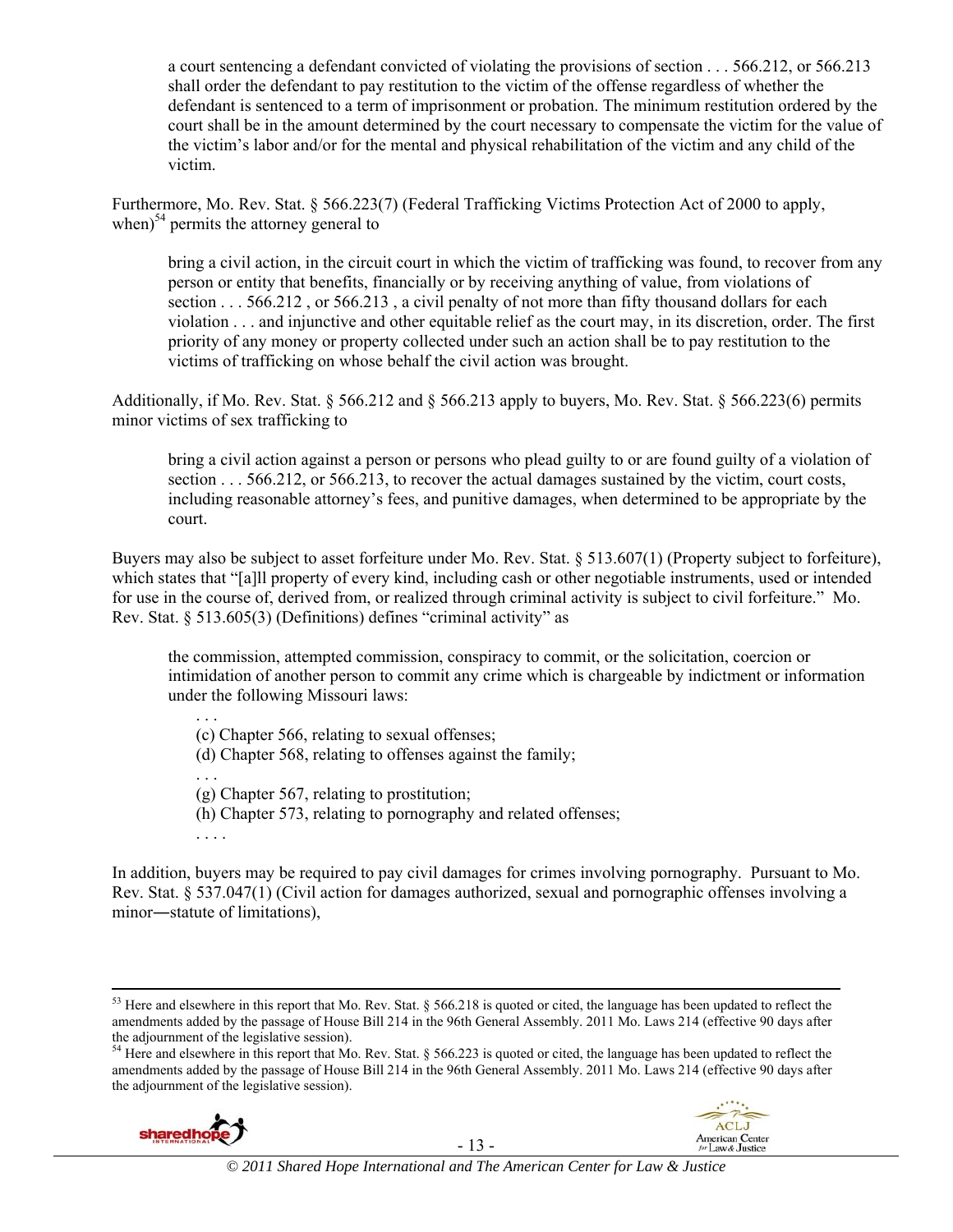Any person who, while a child<sup>55</sup> or minor<sup>56</sup> as defined by section 573.010, was a victim of a violation of sections 573.023 [Sexual exploitation of a minor], . . . or 573.037 [Possession of child pornography], and who suffers physical or psychological injury or illness as a result of such violation, shall be entitled to bring a civil action to recover the actual damages sustained as a result of the violation, and shall also be entitled to recover the costs of the civil action and reasonable fees for attorneys and expert witnesses. A psychological injury or illness as described under this section need not be accompanied by physical injury or illness.

## *2.9 Buying and possessing child pornography carries penalties as high as similar federal offenses.*

Mo. Rev. Stat. § 573.037(1) (Possession of child pornography) states,

A person commits the crime of possession of child pornography<sup>57</sup> if such person knowingly or recklessly possesses any child pornography of a minor under the age of eighteen or obscene material portraying what appears to be a minor under the age of eighteen.

A conviction under this statute is punishable as a Class C felony by up to 7 years' imprisonment,<sup>58</sup> "unless the person possesses more than twenty still images of child pornography, possesses one motion picture, film, videotape, videotape production, or other moving image of child pornography. . . in which case it is a class B felony," which is punishable by  $5-15$  years' imprisonment. Mo. Rev. Stat. §§ 573.037(2), 558.011(1)(3),  $(1)(2)$ .

In contrast, a federal conviction for possession of child pornography<sup>59</sup> is generally punishable by imprisonment for 5–20 years and a fine not to exceed \$250,000.<sup>60</sup> Subsequent convictions, however, are punishable by imprisonment up to 40 years and a fine not to exceed  $$250,000$ .<sup>61</sup>

*2.10 Convicted buyers of commercial sex acts with minors and child pornography are required to register as sex offenders*.

Buyers convicted of certain offenses are required to register as sex offenders. Mo. Rev. Stat. § 589.400 (Registration of certain offenders with chief law officers of county of residence) provides that it applies to

(1) Any person who, since July 1, 1979, has been or is hereafter convicted of, been found guilty of, or pled guilty or nolo contendere to committing, attempting to commit, or conspiring to commit a felony offense of chapter 566 [Sexual offenses], including sexual trafficking of a child and sexual trafficking

<sup>&</sup>lt;sup>61</sup> 18 U.S.C. §§ 2252(b) (stating if a person has a prior conviction under subsection (a)(2), or a list of other statutes, a conviction is punishable by a fine and imprisonment for  $15-40$  years, but if a person has a prior conviction under subsection (a)(4), or a list of other statutes, a conviction is punishable by a fine and imprisonment for  $10-20$  years),  $2252A(b)(1)$  (stating if a person has a prior conviction under subsection (a)(2), (a)(3), or a list of other statutes, a conviction is punishable by a fine and imprisonment for 15–40 years), 1466A(a), (b) (stating that the penalty scheme for section 2252A(b) applies); *see also* 18 U.S.C §§ 3559(a)(1) (classifying all of the above listed offenses as felonies), 3571(b)(3) (providing a fine up to \$250,000 for any felony conviction).





<sup>&</sup>lt;sup>55</sup> "Child" is defined in Mo. Rev. Stat. § 573.010(1) as "any person under the age of fourteen."

<sup>&</sup>lt;sup>56</sup> "Minor" is defined in Mo. Rev. Stat. § 573.010(10) as "any person under the age of eighteen."<br><sup>57</sup> See supra note 19 for the definition of "child pornography."<br><sup>58</sup> See supra note 12.<br><sup>59</sup> 18 U.S.C. §§ 2252(a)(2), (a

 $2252A(a)(2)$ –(3) (Certain activities relating to material constituting or containing child pornography), 1466A(a), (b) (Obscene visual representations of the sexual abuse of children).

<sup>&</sup>lt;sup>60</sup> 18 U.S.C. §§ 2252(b) (stating that a conviction under subsection (a)(2) is punishable by imprisonment for 5–20 years and a fine, while a conviction under subsection (a)(4) is punishable by imprisonment up to 10 years, a fine, or both),  $2252A(b)(1)$  (a conviction is punishable by imprisonment for  $5-20$  years and a fine),  $1466A(a)$ , (b) (stating that a conviction under subsection (a) is "subject to the penalties provided in section 2252A(b)(1)," imprisonment for 5–20 years and a fine, while a conviction under subsection (b) is "subject to the penalties provided in section 2252A(b)(2)," imprisonment up to 10 years, a fine, or both); *see also* 18 U.S.C §§ 3559(a)(1) (classifying all of the above listed offenses as felonies), 3571(b)(3) (providing a fine up to \$250,000 for any felony conviction).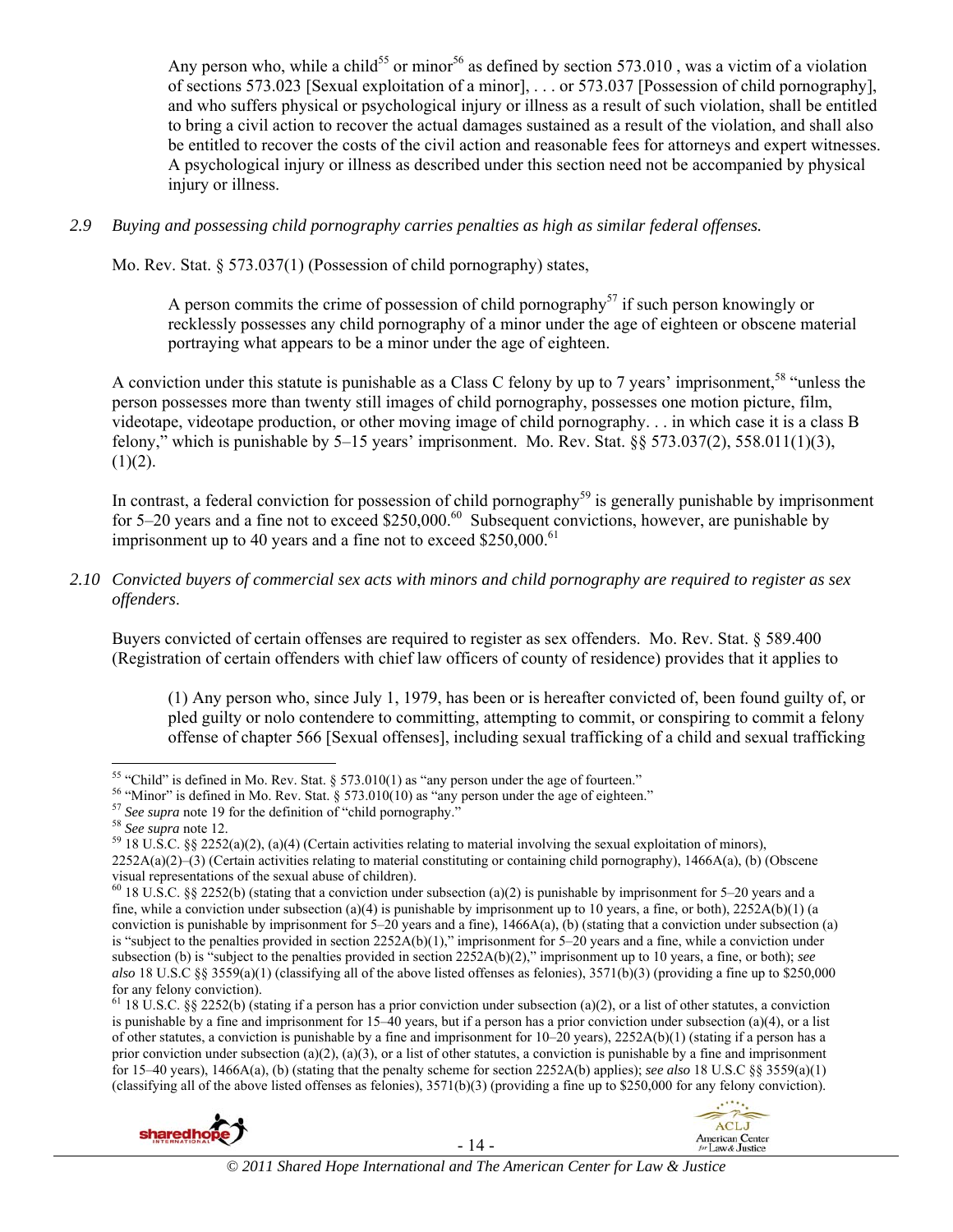of a child under the age of twelve, or any offense of chapter 566, where the victim is a minor unless such person is exempted from registering under subsection 8 [exemption for certain minor offenders] of this section; or

(2) Any person who, since July 1, 1979, has been or is hereafter convicted of, been found guilty of, or pled guilty or nolo contendere to committing, attempting to commit, or conspiring to commit one or more of the following offenses: . . . , possession of child pornography . . .

. . . .

Any person to whom the section applies must "within three days of conviction, release from incarceration, or placement upon probation, register with the chief law enforcement official of the county or city not within a county in which such person resides unless such person has already registered in that county for the same offense." Mo. Rev. Stat. § 589.400(2).

2.10.1 Recommendation: Amend Mo. Rev. Stat. § 589.400(1) to add convictions under Mo. Rev. Stat. § 567.030 (Patronizing prostitution), when the victim is under 18, and § 566.151(1) (Enticement of a child) as offenses for which registration as a sexual offender is required.

# **Framework Issue 3: Criminal provisions for traffickers**

## *Legal Components:*

- *3.1 Penalties for trafficking a child for sexual exploitation are as high as federal penalties.*
- *3.2 Creating and distributing child pornography carries penalties as high as similar federal offenses.*
- *3.3 Using the Internet to lure, entice, recruit, or sell commercial sex acts with a minor is a separate crime or results in an enhanced penalty for traffickers.*
- *3.4 Financial penalties for traffickers, including asset forfeiture, are sufficiently high.*
- *3.5 Convicted traffickers are required to register as sex offenders.*
- *3.6 Laws relating to termination of parental rights for certain offenses include sex trafficking or CSEC offenses in order to remove the children of traffickers from their control and potential exploitation.*

*\_\_\_\_\_\_\_\_\_\_\_\_\_\_\_\_\_\_\_\_\_\_\_\_\_\_\_\_\_\_\_\_\_\_\_\_\_\_\_\_\_\_\_\_\_\_\_\_\_\_\_\_\_\_\_\_\_\_\_\_\_\_\_\_\_\_\_\_\_\_\_\_\_\_\_\_\_\_\_\_\_\_\_\_\_\_\_\_\_\_\_\_\_\_* 

# *Legal Analysis:*

*3.1 Penalties for trafficking a child for sexual exploitation are as high as federal penalties.62* 

A conviction under Mo. Rev. Stat. § 566.212(1) (Sexual trafficking of a child)<sup>63</sup> is punishable as a felony by 10 years' to life imprisonment and a fine up to \$250,000. If the trafficking was "effected by force, abduction, or coercion," the conviction is punishable by "life imprisonment without eligibility for probation or parole until" 25 years have been served. Mo. Rev. Stat. § 566.212(3). A conviction under Mo. Rev. Stat. § 566.213 (Sexual trafficking of a child under age twelve)<sup>64</sup> is also punishable as a felony by "life imprisonment without eligibility for probation or parole until" 25 years have been served. Mo. Rev. Stat. § 566.213(3).

Traffickers may be convicted under several CSEC statutes with varying penalties. A conviction under Mo. Rev. Stat. § 567.050 (Promoting prostitution in the first degree) is punishable as a Class B felony by 5–15 years' imprisonment. Mo. Rev. Stat. §§ 567.050(3), 558.011(1)(2). A conviction under Mo. Rev. Stat. § 573.023 (Sexual exploitation of a minor), where the minor is 14–17, is punishable as a Class B felony by 5–15 years' imprisonment and, where the minor is under 14, the penalty is enhanced to a Class A felony punishable by 10– 30 years' or life imprisonment. Mo. Rev. Stat. §§ 573.023(2), 558.011(1)(2), (1)(1). A conviction under Mo.



- 15 -



 <sup>62</sup> *See supra* Sections 1.1 and 1.2 for more detailed descriptions of the relevant Missouri statutes in this section. 63 *See supra* note 2. 64 *See supra* note 7.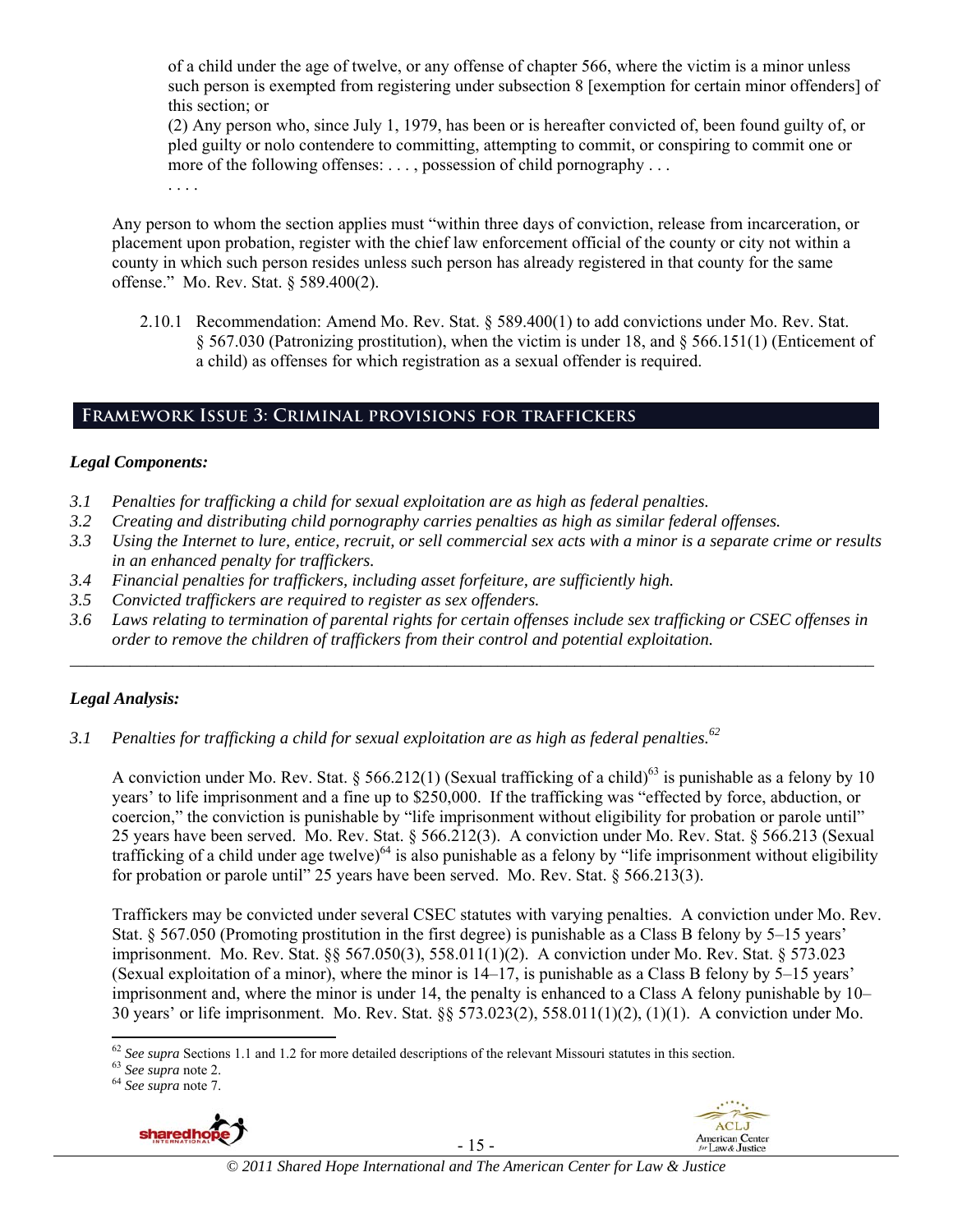Rev. Stat. § 568.090 (Promoting sexual performance by a child) is punishable as a Class C felony by up to 7 vears' imprisonment.<sup> $65$ </sup> Mo. Rev. Stat.  $\hat{8}\hat{8}$  568.090(2), 558.011(1)(3). A conviction under Mo. Rev. Stat. § 568.080 (Child used in sexual performance) is punishable as a Class C felony by up to 7 years' imprisonment,<sup>66</sup> "unless in the course thereof the person inflicts serious emotional injury on the child, in which case the crime is a class B felony," which is punishable by 5–15 years' imprisonment. Mo. Rev. Stat. §§ 568.080(2), 558.011(1)(3), (1)(2).

Similar to the punishments for convictions under Missouri's trafficking laws, if the victim is under the age of 14, a conviction under the Trafficking Victims Protection Act  $(TVPA)^{67}$  for child sex trafficking is punishable by 15 years to life imprisonment and a fine not to exceed \$250,000. 18 U.S.C. §§ 1591(b)(1), 3559(a)(1),  $3571(b)(3)$ . If the victim is between the ages of  $14-17$ , a conviction is punishable by 10 years to life imprisonment and a fine not to exceed \$250,000. 18 U.S.C. §§ 1591(b)(2), 3559(a)(1), 3571(b)(3). A conviction is punishable by mandatory life imprisonment however, if the trafficker has a prior conviction for a federal sex offense<sup>68</sup> against a minor.

## *3.2 Creating and distributing child pornography carries penalties as high as similar federal offenses*.

Several statutes criminalize the creation and distribution of child pornography by a trafficker. Mo. Rev. Stat. § 573.023(1) (Sexual exploitation of a minor) states that it is a crime when a person "knowingly or recklessly photographs, films, videotapes, produces or otherwise creates obscene material<sup>69</sup> with a minor or child pornography."70 A conviction under this statute is punishable as a Class B felony by 5–15 years' imprisonment if the child involved is 14–17, and a conviction is punishable as a Class A felony by 10–30 years' to life imprisonment if the child is under 14. Mo. Rev. Stat. §§ 573.023(2), 558.011(1)(2), (1)(1).

Mo. Rev. Stat. § 568.090(1) (Promoting sexual performance by a child) makes it a crime for a person who "knowing the character and content thereof, . . . promotes a sexual performance by a child less than seventeen years of age or produces, directs, or promotes any performance which includes sexual conduct<sup>71</sup> by a child less than seventeen years of age." A conviction under this statute is punishable as a Class C felony by up to 7 years' imprisonment.<sup>72</sup> Mo. Rev. Stat. §§ 568.090(2), 558.011(1)(3).

Mo. Rev. Stat.  $568.060(1)(2)$  (Abuse of a child, penalty) makes it a crime for a person to

Photograph<sup>[]</sup> or film<sup>[]</sup> a child less than eighteen years old engaging in a prohibited sexual act<sup>73</sup> or in the simulation of such an act or who causes or knowingly permits a child to engage in a prohibited sexual act or in the simulation of such an act for the purpose of photographing or filming the act.



- 16 -



<sup>&</sup>lt;sup>65</sup> *See supra* note 12.<br><sup>66</sup> *See supra* note 12.<br><sup>67</sup> Trafficking Victims Protection Act (TVPA) of 2000, Pub. L. No. 106-386, 114 Stat. 1464, 1466 (codified in scattered sections of 18 and 22 U.S.C.).

<sup>&</sup>lt;sup>68</sup> Pursuant to 18 U.S.C. § 3559 $(e)(2)$ , "federal sex offense" is defined as

<sup>[</sup>A]n offense under section 1591 [18 USCS § 1591] (relating to sex trafficking of children), 2241 [18 USCS §  $2241$ ] (relating to aggravated sexual abuse),  $2242$  [18 USCS § 2242] (relating to sexual abuse),  $2244(a)(1)$  [18 USCS § 2244(a)(1)] (relating to abusive sexual contact), 2245 [18 USCS § 2245] (relating to sexual abuse resulting in death), 2251 [18 USCS § 2251] (relating to sexual exploitation of children), 2251A [18 USCS § 2251A] (relating to selling or buying of children),  $2422(b)$  [18 USCS § 2422(b)] (relating to coercion and enticement of a minor into prostitution), or  $2423(a)$  [18 USCS §  $2423(a)$ ] (relating to transportation of minors).

<sup>&</sup>lt;sup>69</sup> See supra note 17 for the definition of "obscene material."<br><sup>70</sup> See supra note 19 for the definition of "child pornography."<br><sup>71</sup> See supra note 29 for the definition of "sexual conduct."<br><sup>72</sup> See supra note 12.<br><sup>73</sup>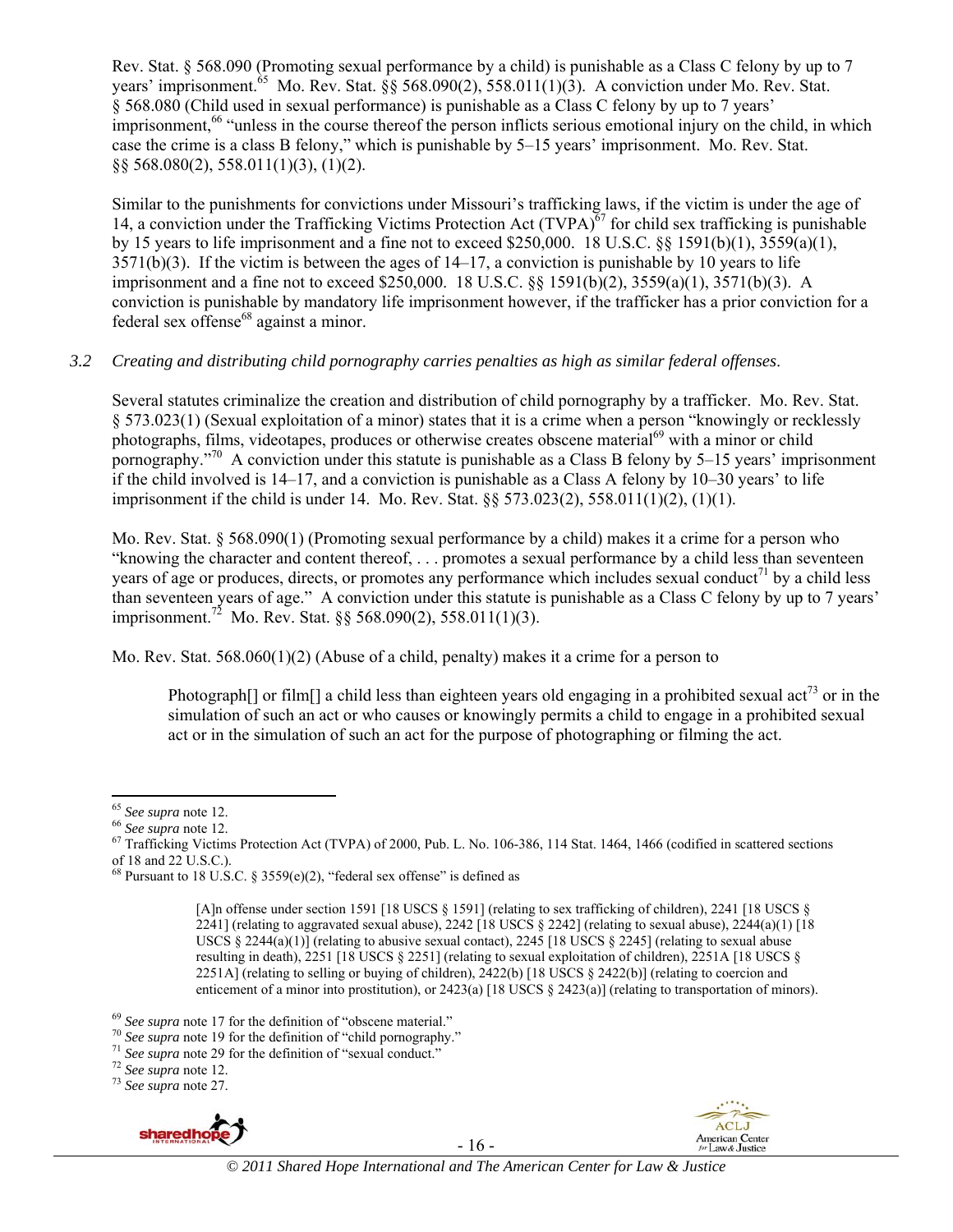A conviction under this statute is punishable as a Class C felony by up to 7 years' imprisonment. Mo. Rev. Stat.  $§$ § 568.060(1)(2),(3), 558.011(1)(3).<sup>74</sup>

Mo. Rev. Stat. § 573.025(1) (Promoting child pornography in the first degree) makes it a class B felony when a person "possesses with the intent to promote or promotes child pornography<sup>75</sup> of a child less than fourteen years of age or obscene material<sup>76</sup> portraying what appears to be a child less than fourteen years of age," and a class A felony if "the person knowingly promotes such material to a minor." Mo. Rev. Stat. § 573.025(2) states in part, "No person who pleads guilty to or is found guilty of, or is convicted of, promoting child pornography in the first degree shall be eligible for probation, parole, or conditional release for a period of three calendar years."77

Mo. Rev. Stat. § 573.035(1) (Promoting child pornography in the second degree) makes it a Class C felony when a person "possesses with the intent to promote or promotes child pornography<sup>78</sup> of a minor under the age of eighteen or obscene material<sup>79</sup> portraying what appears to be a minor under the age of eighteen," and a Class B felony if "the person knowingly promotes such material to a minor." Mo. Rev. Stat. § 573.035(2) states in part, "No person who is found guilty of, pleads guilty to, or is convicted of promoting child pornography in the second degree shall be eligible for probation."

In contrast, if the victim is under the age of 14, a conviction under the TVPA for child sex trafficking is punishable by 15 years to life imprisonment and a fine not to exceed \$250,000. 18 U.S.C. §§ 1591(b)(1),  $3559(a)(1)$ ,  $3571(b)(3)$ . If the victim is between the ages of  $14-17$ , a conviction is punishable by 10 years to life imprisonment and a fine not to exceed \$250,000. 18 U.S.C. §§ 1591(b)(2), 3559(a)(1), 3571(b)(3). A conviction is punishable by mandatory life imprisonment, however, if the trafficker has a prior conviction for a federal sex offense<sup>80</sup> against a minor. Additionally, a federal conviction for distribution of child pornography<sup>81</sup> is generally punishable by imprisonment for  $5-20$  years and a fine not to exceed \$250,000.<sup>82</sup> Subsequent convictions, however, are punishable by imprisonment up to 40 years and a fine not to exceed \$250,000.<sup>83</sup>

an offense under section 1591 [18 USCS § 1591] (relating to sex trafficking of children), 2241 [18 USCS § 2241] (relating to aggravated sexual abuse),  $2242$  [18 USCS § 2242] (relating to sexual abuse),  $2244(a)(1)$  [18 USCS §  $2244(a)(1)$  (relating to abusive sexual contact),  $2245$  [18 USCS § 2245] (relating to sexual abuse resulting in death), 2251 [18 USCS § 2251] (relating to sexual exploitation of children), 2251A [18 USCS § 2251A] (relating to selling or buying of children),  $2422(b)$  [18 USCS § 2422(b)] (relating to coercion and enticement of a minor into prostitution), or  $2423(a)$  [18 USCS § 2423(a)] (relating to transportation of minors).

18 U.S.C. §§ 2252(b) (stating if a person has a prior conviction under subsection (a)(1), (a)(2), or (a)(3) or a list of other statutes, a conviction is punishable by a fine and imprisonment for  $15-40$  years),  $2252A(b)(1)$  (stating if a person has a prior conviction under subsection (a)(2), (a)(3), or a list of other statutes, a conviction is punishable by a fine and imprisonment for  $15-$ 40 years), 1466A(a), (b) (stating that the penalty scheme for section 2252A(b) applies); *see also* 18 U.S.C §§ 3559(a)(1) (classifying all of the above listed offenses as felonies), 3571(b)(3) (providing a fine up to \$250,000 for any felony conviction).





  $74$  However, if "[i]n the course thereof the person inflicts serious emotional injury on the child, or the offense is committed as part

of a ritual or ceremony in which case the crime is a class B felony." Mo. Rev. Stat. 568.060(3)(1)<br>
<sup>75</sup> See supra note 19 for the definition of "child pornography."<br>
<sup>75</sup> See supra note 17 for the definition of "obscene

communication services or remote computing services to monitor any user, subscriber or customer of the provider, or the content of any communication of any user, subscriber or customer of the provider."

<sup>&</sup>lt;sup>78</sup> See supra note 19 for the definition of "child pornography."<br>
<sup>79</sup> See supra note 19 for the definition of "child pornography."<br>
<sup>79</sup> See supra note 17 for the definition of "obscene material."<br>
<sup>80</sup> Pursuant to 18 U

<sup>&</sup>lt;sup>81</sup> 18 U.S.C. §§ 2252(a)(1), (a)(2), (a)(3) (Certain activities relating to material involving the sexual exploitation of minors), 2252A(a)(2), (a)(3) (Certain activities relating to material constituting or containing child pornography), 1466A(a) (Obscene visual representations of the sexual abuse of children).

<sup>82 18</sup> U.S.C. §§ 2252(b) (stating that a conviction under subsection (a)(1), (a)(2), or (a)(3) is punishable by imprisonment for 5– 20 years and a fine), 2252A(b)(1) (a conviction is punishable by imprisonment for 5–20 years and a fine), 1466A(a), (b) (stating that a conviction under subsection (a) is "subject to the penalties provided in section  $2252A(b)(1)$ ," imprisonment for 5–20 years and a fine, while a conviction under subsection (b) is "subject to the penalties provided in section  $2252A(b)(2)$ ," imprisonment up to 10 years, a fine, or both); *see also* 18 U.S.C §§ 3559(a)(1) (classifying all of the above listed offenses as felonies), 3571(b)(3) (providing a fine up to \$250,000 for any felony conviction).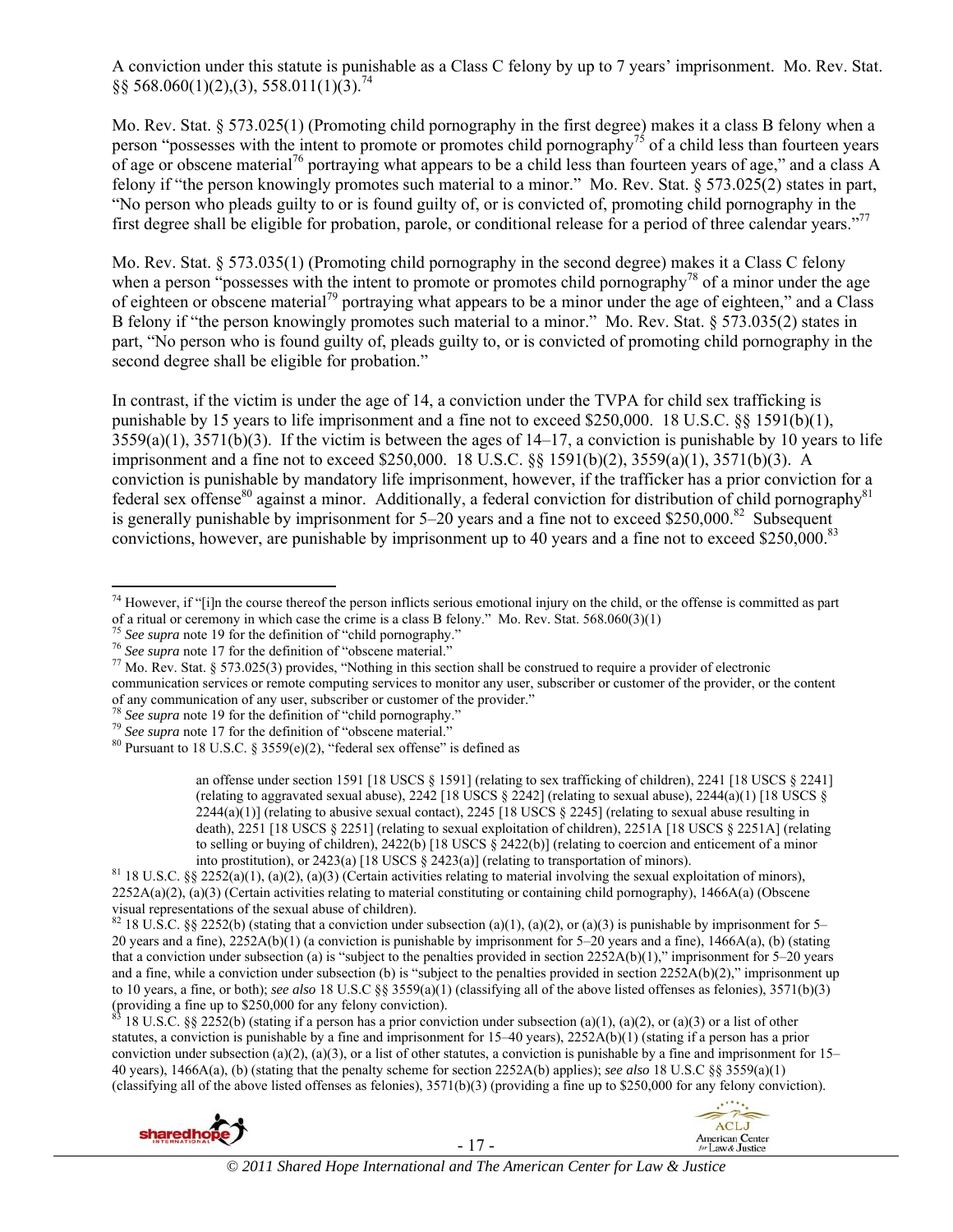*3.3 Using the Internet to lure, entice, recruit, or sell commercial sex acts with a minor is a separate crime or results in an enhanced penalty for traffickers.* 

There are no laws in Missouri that specifically make it a crime to use the Internet to recruit minors for commercial sex acts. However, Mo. Rev. Stat. § 566.153(1) (Age misrepresentation, crime of—penalty) provides that "[a] person commits the crime of age misrepresentation with intent to solicit a minor when he or she knowingly misrepresents his or her age with the intent to use the Internet to engage in criminal sexual conduct<sup>84</sup> involving a minor." A conviction under this statute is punishable as a Class D felony by up to 4 years' imprisonment.<sup>85</sup> Mo. Rev. Stat. §§ 566.153(2), 558.011(1)(4).

Mo. Rev. Stat. § 566.151(1) (Enticement of a child, penalties) provides that

A person at least twenty-one years of age or older commits the crime of enticement of a child if that person persuades, solicits, coaxes, entices, or lures whether by words, actions or through communication via the Internet or any electronic communication, any person who is less than fifteen years of age for the purpose of engaging in sexual conduct.

A conviction under this statute is punishable as a felony by 5–30 years' imprisonment without eligibility for "parole, probation, conditional release, or suspended imposition or execution of sentence for" 5 years. Mo. Rev. Stat. § 566.151(3).

- 3.3.1 Recommendation: Amend Mo. Rev Stat. § 566.212 (Sexual trafficking of a child) and § 566.213 (Sexual trafficking of a child under age twelve) to add a penalty enhancement for use of the Internet by traffickers to lure, entice or solicit minors to engage in commercial sex acts.
- *3.4 Financial penalties for traffickers, including asset forfeiture, are sufficiently high*.

Convicted traffickers face financial penalties including fines, restitution, forfeiture and civil damages to victims.

A trafficker faces a fine up to \$250,000 for a conviction under Mo. Rev. Stat. § 566.212 (Sexual trafficking of a child). Mo. Rev. Stat. § 566.212(3). In addition, under Mo. Rev. Stat. § 560.011(1)(1) (Fines for felonies), a trafficker who is convicted of a class C or D felony may be required to pay a fine up to \$5,000 or up to "double the amount of the offender's gain<sup>86</sup> from the commission of the crime. An individual offender may be fined not more than twenty thousand dollars under this provision."

Mo. Rev. Stat. § 560.026(1) (Imposition of fines) further provides,

In determining the amount and the method of payment of a fine, the court shall, insofar as practicable, proportion the fine to the burden that payment will impose in view of the financial resources of an individual. The court shall not sentence an offender to pay a fine in any amount which will prevent him from making restitution or reparation to the victim of the offense.

As used in this section the term 'gain' means the amount of money or the value of property derived from the commission of the crime. The amount of money or value of property returned to the victim of the crime or seized by or surrendered to lawful authority prior to the time sentence is imposed shall be deducted from the fine. When the court imposes a fine based on gain the court shall make a finding as to the amount of the offender's gain from the crime. If the record does not contain sufficient evidence to support such a finding, the court may conduct a hearing upon the issue.





 84 Mo. Rev. Stat. § 566.010(2) defines "sexual conduct" as "sexual intercourse, deviate sexual intercourse or sexual contact." *See supra* notes 19, 2222, the definitions of sexual intercourse, deviate sexual intercourse, and sexual contact. <sup>85</sup> *See supra* note 12. <sup>86</sup> Mo. Rev. Stat. § § 560.011(2) (Fines for felonies) states,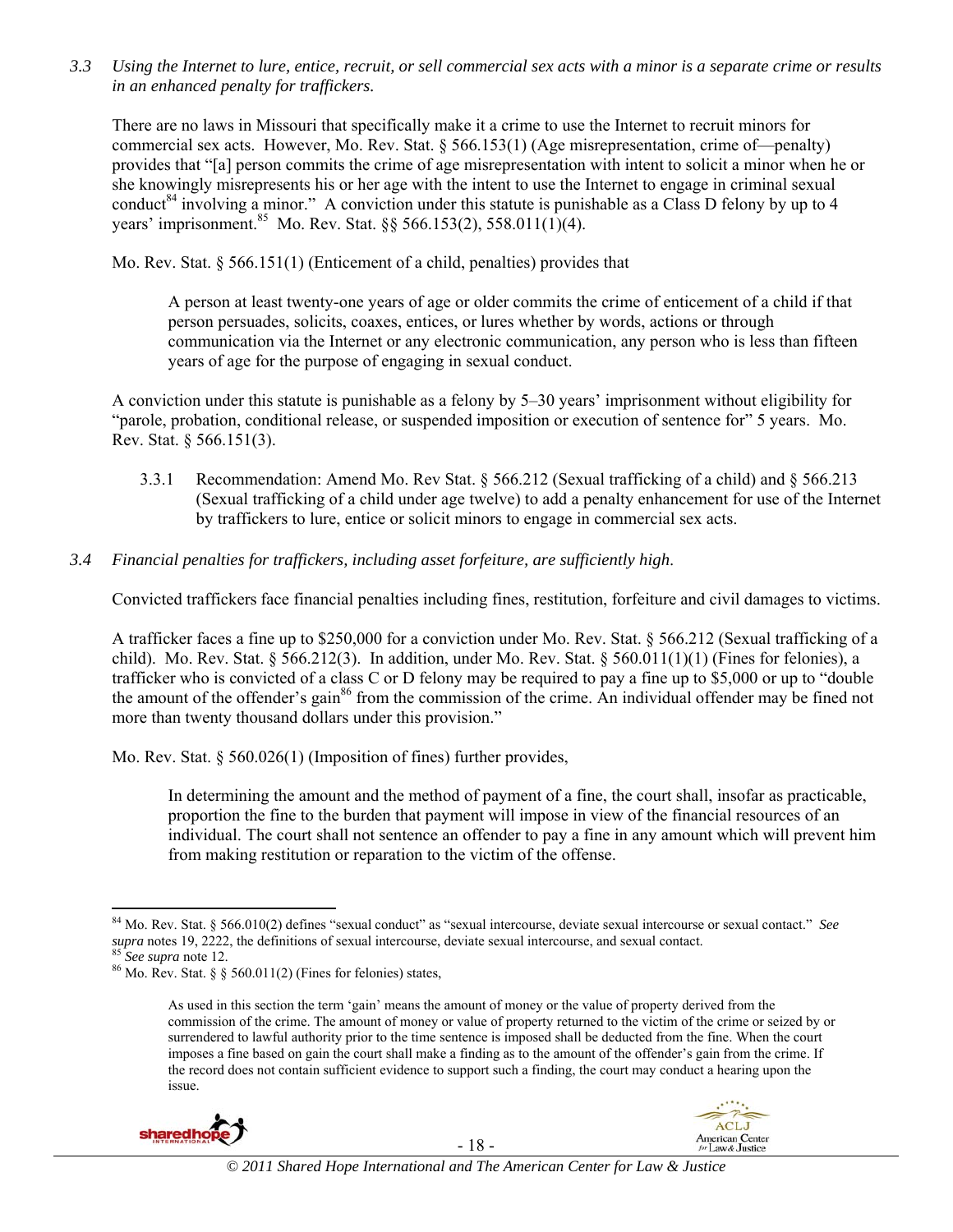Additionally, Mo. Rev. Stat. § 560.026(3) provides,

The court shall not sentence an individual to pay a fine in addition to any other sentence authorized by section 557.011 [Authorized dispositions], unless

(1) He has derived a pecuniary gain from the offense; or

(2) The court is of the opinion that a fine is uniquely adapted to deterrence of the type of offense involved or to the correction of the defendant.

A trafficker convicted of sex trafficking of a child must pay restitution under Mo. Rev. Stat. § 566.218 (Restitution required for certain offenders), $87$  which provides,

[A] court sentencing a defendant convicted of violating the provisions of section . . . 566.212 [Sexual trafficking of a child], or 566.213 [Sexual trafficking of a child under age twelve] shall order the defendant to pay restitution to the victim of the offense regardless of whether the defendant is sentenced to a term of imprisonment or probation. The minimum restitution ordered by the court shall be in the amount determined by the court necessary to compensate the victim for the value of the victim's labor and/or for the mental and physical rehabilitation of the victim and any child of the victim.

Furthermore, Mo. Rev. Stat. § 566.223(7) (Federal Trafficking Victims Protection Act of 2000 to apply, when) $88$  permits the attorney general to

bring a civil action, in the circuit court in which the victim of trafficking was found, to recover from any person or entity that benefits, financially or by receiving anything of value, from violations of section . . . 566.212 or 566.213, a civil penalty of not more than fifty thousand dollars for each violation . . . and injunctive and other equitable relief as the court may, in its discretion, order. The first priority of any money or property collected under such an action shall be to pay restitution to the victims of trafficking on whose behalf the civil action was brought.

Mo. Rev. Stat. § 566.223(6) permits minor victims of sex trafficking to

bring a civil action against a person or persons who plead guilty to or are found guilty of a violation of section . . . 566.212, or 566.213, to recover the actual damages sustained by the victim, court costs, including reasonable attorney's fees, and punitive damages, when determined to be appropriate by the court.

Traffickers are also subject to asset forfeiture under Mo. Rev. Stat. § 513.607(1) (Property subject to forfeiture), which makes "[a]ll property of every kind, including cash or other negotiable instruments, used or intended for use in the course of, derived from, or realized through criminal activity . . . subject to civil forfeiture." Mo. Rev. Stat. § 513.605(3) (Definitions) defines "criminal activity" as

the commission, attempted commission, conspiracy to commit, or the solicitation, coercion or intimidation of another person to commit any crime which is chargeable by indictment or information under the following Missouri laws:

(c) Chapter 566, relating to sexual offenses [includes Mo. Rev. Stat. § 566.212 (Sexual trafficking of a child)];

(d) Chapter 568, relating to offenses against the family;

. . . (g) Chapter 567, relating to prostitution;

(h) Chapter 573, relating to pornography and related offenses;

<sup>87</sup> *See supra* note 53. 88 *See supra* note 54.



. . .

- 19 -

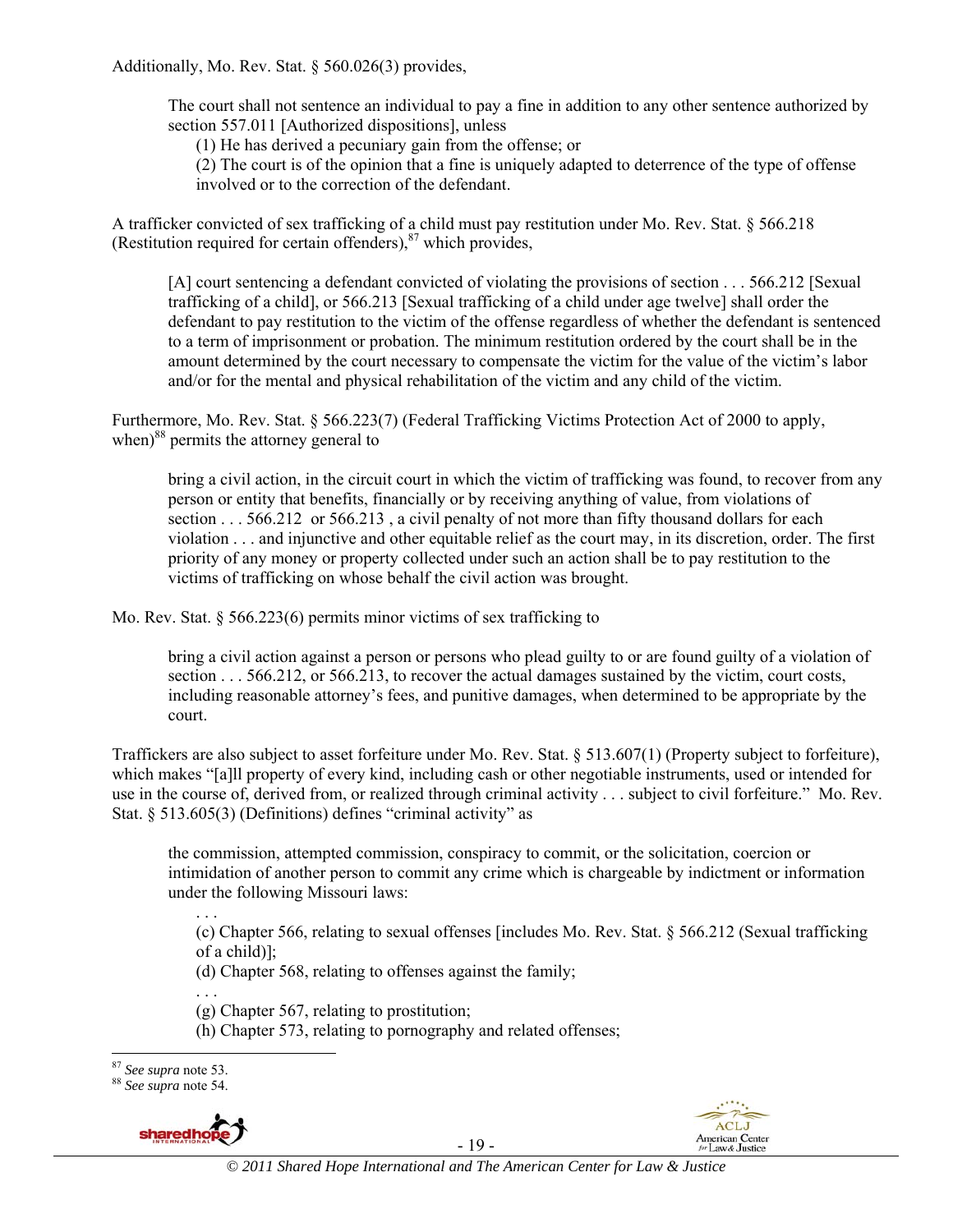In addition, traffickers may be required to pay civil damages for crimes involving pornography. Pursuant to Mo. Rev. Stat. § 537.047(1) (Civil action for damages authorized, sexual and pornographic offenses involving a minor―statute of limitations),

Any person who, while a child<sup>89</sup> or minor<sup>90</sup> as defined by section 573.010, was a victim of a violation of sections 573.023 [Sexual exploitation of a minor], 573.025 [Promoting child pornography in the first degree], 573.035 [Promoting child pornography in the second degree], or 573.037 [Possession of child pornography], and who suffers physical or psychological injury or illness as a result of such violation, shall be entitled to bring a civil action to recover the actual damages sustained as a result of the violation, and shall also be entitled to recover the costs of the civil action and reasonable fees for attorneys and expert witnesses. A psychological injury or illness as described under this section need not be accompanied by physical injury or illness.

#### *3.5 Convicted traffickers are required to register as sex offenders.*

Traffickers convicted of a number of sexual offenses are required to register as sex offenders. Mo. Rev. Stat. § 589.400(1) (Registration of certain offenders with chief law officers of county of residence) provides that it applies to

(1) Any person who, since July 1, 1979, has been or is hereafter convicted of, been found guilty of, or pled guilty or nolo contendere to committing, attempting to commit, or conspiring to commit a felony offense of chapter 566, including sexual trafficking of a child and sexual trafficking of a child under the age of twelve, or any offense of chapter 566 where the victim is a minor, unless such person is exempted from registering under subsection 8 [exemption for certain minor offenders] of this section; or

(2) Any person who, since July 1, 1979, has been or is hereafter convicted of, been found guilty of, or pled guilty or nolo contendere to committing, attempting to commit, or conspiring to commit one or more of the following offenses: kidnapping when the victim was a child and the defendant was not a parent or guardian of the child; abuse of a child under section 568.060, when such abuse is sexual in nature; ... promoting prostitution in the first degree; promoting prostitution in the second degree; promoting prostitution in the third degree; sexual exploitation of a minor; promoting child pornography in the first degree; promoting child pornography in the second degree; possession of child pornography; furnishing pornographic material to minors; . . . promoting pornography for minors or obscenity in the second degree; incest; use of a child in a sexual performance; or promoting sexual performance by a  $child; \ldots$ 

. . . .

Any person to whom the section applies must "within three days of conviction, release from incarceration, or placement upon probation, register with the chief law enforcement official of the county or city not within a county in which such person resides unless such person has already registered in that county for the same offense." Mo. Rev. Stat. § 589.400(2).

*3.6 Laws relating to termination of parental rights for certain offenses include sex trafficking or CSEC offenses in order to remove the children of traffickers from their control and potential exploitation.*

A violation of Mo. Rev. Stat. § 566.212 (Sexual trafficking of a child) or § 566.213 (Sexual trafficking of a child under age twelve), as well as any other violation of Chapter 566 (Sexual offenses), constitutes grounds for terminating a trafficker's parental rights under Mo. Rev. Stat. § 211.447 (Petition to terminate parental rights

<sup>&</sup>lt;sup>90</sup> "Minor" is defined in Mo. Rev. Stat. § 573.010(10) as "any person under the age of eighteen."



- 20 -



 $89$  "Child" is defined in Mo. Rev. Stat. § 573.010(1) as "any person under the age of fourteen."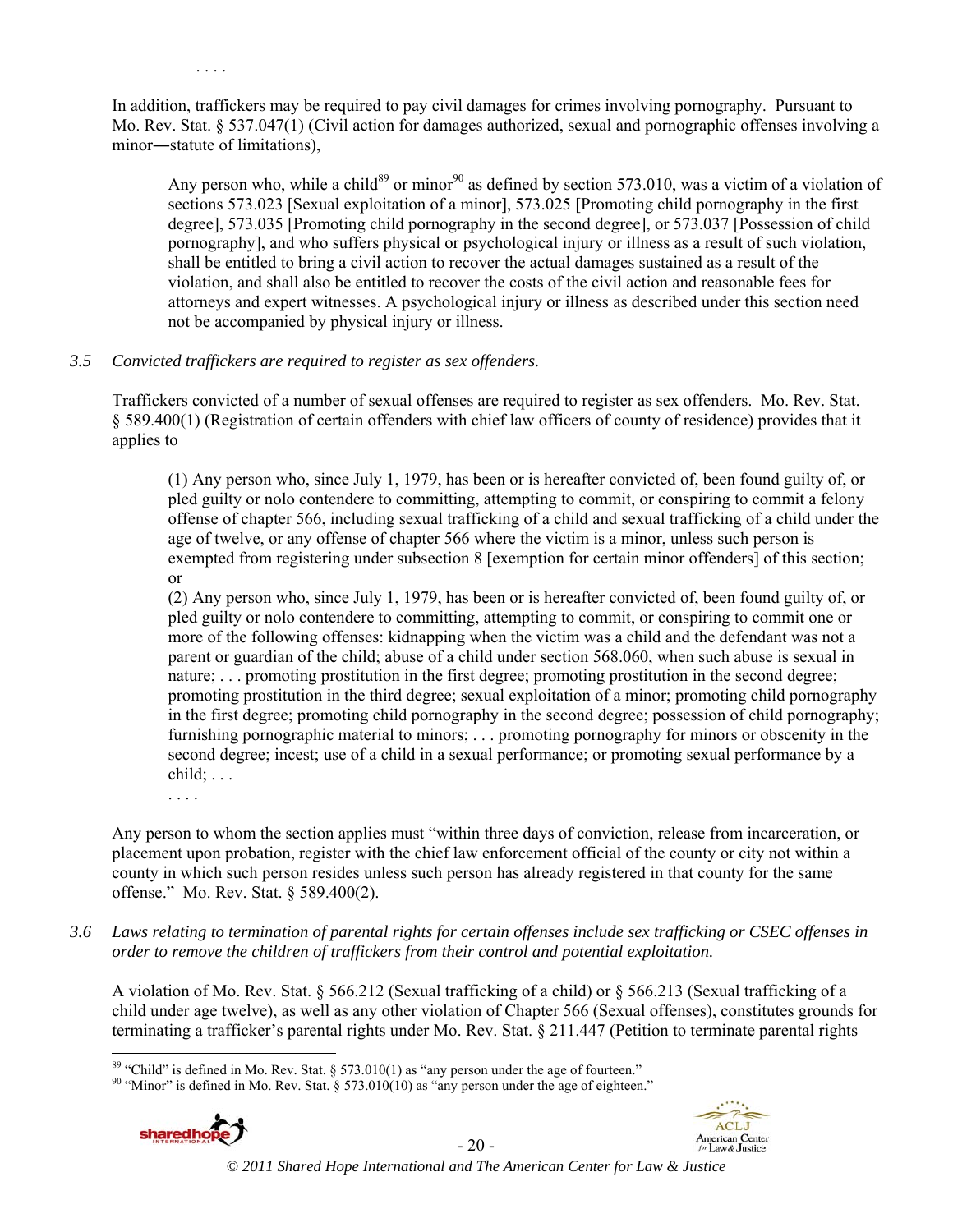filed, when—juvenile court may terminate parental rights, when—investigation to be made—grounds for termination). Mo. Rev. Stat. § 211.447(5)(4) provides, "The juvenile officer or the division may file a petition to terminate the parental rights of the child's parent when it appears that one or more of the following grounds for termination exist: . . . . The parent has been found guilty or pled guilty to a felony violation of chapter 566 [Sexual offenses], when the child<sup>91</sup> or any child in the family was a victim . . . ." Mo. Rev. Stat. § 211.447(5)(6) clarifies, however, that the court shall evaluate as a factor in considering whether to terminate the parent-child relationship "[t]he conviction of the parent of a felony offense that the court finds is of such a nature that the child will be deprived of a stable home for a period of years; provided, however, that incarceration in and of itself shall not be grounds for termination of parental rights."

3.6.1 Recommendation: Amend Mo. Rev. Stat. § 211.447 to provide express grounds for termination of parental rights when the parent has been convicted of trafficking any child under Mo. Rev. Stat. § 566.212 or § 566.213.

# **Framework Issue 4: Criminal provisions for facilitators**

#### *Legal Components:*

- *4.1 The acts of assisting, enabling, or financially benefitting from child sex trafficking are included as criminal offenses in the state sex trafficking statute.*
- *4.2 Financial penalties, including asset forfeiture laws, are in place for those who benefit financially from or aid and assist in committing domestic minor sex trafficking.*
- *4.3 Promoting and selling child sex tourism is illegal.*
- *4.4 Promoting and selling child pornography is illegal. \_\_\_\_\_\_\_\_\_\_\_\_\_\_\_\_\_\_\_\_\_\_\_\_\_\_\_\_\_\_\_\_\_\_\_\_\_\_\_\_\_\_\_\_\_\_\_\_\_\_\_\_\_\_\_\_\_\_\_\_\_\_\_\_\_\_\_\_\_\_\_\_\_\_\_\_\_\_\_\_\_\_\_\_\_\_\_\_\_\_\_\_\_\_*

## *Legal Analysis:*

*4.1 The acts of assisting, enabling, or financially benefitting from child sex trafficking are included as criminal offenses in the state sex trafficking statute*.

Facilitators may be prosecuted under Mo. Rev. Stat. § 566.212 (Sexual trafficking of a child)<sup>92</sup> or § 566.213 (Sexual trafficking of a child under age twelve),  $^{93}$  which makes it a crime when a person "knowingly ... benefits, financially or by receiving anything of value, from participation in [trafficking] activities." Mo. Rev. Stat. §§ 566.212(1), 566.213(1). A conviction under Mo. Rev. Stat. § 566.212 is punishable as a felony by 10 years' to life imprisonment and a fine up to \$250,000. If "force, abduction, or coercion" was used, the penalty is enhanced to "life imprisonment without eligibility for probation or parole" for 25 years. Mo. Rev. Stat. § 566.212(3). A conviction under Mo. Rev. Stat. § 566.213 is punishable as a felony by "life imprisonment without eligibility for probation or parole" for 25 years. Mo. Rev. Stat.  $\S$  566.213(3).

Facilitators who permit sex traffickers to use their online service to recruit minors or promote child sex trafficking face substantial financial penalties under Mo. Rev. Stat. § 566.103 (Crime of promoting online sexual solicitation, violation, penalty).<sup>94</sup> A conviction is punishable as a felony by a fine of \$5,000 "per day that the advertisement remains posted on the web-based classified service after seventy-two hours of when notice has been provided." Mo. Rev. Stat. § 566.103(6).

<sup>&</sup>lt;sup>93</sup> *See supra* note 7.<br><sup>94</sup> *See supra* Section 1.2 for a detailed discussion of this statute.



- 21 -



 <sup>91</sup> Pursuant to Mo. Rev. Stat. § 211.447(5)(4), "As used in this subdivision, a 'child' means any person who was under eighteen years of age at the time of the crime and who resided with such parent or was related within the third degree of consanguinity or affinity to such parent."<br><sup>92</sup> See supra note 2.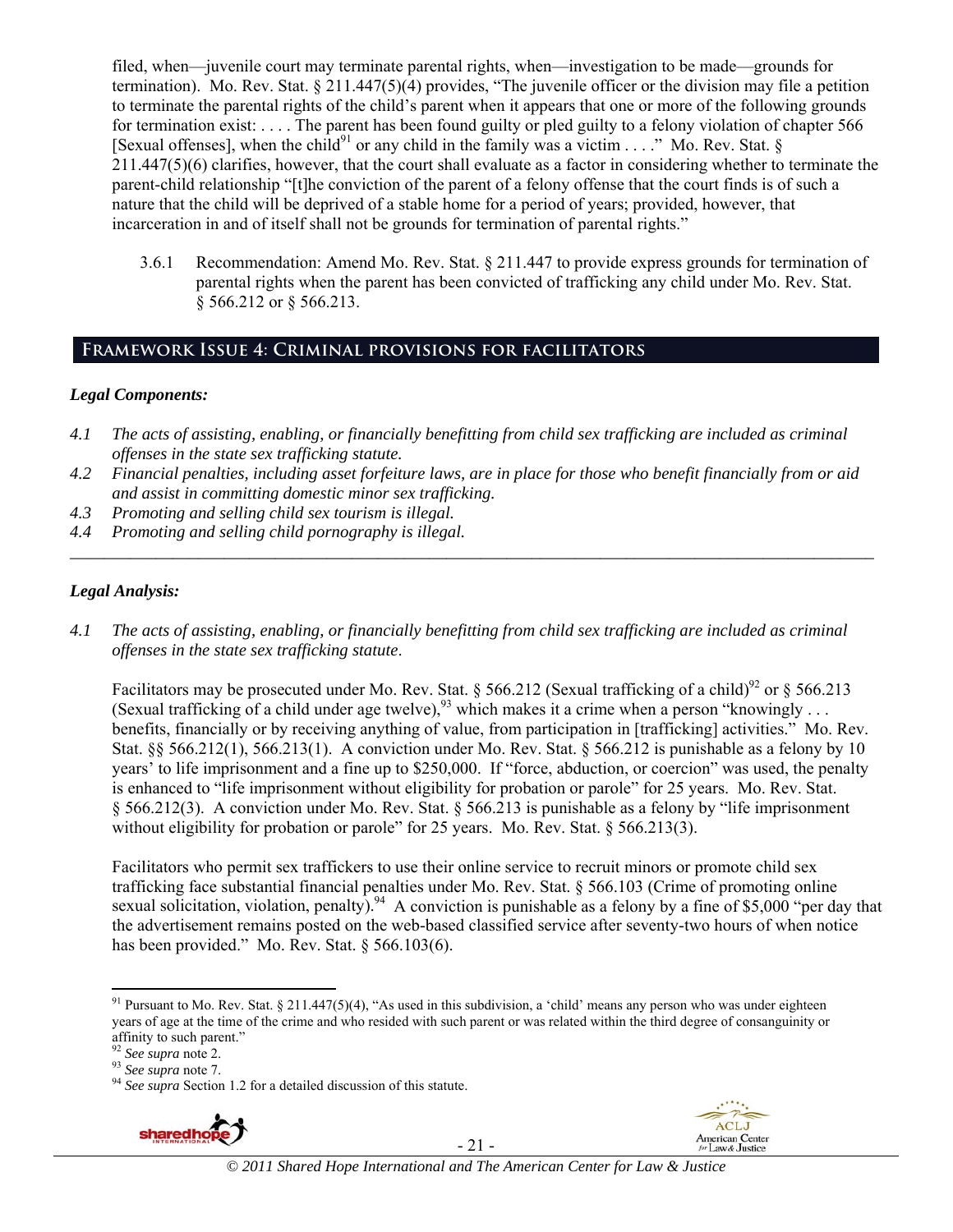Facilitators may be prosecuted under Mo. Rev. Stat. § 568.090 (Sexual misconduct, first degree, penalties ).<sup>95</sup> A conviction under this statute is punishable as a class C felony by up to 7 years' imprisonment.<sup>96</sup> Mo. Rev. Stat. §§ 568.090(2), 558.011(1)(3).

*4.2 Financial penalties, including asset forfeiture laws, are in place for those who benefit financially from or aid and assist in committing domestic minor sex trafficking.* 

Facilitators convicted in Missouri face financial penalties including fines, restitution, forfeiture and civil damages to trafficking victims.

Facilitators face a fine up to \$250,000 for convictions under Mo. Rev. Stat. § 566.212 (Sexual trafficking of a child). Mo. Rev. Stat.  $\S 566.212(3)$ . Facilitators also face potential fines of \$5,000 per day for failing to remove certain materials pursuant to Mo. Rev. Stat. § 566.103(1) (Crime of promoting online sexual solicitation). Mo. Rev. Stat. § 566.103(6). In addition, under Mo. Rev. Stat. § 560.011(1)(1) (Fines for felonies), a trafficker who is convicted of a Class C or D felony may be required to pay a fine up to \$5,000 or up to "double the amount of the offender's gain<sup>97</sup> from the commission of the crime. An individual offender may be fined not more than twenty thousand dollars under this provision."

Facilitators convicted of certain crimes must pay restitution to trafficking victims under Mo. Rev. Stat. § 566.21898 (Restitution required for certain offenders), which provides,

[A] court sentencing a defendant convicted of violating the provisions of section . . . 566.212 [Sexual trafficking of a child], or 566.213 [Sexual trafficking of a child under age twelve] shall order the defendant to pay restitution to the victim of the offense regardless of whether the defendant is sentenced to a term of imprisonment or probation. The minimum restitution ordered by the court shall be in the amount determined by the court necessary to compensate the victim for the value of the victim's labor and/or for the mental and physical rehabilitation of the victim and any child of the victim.

Furthermore, Mo. Rev. Stat. § 566.223(7) (Federal Trafficking Victims Protection Act of 2000 to apply, when) $^{99}$  permits the attorney general to

bring a civil action, in the circuit court in which the victim of trafficking was found, to recover from any person or entity that benefits, financially or by receiving anything of value, from violations of section . . . 566.212 [Sexual trafficking of a child] or 566.213 [Sexual trafficking of a child under age twelve], a civil penalty of not more than fifty thousand dollars for each violation . . . and injunctive and other equitable relief as the court may, in its discretion, order. The first priority of any money or property collected under such an action shall be to pay restitution to the victims of trafficking on whose behalf the civil action was brought.

Facilitators are also subject to asset forfeiture under Mo. Rev. Stat. § 513.607(1) (Property subject to forfeiture), which provides in part, "All property of every kind, including cash or other negotiable instruments, used or intended for use in the course of, derived from, or realized through criminal activity is subject to civil forfeiture." Mo. Rev. Stat. § 513.605(3) (Definitions) defines "criminal activity" as

the commission, attempted commission, conspiracy to commit, or the solicitation, coercion or intimidation of another person to commit any crime which is chargeable by indictment or information under the following Missouri laws:



- 22 -



 <sup>95</sup> *See supra* Section 1.2 for a detailed discussion of this statute.<br><sup>96</sup> *See supra* note 12.<br><sup>97</sup> *See supra* note 86 for the definition of "gain."<br><sup>98</sup> *See supra* note 53.<br><sup>99</sup> *See supra* note 54.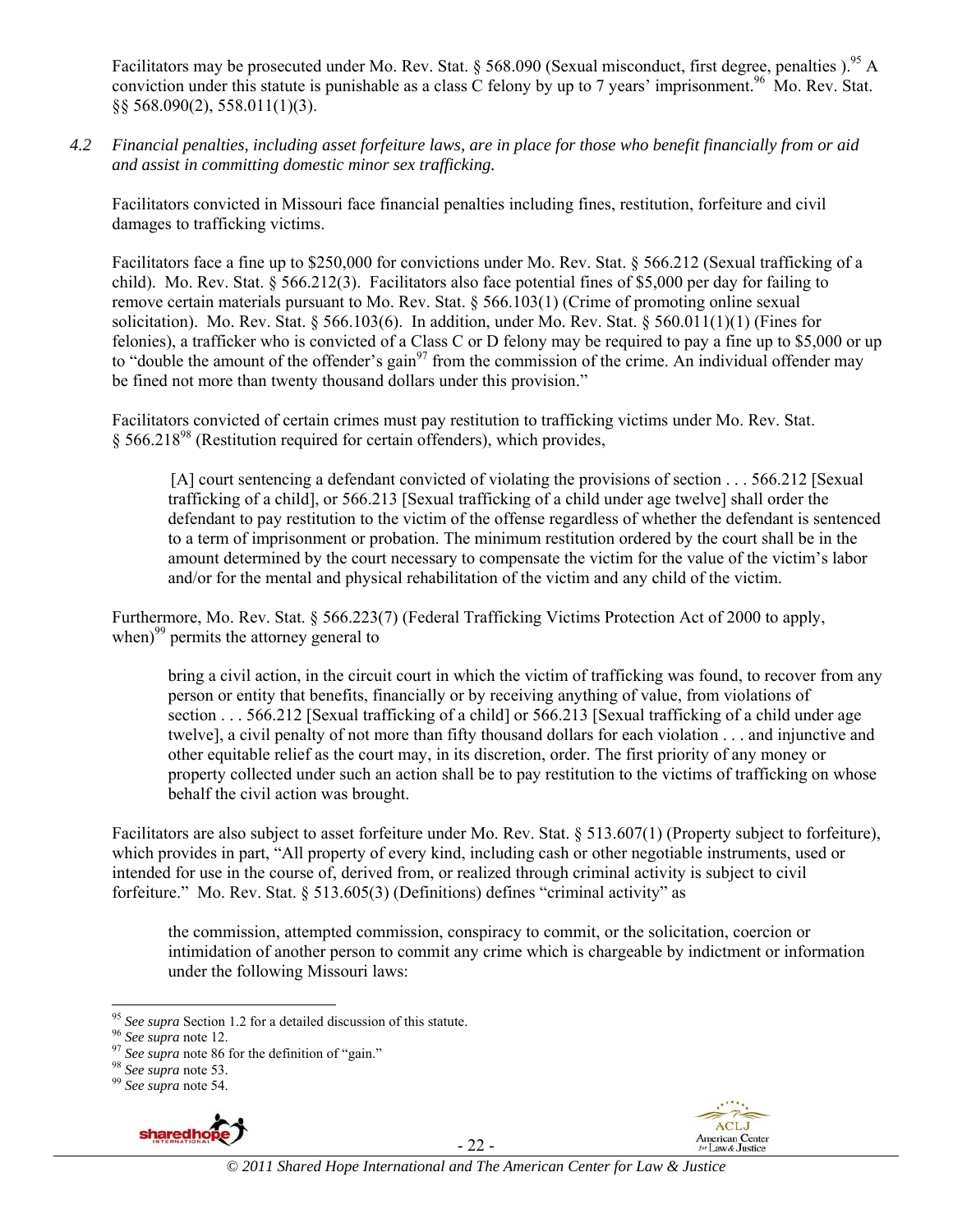. . . (c) Chapter 566, relating to sexual offenses;

(d) Chapter 568, relating to offenses against the family;

- . . . (g) Chapter 567, relating to prostitution;
- (h) Chapter 573, relating to pornography and related offenses;

. . . .

A travel agency that facilitates child sex tourism could have its business assets frozen for a violation of Mo. Rev. Stat. § 567.089 (Offering travel for purpose of prostitution prohibited—penalties).<sup>100</sup> Mo. Rev. Stat. § 567.089(2) states that if an agency violates this section, "the secretary of state shall revoke the articles of incorporation of the travel agency or charter tour operator. The secretary of state, as part of a proceeding brought under this section, may order a freeze of the bank or deposit accounts of the travel agency or charter tour operator."

In addition to the financial penalties discussed above, Mo. Rev. Stat. § 566.223(6) permits sex trafficking victims to

[B]ring a civil action against a person or persons who plead guilty to or are found guilty of a violation of section . . . 566.212, or 566.213, to recover the actual damages sustained by the victim, court costs, including reasonable attorney's fees, and punitive damages, when determined to be appropriate by the court.

*4.3 Promoting and selling child sex tourism is illegal*.

Missouri has a series of laws that criminalize the promotion and sale of sex tourism; however, the laws are not child-specific. In light of the broad definition of "prostitution" in Chapter 567 (Prostitution),<sup>101</sup> which does not distinguish between acts by adults and acts by minors, facilitators of child sex tourism could be prosecuted under Missouri's sex tourism laws.

Mo. Rev. Stat. § 567.085(1) (Promoting travel for prostitution—penalty) criminalizes the conduct of a person who " knowingly sells or offers to sell travel services that include or facilitate travel for the purpose of engaging in prostitution as defined by section 567.010 [Chapter definitions]."<sup>102</sup> A conviction under this statute is punishable as a Class C felony by up to 7 years' imprisonment.<sup>103</sup> Mo. Rev. Stat. §§ 567.085(2), 558.011(1)(3).

Mo. Rev. Stat. § 567.087(1) (Prohibitions on travel agencies or tour operators—rebuttable presumption, advertisements) provides,

No travel agency or charter tour operator shall:

- (1) Promote travel for prostitution under section 567.085;
- (2) Sell, advertise, or otherwise offer to sell travel services or facilitate travel:

(a) For the purpose of engaging in a commercial sex act as defined in section  $566.200$ ;<sup>104</sup>

(b) That consists of tourism packages or activities using and offering any sexual contact as defined in section  $566.010$ ,<sup>105</sup> as enticement for tourism; or



- 23 -



<sup>&</sup>lt;sup>100</sup> See infra Section 4.3 for discussion of substantive provisions.<br><sup>101</sup> See supra note 8.<br><sup>102</sup> See supra note 8.<br><sup>103</sup> See supra note 12.<br><sup>104</sup> See supra note 4 for the definition of "commercial sex act."<br><sup>105</sup> See s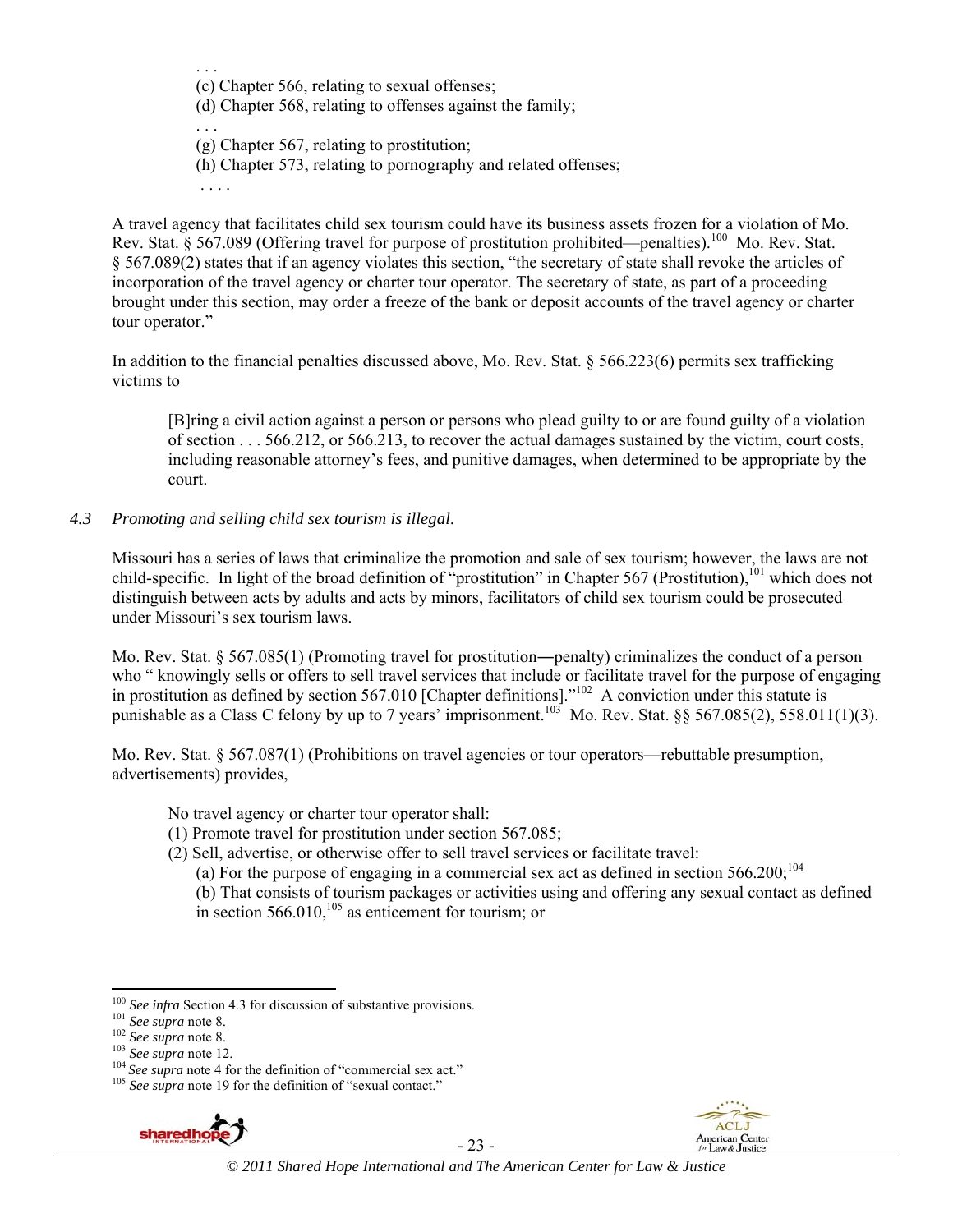(c) That provides or purports to provide access to or that facilitates the availability of sex escorts or sexual services.

Mo. Rev. Stat. § 567.087(2) further provides, "There shall be a rebuttable presumption that any travel agency or charter tour operator using advertisements that include the term 'sex tours' or 'sex travel' or include depictions of human genitalia is in violation of this section."

Mo. Rev. Stat. § 567.089 (Offering travel for purpose of prostitution prohibited—penalties) provides,

1. No travel agency or charter tour operator shall engage in selling, advertising, or otherwise offering to sell travel services, tourism packages, or activities that solicit, encourage, or facilitate travel for the purpose of engaging in prostitution.

2. Upon violation of this section by a travel agency or charter tour operator, the secretary of state shall revoke the articles of incorporation of the travel agency or charter tour operator. The secretary of state, as part of a proceeding brought under this section, may order a freeze of the bank or deposit accounts of the travel agency or charter tour operator.

4.3.1 Recommendation: Amend Mo. Rev. Stat. § 567.085 (Promoting travel for prostitution—penalty), § 567.087, (Prohibitions on travel agencies or tour operators) and § 567.089 (Offering travel for purpose of prostitution prohibited—penalties) to provide a penalty enhancement for violations involving the sale or promotion of child sex tourism.

## *4.4 Promoting and selling child pornography is illegal*.

Several laws in Missouri criminalize the promotion and sale of child pornography. Mo. Rev. Stat. § 568.090(1) (Promoting sexual performance by a child) makes it a crime when a person who "knowing the character and content thereof . . . promotes a sexual performance by a child less than seventeen years of age or produces, directs, or promotes any performance which includes sexual conduct by a child less than seventeen years of age." A conviction under this statute is punishable as a Class C felony by up to 7 years' imprisonment.<sup>106</sup> Mo. Rev. Stat. §§ 568.090(2), 558.011(1)(3).

Mo. Rev. Stat. § 573.025(1) (Promoting child pornography in the first degree) makes it a crime when a person "possesses with the intent to promote<sup>107</sup> or promotes child pornography<sup>108</sup> of a child less than fourteen years of age or obscene material<sup>109</sup> portraying what appears to be a child less than fourteen years of age." A conviction under this statute is punishable as a Class B felony, "unless the person knowingly promotes such material to a minor, in which case it is a class A felony." Mo. Rev. Stat. § 573.025(2) further provides that "[n]o person who pleads guilty to or is found guilty of, or is convicted of, promoting child pornography in the first degree shall be eligible for probation, parole, or conditional release for a period of three calendar years."110 Mo. Rev. Stat. § 573.035(1) (Promoting child pornography in the second degree) criminalizes the conduct of a person who "possesses with the intent to promote or promotes child pornography<sup>111</sup> of a minor under the age of eighteen or obscene material<sup>112</sup> portraying what appears to be a minor under the age of eighteen." A conviction under this statute is punishable as a Class C felony, with no eligibility for probation. Mo. Rev. Stat. § 573.035(2).



- 24 -



<sup>&</sup>lt;sup>106</sup> See supra note 12.<br><sup>107</sup> Mo. Rev. Stat. § 573.010(15) defines "promote" as "to manufacture, issue, sell, provide, mail, deliver, transfer, transmute, publish, distribute, circulate, disseminate, present, exhibit, or advertise, or to offer or agree to do the same, by any means including a computer."<br> $\frac{108}{2}$  See supra note 19 for the definition of "child pornography."

<sup>&</sup>lt;sup>109</sup> See supra note 17 for the definition of "obscene material."<br><sup>110</sup> See supra note 77.<br><sup>111</sup> See supra note 19 for the definition of "child pornography."<br><sup>112</sup> See supra note 17 for the definition of "obscene material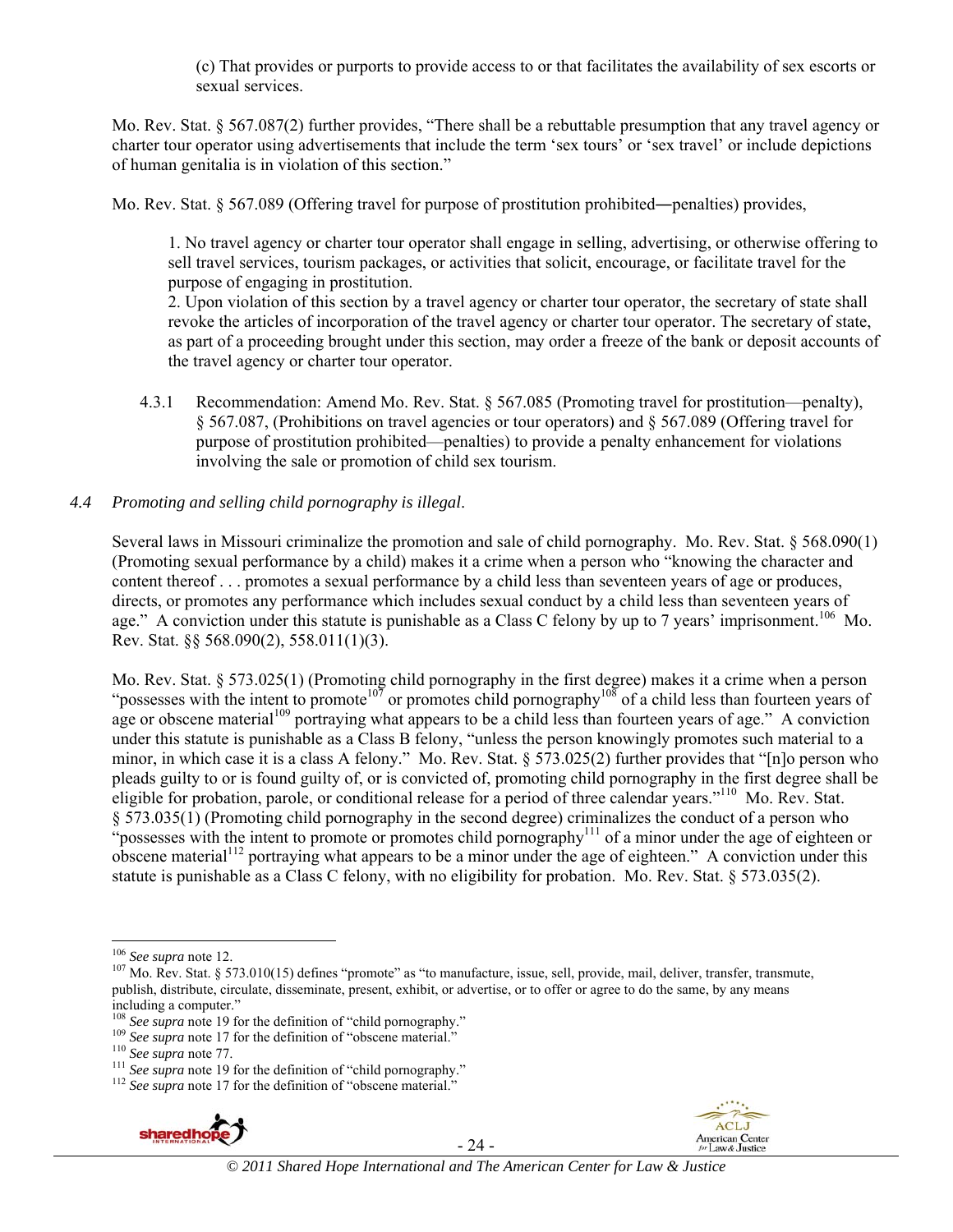# **Framework Issue 5: Protective provisions for the child victims**

## *Legal Components:*

- *5.1 A victim of domestic minor sex trafficking or CSEC is defined as a victim for purposes of qualifying for crime victims' compensation and other victim benefits.*
- *5.2 The state sex trafficking statute expressly prohibits a defendant from raising consent of the minor to the commercial sex acts as a defense.*
- *5.3 Prostitution laws apply only to adults, making minors under 18 specifically immune from this offense.*
- *5.4 Commercially sexually exploited children are provided with a child protection response, including specialized shelter and services, and are not detained in juvenile detention facilities.*
- *5.5 Commercial sexual exploitation or sex trafficking is identified as a type of abuse and neglect within child protection statutes.*
- *5.6 The definition of "caregiver" (or similar term) in the child welfare statutes is broad enough to include a trafficker who has custody or control of a child in order to bring a trafficked child into the protection of child protective services.*
- *5.7 Crime victims' compensation is specifically available to a child victim of sex trafficking or CSEC without regard to ineligibility factors.*
- *5.8 Victim-friendly procedures and protections are provided in the trial process for minors under 18.*
- *5.9 Expungement or sealing of juvenile arrest or criminal records resulting from arrests or adjudications for prostitution-related offenses committed as a result of, or in the course of, the commercial sexual exploitation of a minor is available within a reasonable time after turning 18.*
- *5.10 Victim restitution and civil remedies are authorized by law for minor victims of sex trafficking or CSEC.*
- *5.11 Statutes of limitations for civil and criminal actions for child sex trafficking or CSEC offenses are eliminated or lengthened sufficiently to allow prosecutors and victims a realistic opportunity to pursue criminal action and legal remedies.*

*\_\_\_\_\_\_\_\_\_\_\_\_\_\_\_\_\_\_\_\_\_\_\_\_\_\_\_\_\_\_\_\_\_\_\_\_\_\_\_\_\_\_\_\_\_\_\_\_\_\_\_\_\_\_\_\_\_\_\_\_\_\_\_\_\_\_\_\_\_\_\_\_\_\_\_\_\_\_\_\_\_\_\_\_\_\_\_\_\_\_\_\_\_* 

# *Legal Analysis:*

*5.1 A victim of domestic minor sex trafficking or CSEC is defined as a victim for purposes of qualifying for crime victims' compensation and other victim benefits.* 

Mo. Rev. Stat. § 566.223(1) (Federal Trafficking Victims Protection Act of 2000 to apply, when)<sup>113</sup> provides that victims of trafficking violations in Mo. Rev. Stat. §§ 566.200–566.221 "shall be afforded the rights and protections provided in the federal Trafficking Victims Protection Act of 2000, Public Law 106-386, as amended."

For the purposes of Chapter 595 (Victims of crimes, compensation and services), a "victim" is defined as "a person who suffers personal physical injury<sup>114</sup> or death as a direct result of a crime, as defined in subdivision  $(5)$ of this subsection." Mo. Rev. Stat. § 595.010(1)(28) (Definitions). "Crime" is defined in Mo. Rev. Stat.  $§$  595.010(1)(5) in pertinent part as

an act committed in this state which, if committed by a mentally competent, criminally responsible person who had no legal exemption or defense, would constitute a crime; provided that, such act involves the application of force or violence or the threat of force or violence by the offender upon the victim . . . .

<sup>&</sup>lt;sup>114</sup> "Personal physical injury" is defined in Mo. Rev. Stat. § 595.010(1)(23) as "actual bodily harm only with respect to the victim. Personal physical injury may include mental or nervous shock resulting from the specific incident upon which the claim is based."



- 25 -



<sup>&</sup>lt;sup>113</sup> See supra note 54.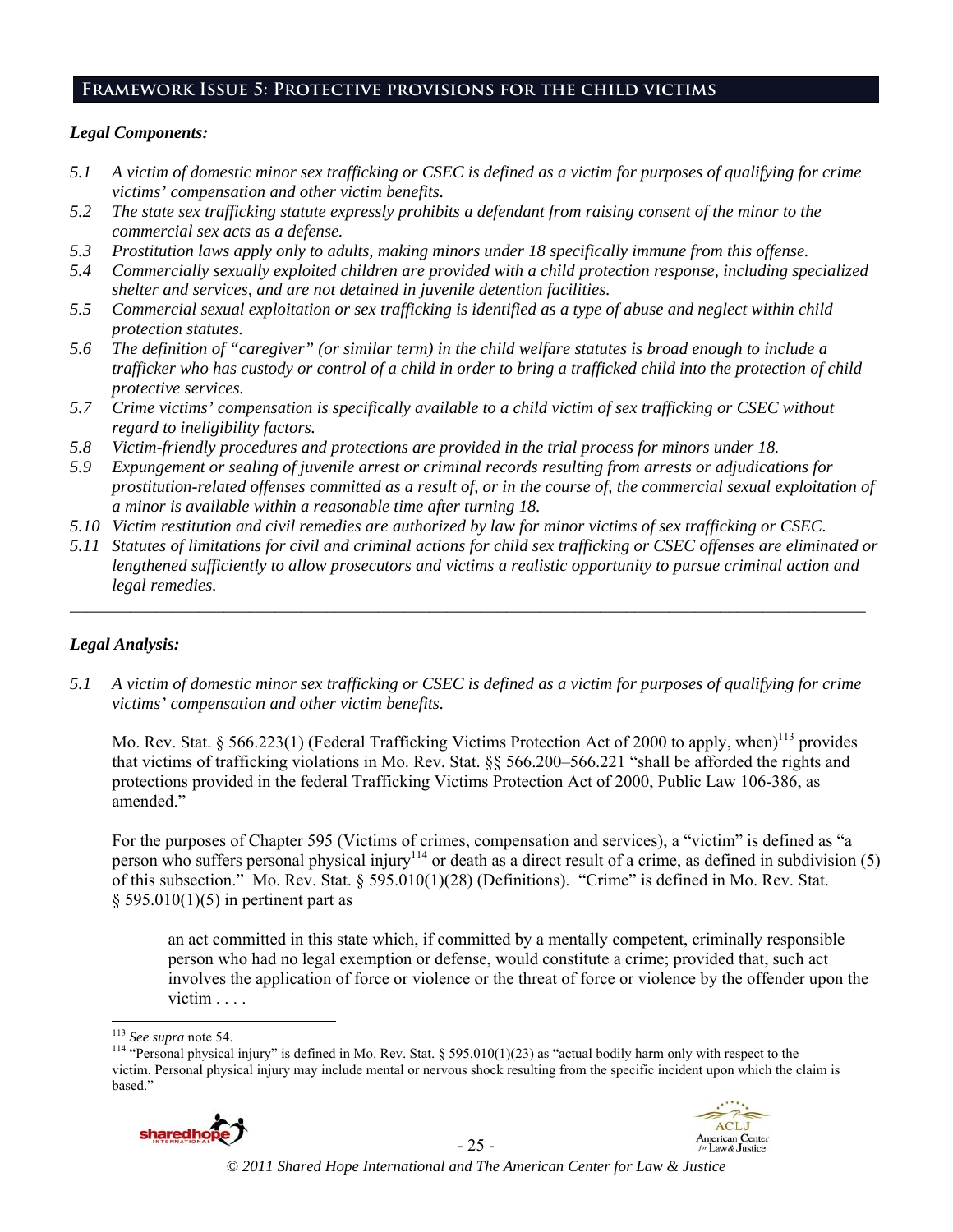Even if the personal physical injury requirement is satisfied, victims of Mo. Rev. Stat. § 566.212 (Sexual trafficking of a child) and § 566.213 (Sexual trafficking of a child under age twelve) may not be eligible for compensation under this chapter if there is no proof of force or violence.

However, "victim" is defined more broadly for the purposes of victim's and witness's rights in Mo. Rev. Stat. § 595.200(6) as "a natural person who suffers direct or threatened physical, emotional or financial harm as the result of the commission or attempted commission of a crime," and "crime" is also more broadly defined in Mo. Rev. Stat. § 595.200(1) as "an act which would constitute a violation of any criminal statute including any act which may result in an adjudication of delinquency." Consequently, minor victims may be eligible to receive victim services despite being potentially ineligible for victim compensation.

- 5.1.1 Recommendation: Amend the definition of crime in Mo. Rev. Stat. § 595.010(1)(5) to specifically include violations of Mo. Rev. Stat. § 566.212 and § 566.213 regardless of whether force or violence were involved in the commission of these offenses so that all child victims of sex trafficking qualify for compensation.
- *5.2 The state sex trafficking statute expressly prohibits a defendant from raising consent of the minor to the commercial sex acts as a defense.*

Mo. Rev. Stat. § 566.020(4) (Mistake as to incapacity or age—consent not a defense, when) provides that "[c]onsent is not an affirmative defense to any offense under chapter 566 if the alleged victim is less than twelve years of age." Chapter 566 offenses include all sexual offenses, non-prostitution CSEC offenses, and sex trafficking offenses. However, Mo. Rev. Stat. § 568.100(2) (Factors to consider in establishing age of child participating in sexual performances) states, "When it becomes necessary for the purposes of section 568.060 [Abuse of a child], 568.080 [Child used in sexual performance] or 568.090 [Promoting sexual performance by a child] to determine whether a child who participated in the sexual conduct consented to the conduct, the term 'consent' shall have the meaning given it in section 556.061 [Code definitions]."115

Mo. Rev. Stat. § 566.212 (Sexual trafficking of a child) and § 566.213 (Sexual trafficking of a child under age twelve) do not make lack of consent an element of the crime, but also do not explicitly forbid the use of the defense of consent.

- 5.2.1 Recommendation: Amend Mo. Rev. Stat. § 566.020(4) to eliminate consent as an affirmative defense in Chapter 566 commercial sex offenses committed against minors between the ages of 12– 17.
- *5.3 Prostitution laws apply only to adults, making minors under 18 specifically immune from this offense.*

Mo. Rev. Stat. § 567.020 (Prostitution) does not distinguish between minors and adults in setting out the conduct that constitutes commission of the offense. However, although not specific to minors, Mo. Rev. Stat. § 566.223(2) (Federal Trafficking Victims Protection Act of 2000 to apply, when)<sup>116</sup> provides.

and such mental incapacity is manifest or known to the actor; or

(b) It is given by a person who by reason of youth, mental disease or defect, or intoxication, is manifestly unable or known by the actor to be unable to make a reasonable judgment as to the nature or harmfulness of the conduct charged to constitute the offense; or



- 26 -



 $115$  Mo. Rev. Stat. § 556.061(5) (Code definitions) provides that

<sup>[</sup>C]onsent or lack of consent may be expressed or implied. Assent does not constitute consent if: (a) It is given by a person who lacks the mental capacity to authorize the conduct charged to constitute the offense

<sup>(</sup>c) It is induced by force, duress or deception. 116 *See supra* note 54.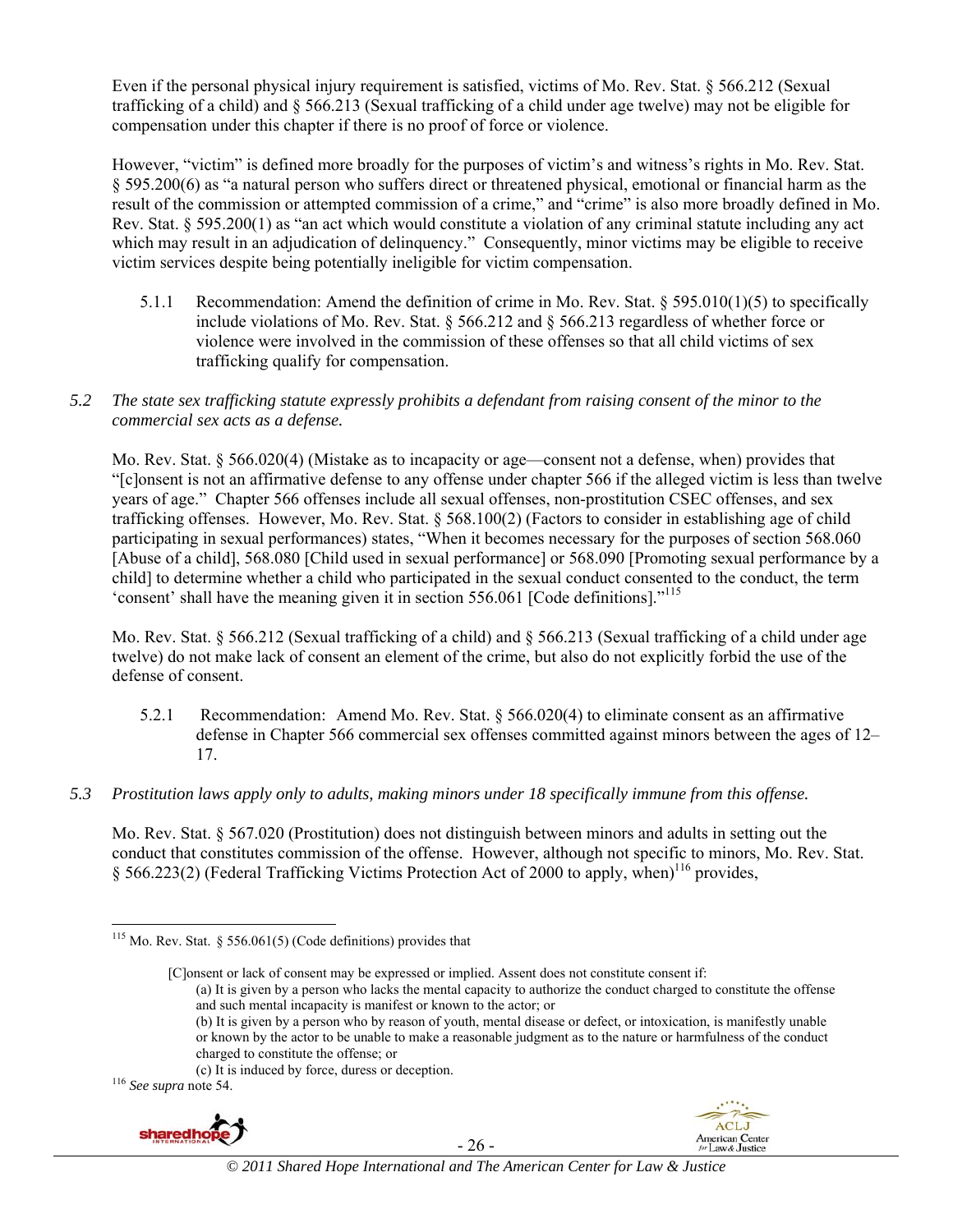It is an affirmative defense for the offense of prostitution under section 567.020 [Prostitution] that the defendant engaged in the conduct charged to constitute an offense because he or she was coerced to do so by the use of, or threatened use of, unlawful physical force upon himself or herself or a third person, which force or threatened force a person of reasonable firmness in his or her situation would have been unable to resist.

5.3.1 Recommendation: Amend Mo. Rev. Stat. § 567.020 to make minors under the age of 18 immune from prosecution for this offense or amend Mo. Rev. Stat. § 566.223(2) to include a victim's status as a minor under the age of 18 as an affirmative defense to prostitution.

## *5.4 Commercially sexually exploited children are provided with a child protection response, including specialized shelter and services, and are not detained in juvenile detention facilities.*

In Missouri, a victim of sex trafficking may be identified through use of the procedures in Mo. Rev. Stat. § 566.223 (Federal Trafficking Victims Protection Act of 2000 to apply, when), which provides in part,

3. The department of public safety is authorized to establish procedures for identifying victims of trafficking under sections 566.200 to 566.223. The department may establish training programs as well as standard protocols for appropriate agencies to educate officials and employees on state statutes and federal laws regulating human trafficking and with the identification and assistance of victims of human trafficking. Such agencies may include but not be limited to state employees and contractors, including the children's division of the department of social services, juvenile courts, state law enforcement agencies, health care professionals, and runaway and homeless youth shelter administrators. 4. As soon as possible after a first encounter with a person who reasonably appears to a law enforcement agency to be a victim of trafficking as defined in section 566.200 [Definitions], that agency or office shall notify the department of social services and, where applicable, juvenile justice authorities, that the person may be a victim of trafficking, in order that such agencies may determine whether the person may be eligible for state or federal services, programs, or assistance. 5. The department of social services may coordinate with relevant state, federal, and local agencies to evaluate appropriate services for victims of trafficking. State agencies may implement programs and enter into contracts with nonprofit agencies, domestic and sexual violence shelters, and other nongovernment organizations to provide services to confirmed victims of trafficking, insofar as funds are available for that purpose. Such services may include, but are not limited to, case management, emergency temporary housing, health care, mental health counseling, alcohol and drug addiction screening and treatment, language interpretation and translation services, English language instruction, job training, and placement assistance.

Another point of entry into protective services for a child victim of sexual exploitation is through Mo. Rev. Stat. § 210.125 (Protective custody of child), which provides that

1. A police officer, law enforcement official, or a physician who has reasonable cause to suspect that a child is suffering from illness or injury or is in danger of personal harm by reason of his surroundings and that a case of child abuse or neglect exists, may request that the juvenile officer take the child into protective custody under chapter 211 [Juvenile courts].

 2. A police officer, law enforcement official, or a physician who has reasonable cause to believe that a child is in imminent danger of suffering serious physical harm or a threat to life as a result of abuse or neglect, and such person has reasonable cause to believe the harm or threat to life may occur before a juvenile court could issue a temporary protective custody order or before a juvenile officer could take the child into protective custody, the police officer . . . may take or retain temporary protective



sharedhope - 27 -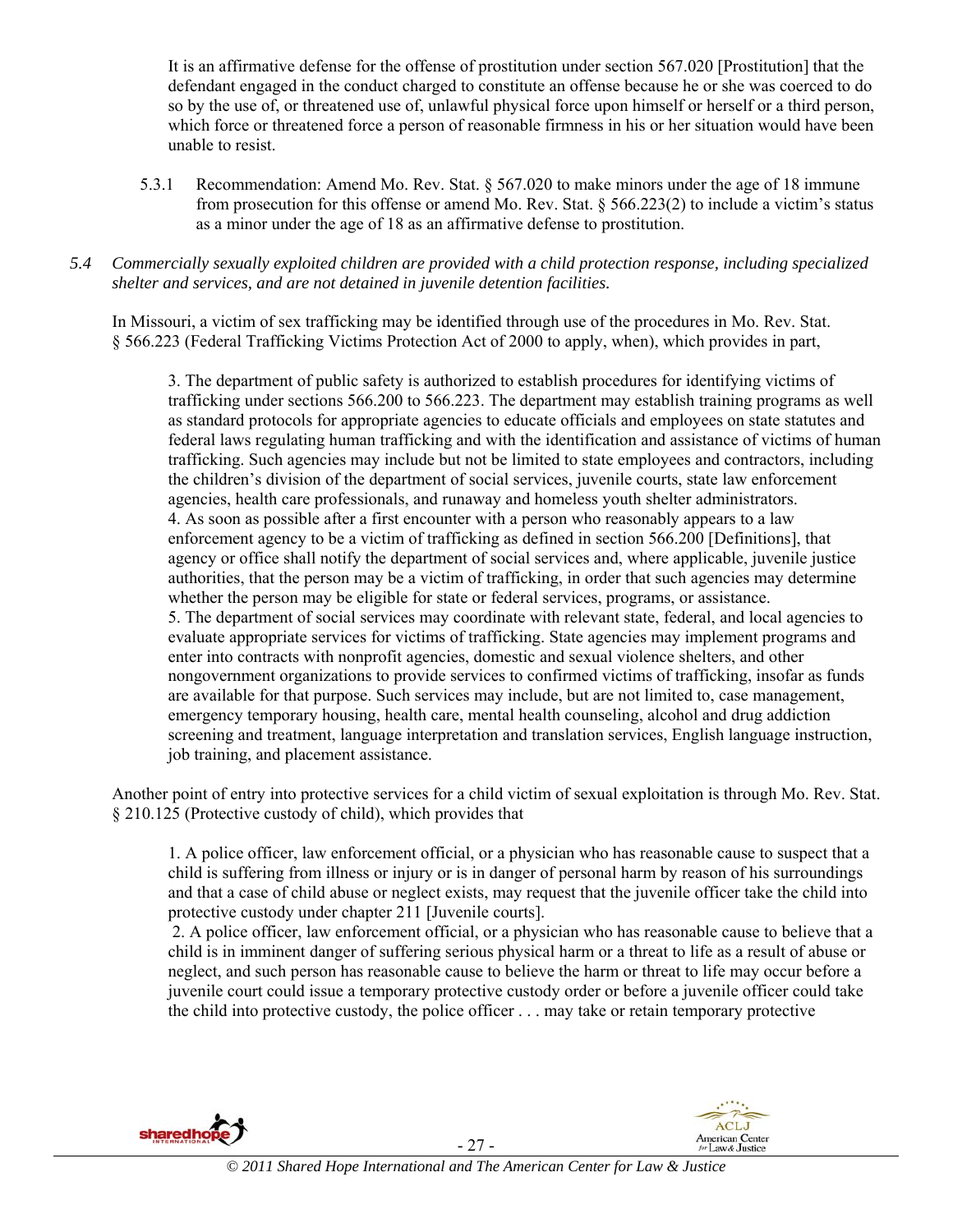custody<sup>117</sup> of the child without the consent of the child's parents, guardian or others legally responsible for his care.

The juvenile shall be immediately notified of the protective custody and the juvenile officer may either return the child to parental care or may initiate a Chapter 211 (Juvenile courts) protective proceeding. Mo. Rev. Stat. § 210.125(3).

Mo. Rev. Stat. § 211.131 (Taking child into custody) provides,

When any child<sup>118</sup> found violating any law or ordinance or whose behavior, environment or associations are injurious to his welfare or to the welfare of others or who is without proper care, custody or support is taken into custody, the taking into custody is not considered an arrest.

Alternatively, a commercially sexually exploited child not identified as a trafficking victim might access a protective response through child protective services through a report of abuse or neglect. Mo. Rev. Stat. § 210.115(1) (Reports of abuse, neglect, and under age eighteen deaths) states,

When any physician, medical examiner, coroner, dentist, chiropractor, optometrist, podiatrist, resident, intern, nurse, hospital or clinic personnel that are engaged in the examination, care, treatment or research of persons, and any other health practitioner, psychologist, mental health professional, social worker, day care center worker or other child-care worker, juvenile officer, probation or parole officer, jail or detention center personnel, teacher, principal or other school official, minister as provided by section 352.400, peace officer or law enforcement official, or other person with responsibility for the care of children has reasonable cause to suspect that a child has been or may be subjected to abuse or neglect or observes a child being subjected to conditions or circumstances which would reasonably result in abuse or neglect, that person shall immediately report or cause a report to be made to the division in accordance with the provisions of sections 210.109 to 210.183. As used in this section, the term "abuse" is not limited to abuse inflicted by a person responsible for the child's care, custody and control as specified in section 210.110,<sup>119</sup> but shall also include abuse inflicted by any other person.

Under Mo. Rev. Stat. § 210.115(4) other people are to report cases of suspected abuse or neglect by filing a report "if such person has reasonable cause to suspect that a child has been or may be subjected to abuse or neglect or observes a child being subjected to conditions or circumstances which would reasonably result in abuse or neglect."

Mo. Rev. Stat. § 210.145(3) (Telephone hotline for reports on child abuse) provides,

Upon receipt of a report, the division shall determine if the report merits investigation, including reports which if true would constitute a suspected violation of any of the following: . . . or other crimes under chapter 566, if the victim is a child less than eighteen years of age and the perpetrator is twenty-one years of age or older, section 567.050 [Promoting prostitution in the first degree], if the victim is a child less than eighteen years of age, section . . . 568.060 [Abuse of a child], 568.080 [Child used in sexual performance], or 568.090 [Promoting sexual performance by a child], section 573.025 [Promoting child pornography in the first degree], 573.035 [Promoting child pornography in the second degree], 573.037 [Possession of child pornography] . . . or an attempt to commit any such crimes. . . . The local division

<sup>&</sup>lt;sup>3</sup> See infra Section **Error! Reference source not found.** for the definition of "abuse."







<sup>&</sup>lt;sup>117</sup> Mo. Rev. Stat. § 210.125(5) defines "temporary protective custody" as "temporary placement within a hospital or medical facility or emergency foster care facility or such other suitable custody placement as the court may direct; provided, however, that an abused or neglected child may not be detained in temporary custody in a secure detention facility." Temporary protective custody may not exceed 24 hours without authorization by the juvenile court. Mo. Rev. Stat.

<sup>&</sup>lt;sup>118</sup> Mo. Rev. Stat. § 211.021(1)(2) defines "child" as "any person under seventeen years of age and ... any person over seventeen but not yet eighteen years of age alleged to have committed a status offense."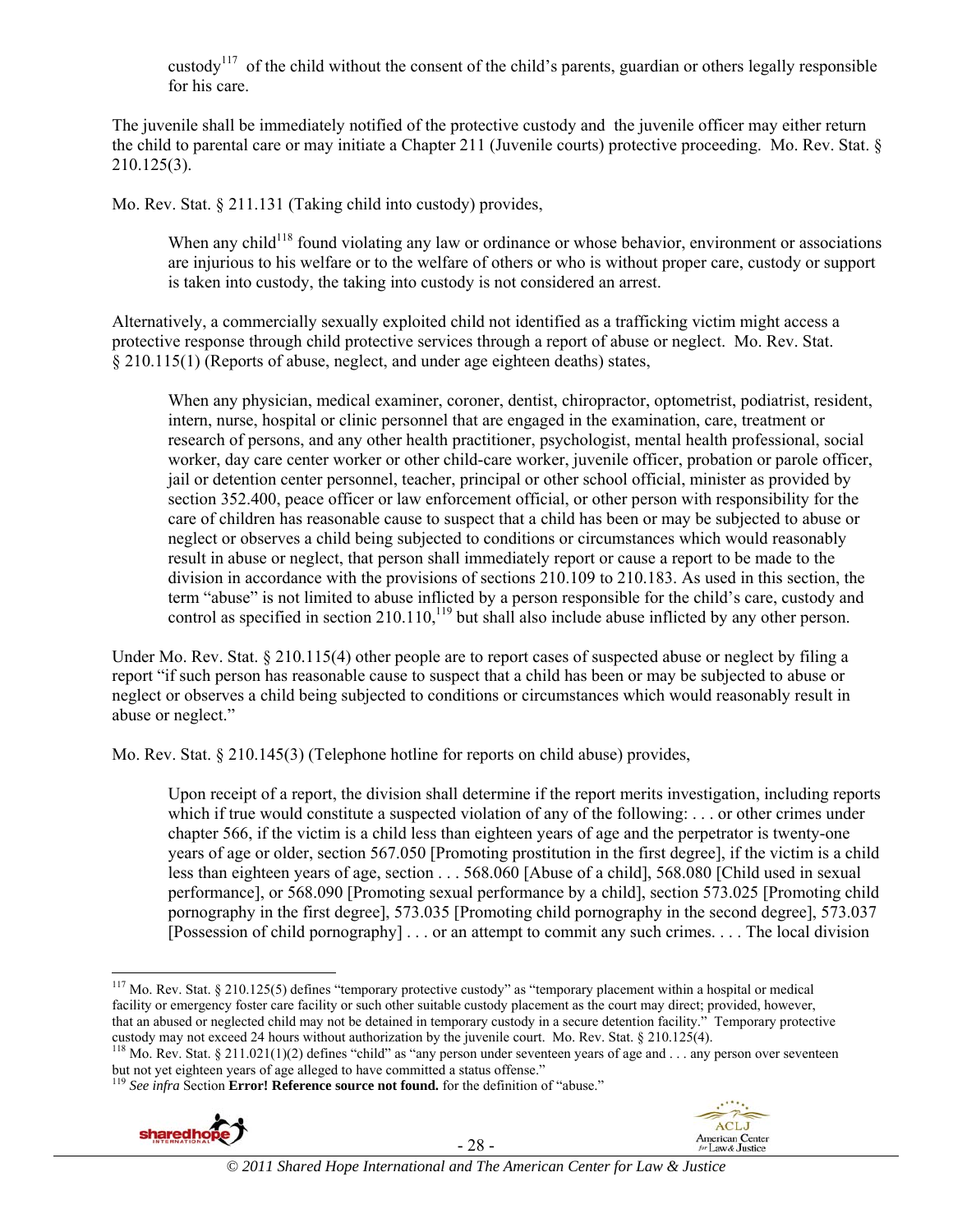staff shall determine, through the use of protocols developed by the division, whether an investigation or the family assessment and services approach should be used to respond to the allegation. The protocols developed by the division shall give priority to ensuring the well-being and safety of the child.

Pursuant to Mo. Rev. Stat. § 211.032(1) (Child abuse and neglect hearings),

when a child or person seventeen years of age, alleged to be in need of care and treatment pursuant to subdivision (1) of subsection 1 of section 211.031,<sup>120</sup> is taken into custody, the juvenile or family court shall notify the parties of the right to have a protective custody hearing.

The hearing must be held within 3 days and an adjudication hearing must be held within 60 days of the child being taken into custody. Mo. Rev. Stat.  $\S 211.032(2)$ –(4). If the court determines that there is "sufficient cause" to continue custody, it must hold a dispositional hearing within 90 days of the child being taken into custody, and "conduct review hearings regarding the reunification efforts made by the division every ninety to one hundred twenty days for the first year the child is in the custody of the division." Mo. Rev. Stat. § 211.032(4). Mo. Rev. Stat. § 211.181(1) (Order for disposition or treatment of child) provides that when a child is found by the court to be a child in need of care and treatment pursuant to Mo. Rev. Stat. § 211.031(1)(1), the court may, among other things, "[p]lace the child or person seventeen years of age under supervision in his own home or in the custody of a relative or other suitable person," "[c]ommit the child or person seventeen years of age to the custody of" certain persons or institutions, order medical treatment or evaluation, or "[p]lace the child or person seventeen years of age in a family home."

If a child is detained pending disposition rather than returned to the parents, Mo. Rev. Stat. § 211.151(1) (Places of detention—photographing and fingerprinting, restrictions) provides that the juvenile court may order placement in "(1) A juvenile detention facility provided by the county; (2) A shelter care facility, subject to the supervision of the court; (3) A suitable place of detention maintained by an association having for one of its objects the care and protection of children; (4) Such other suitable custody as the court may direct." Mo. Rev. Stat. § 211.151(2) states that "[a] child shall not be detained in a jail or other adult detention facility pending disposition of a case."<sup>121</sup>

If a child determined to be in need of care or treatment due to habitual truancy, runaway or other status offenses pursuant to Mo. Rev. Stat.  $\frac{8211.031(1)(2)^{122}}{2}$  is taken into custody, he may not be held in secure detention<sup>123</sup> for

(b) The child or person seventeen years of age is otherwise without proper care, custody or support; or

(d) The child or person seventeen years of age is a child in need of mental health services and the parent, guardian or

<sup>(</sup>e) The child is charged with an offense not classified as criminal, or with an offense applicable only to children . . .



- 29 -



 <sup>120</sup> Mo. Rev. Stat. § 211.031(1)(1) states that a child is alleged to be in need of care and treatment if

<sup>(</sup>a) The parents, or other persons legally responsible for the care and support of the child or person seventeen years of age, neglect or refuse to provide proper support, education which is required by law, medical, surgical or other care necessary for his or her well-being; except that reliance by a parent, guardian or custodian upon remedial treatment other than medical or surgical treatment for a child or person seventeen years of age shall not be construed as neglect when the treatment is recognized or permitted pursuant to the laws of this state;

<sup>(</sup>c) The child or person seventeen years of age was living in a room, building or other structure at the time such

dwelling was found by a court of competent jurisdiction to be a public nuisance pursuant to section 195.130;

custodian is unable to afford or access appropriate mental health treatment or care for the child. 121 "The term 'jail or other adult detention facility' does not include a juvenile detention facility." Mo. Rev. Stat.

 $§$  211.151(4)(1).

<sup>&</sup>lt;sup>122</sup> Mo. Rev. Stat. § 211.031(1)(2) states that a child may be in need of care and treatment if

<sup>(</sup>a) The child while subject to compulsory school attendance is repeatedly and without justification absent from school; or

<sup>(</sup>b) The child disobeys the reasonable and lawful directions of his or her parents or other custodian and is beyond their control; or

<sup>(</sup>c) The child is habitually absent from his or her home without sufficient cause, permission, or justification; or

<sup>(</sup>d) The behavior or associations of the child are otherwise injurious to his or her welfare or to the welfare of others; or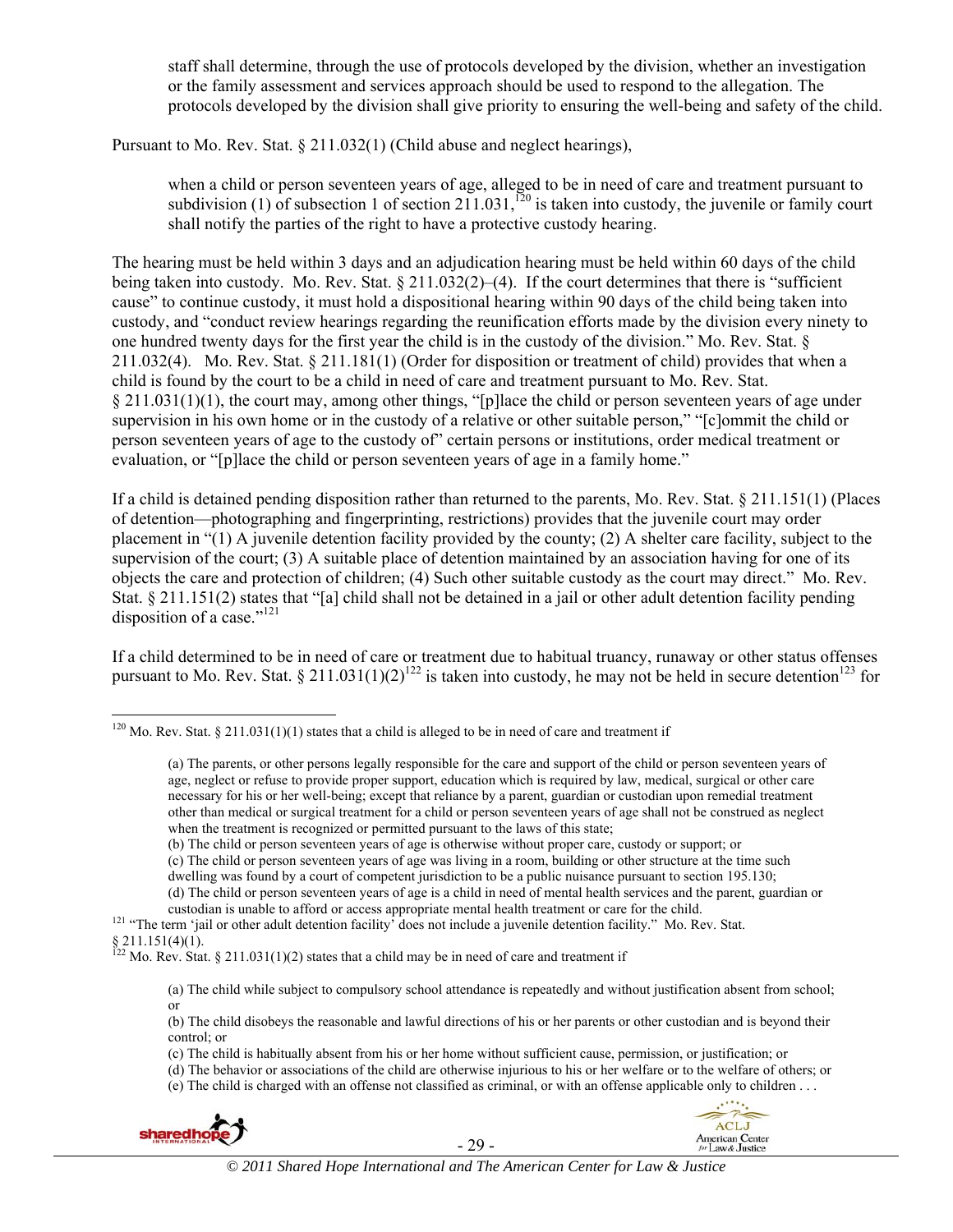more than 24 hours, "the court finds pursuant to a probable cause hearing held within that twenty-four-hour period, that the child has violated the conditions of a valid court order and" meets other requirements set out in the section. Mo. Rev. Stat.  $\S 211.063(1)$ <sup>124</sup> After a hearing, the court may order custody of the child based on the same options listed above that apply to children taken pursuant to Mo. Rev. Stat. § 211.031(1)(1), except that a child taken into custody pursuant to Mo. Rev. Stat. § 211.031(1)(2) may be committed to the department of social services. Mo. Rev. Stat. § 211.181(2).

Mo. Rev. Stat. § 211.038(1) (Children not to be reunited with parents or placed in a home) could prevent return of a child to the custody of a trafficker parent. Mo. Rev. Stat. § 211.038(1) provides,

A child under the jurisdiction of the juvenile court shall not be reunited with a parent or placed in a home in which the parent or any person residing in the home has been found guilty of, or pled guilty to, any of the following offenses when a child was the victim:

(1) A felony violation of section . . . 566.064 [Statutory sodomy, second degree], . . . 566.083 [Sexual misconduct involving a child], . . . 566.100 [Sexual abuse], . . . 566.151 [Enticement of a child],  $\ldots$  566.212 [Sexual trafficking of a child]  $\ldots$ ;

 . . . (3) A violation of subdivision (2) of subsection 1 of section 568.060 [Abuse of a child]; . . .

(5) A violation of section 568.080 [Child used in sexual performance];

(6) A violation of section 568.090 [Promoting sexual performance by a child]; or  $\begin{array}{c} \therefore \end{array}$ . 125

Once connected with the child protective services system, trafficking victims may have access to specialized services through a state technical assistance team. Mo. Rev. Stat. § 660.520(1) (State technical assistance team for child sexual abuse cases) provides that a special team in the department of social services is created to assist, train teams, develop protocols, and be involved in, upon request, the "investigation and prosecution of child abuse, child neglect, child sexual abuse, child exploitation, child pornography, [and] child fatality cases." Pursuant to Mo. Rev. Stat.  $§ 660.520(3)$ 

Each county may develop a multidisciplinary team for the purpose of determining the appropriate investigative and therapeutic action . . . . The multidisciplinary team may include, but is not limited to, a prosecutor, or his or her representative, an investigator from the children's division, a physician, a representative from a mental health care services agency and a representative of the police agency of primary jurisdiction.

# *5.5 Commercial sexual exploitation or sex trafficking is identified as a type of abuse and neglect within child protection statutes.*

Mo. Rev. Stat. § 210.110(1) (Definitions) defines "abuse" in part as "any physical injury, sexual abuse, or emotional abuse inflicted on a child other than by accidental means by those responsible for the child's care, custody, and control." Mo. Rev. Stat. § 210.110(12) defines "neglect" as "failure to provide, by those

<sup>&</sup>lt;sup>124</sup> However, Mo. Rev. Stat. § 211.063(3) provides that this section does not apply to a child taken into custody pursuant to Mo. Rev. Stat. § 211.031(1)(3), which includes "any child who is alleged to have violated a st <sup>125</sup> Mo. Rev. Stat. § 211.038(2) also provides, "For all other violations of offenses in chapters 566 and 568, not specifically listed in subsection 1 of this section or for a violation of an offense committed in another state when a child is the victim that would be a violation of chapter 566 or 568, if committed in Missouri, the juvenile court may exercise its discretion regarding the placement of a child under the jurisdiction of the juvenile court in a home in which a parent or any person residing in the home has been found guilty of, or pled guilty to, any such offense."





<sup>&</sup>lt;sup>123</sup> "Secure detention" is defined in Mo. Rev. Stat. § 211.063(2)(1) as "any public or private residential facility used for the temporary placement of any child if such facility includes construction fixtures designed to physically restrict the movements and activities of children held in the lawful custody of such facility."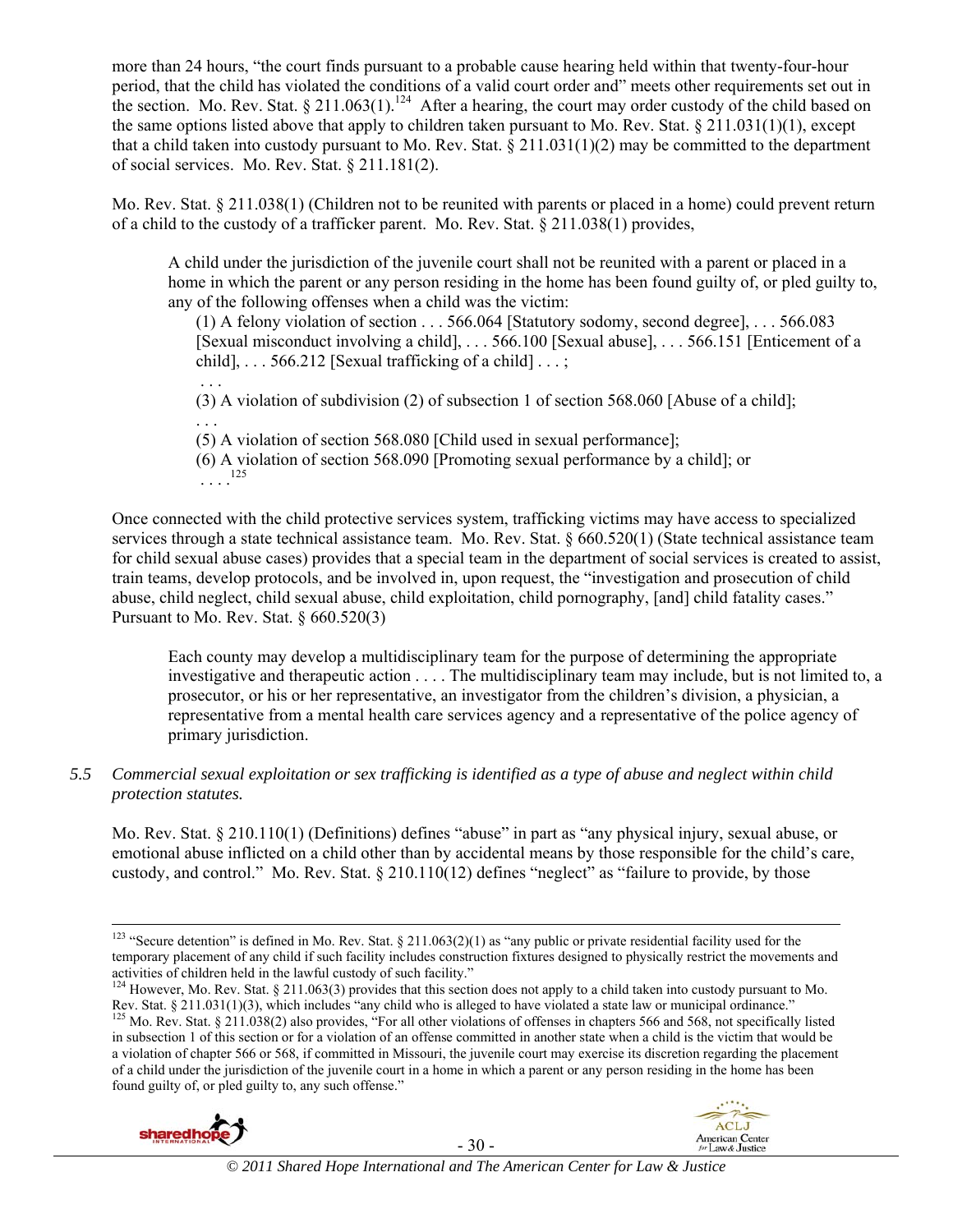responsible for the care, custody, and control of the child, the proper or necessary support, education as required by law, nutrition or medical, surgical, or any other care necessary for the child's well-being."

- 5.6.1 Recommendation: Amend Mo. Rev. Stat. § 210.110(1) to expressly include within the definition of abuse violations of Mo. Rev. Stat. § 566.212 (Sexual trafficking of a child) and § 566.213 (Sexual trafficking of a child under age twelve).
- *5.6 The definition of "caregiver" (or similar term) in the child welfare statutes is broad enough to include a trafficker who has custody or control of a child in order to bring a trafficked child into the protection of child protective services.*

The definition of a person "responsible for the care, custody and control" of a child is broad enough to bring a trafficker who has custody or control over the minor into child protective services. Mo. Rev. Stat. § 210.110(16) (Definitions) defines "those responsible for the care, custody, and control of the child" as

those included but not limited to the parents or guardian of a child, other members of the child's household, or those exercising supervision over a child for any part of a twenty-four-hour day. Those responsible for the care, custody and control shall also include any adult who, based on relationship to the parents of the child, members of the child's household or the family, has access to the child.

Also, Mo. Rev. Stat. § 210.115(1) (Reports of abuse, neglect, and under age eighteen deaths) outlines mandatory reporting requirements for suspected abuse or neglect of a child and states, "As used in this section, the term 'abuse' is not limited to abuse inflicted by a person responsible for the child's care, custody and control as specified in section 210.110, but shall also include abuse inflicted by any other person." Under Mo. Rev. Stat. § 660.525 (Treatment for child sexual abuse victims provided by family services, when),

The division of family services may provide treatment services for child sexual abuse victims in instances where the perpetrator is not listed in section 210.110 [Definitions], as a person responsible for the care, custody and control of the child, if treatment funds are available and such treatment services are requested by the family of the child.

*5.7 Crime victims' compensation is specifically available to a child victim of sex trafficking or CSEC without regard to ineligibility factors.* 

To the extent a prostituted child meets the definition of "victim,"126 certain provisions of Chapter 595 (Victims of crimes, compensation and services) may impede a domestic minor sex trafficking victim's access to victim compensation and services.

First, Mo. Rev. Stat. § 595.030(2) (Compensation) states,

No compensation shall be paid unless the department of public safety finds that a crime was committed, that such crime directly resulted in personal physical injury<sup>127</sup> to, or the death of, the victim, and that police records show that such crime was promptly reported to the proper authorities. In no case may compensation be paid if the police records show that such report was made more than forty-eight hours after the occurrence of such crime, unless the department of public safety finds that the report to the police was delayed for good cause. If the victim is under eighteen years of age such report may be made by the victim's parent, guardian or custodian; by a physician, a nurse, or hospital emergency room

<sup>&</sup>lt;sup>127</sup> Mo. Rev. Stat. § 595.010(1)(23) defines "personal physical injury" as "actual bodily harm only with respect to the victim. Personal physical injury may include mental or nervous shock resulting from the specific incident upon which the claim is based."





<sup>&</sup>lt;sup>126</sup> See supra Section Error! Reference source not found..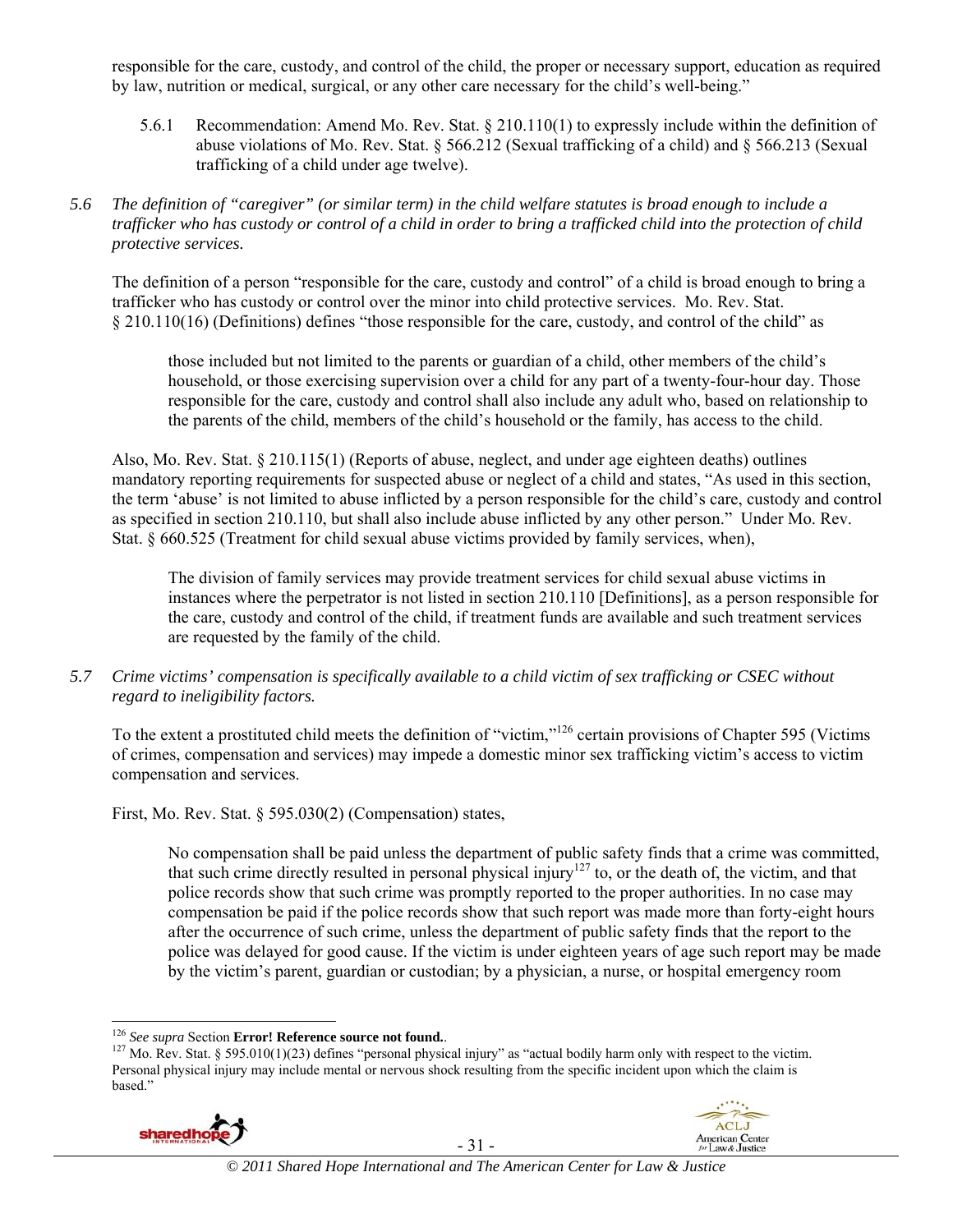In addition to the narrow timeframe for reporting the crime, Mo. Rev. Stat. § 595.025(2) (Claims, filing and hearing) requires that "[a] claim shall be filed not later than two years after the occurrence of the crime or the discovery of the crime upon which it is based."

Second, cooperation with law enforcement is required, unless good cause is shown. Mo. Rev. Stat. § 595.015(6) (Compensation claims) provides, "The claimant, victim or dependent shall cooperate with law enforcement officials in the apprehension and prosecution of the offender in order to be eligible, or the department has found that the failure to cooperate was for good cause."

Third, compensation may be limited or eliminated if the department determines that the injury arose from the consent of the victim. Mo. Rev. Stat. § 595.035(3) (Award standards to be established) provides, "In determining the amount of compensation payable, the department of public safety shall determine whether, because of the victim's consent, provocation, incitement or negligence, the victim contributed to the infliction of the victim's injury or death, and shall reduce the amount of the compensation or deny the claim altogether."

5.7.1 Recommendation: Amend Mo. Rev. Stat. § 595.035 (Award standards to be established) to specifically provide that consent by a trafficked minor may not be considered in determining the minor's eligibility for victim compensation.

#### *5.8 Victim-friendly procedures and protections are provided in the trial process for minors under 18.*

Mo. Rev. Stat. § 566.223(1) (Federal Trafficking Victims Protection Act of 2000 to apply, when) provides,

Any individual who is alleging that a violation of sections 566.200 to 566.221 [including sexual trafficking of a child and sexual trafficking of a child under 12] has occurred against his or her person shall be afforded the rights and protections provided in the federal Trafficking Victims Protection Act of 2000, Public Law 106-386, as amended.<sup>128</sup>

Mo. Rev. Stat. § 491.710 (Hearings involving child witnesses) promotes speedy proceedings in cases involving a child victim witness, stating,

In all criminal cases and juvenile court hearings under chapter 211, involving a child victim or witness, as defined in section 491.678<sup>129</sup> or 491.696,<sup>130</sup> the court shall give docket priority. The court and the prosecuting or circuit attorney shall take appropriate action to insure a speedy trial in order to minimize the length of time the child must endure the stress of his or her involvement in the proceeding. In ruling on any motion or other request for a delay or continuance of proceedings, the court shall consider and give weight to any adverse impact the delay or continuance may have on the well-being of a child victim or witness.

Mo. Rev. Stat. § 491.015 (Prosecuting witness in certain cases not to be interrogated as to prior sexual conduct) seeks to protect sexual offense victim witnesses from cross-examination regarding prior sexual conduct. Mo. Rev. Stat. § 491.015(1), (2) states,

. .

<sup>&</sup>lt;sup>130</sup> Mo. Rev. Stat. § 491.696 (Child defined) defines "child" as " a person seventeen years of age or under who is the alleged victim of sexual abuse, physical abuse, or neglect as such terms are defined in section 210.110."





<sup>&</sup>lt;sup>128</sup> See supra note 34.

<sup>&</sup>lt;sup>129</sup> Mo. Rev. Stat. § 491.678 (Child defined) defines "child" as "a person under seventeen years of age who is the alleged victim in any criminal prosecution under chapter 565 [Offenses against the person], 566 [Sexual offenses] or 568 [Offenses against the family]."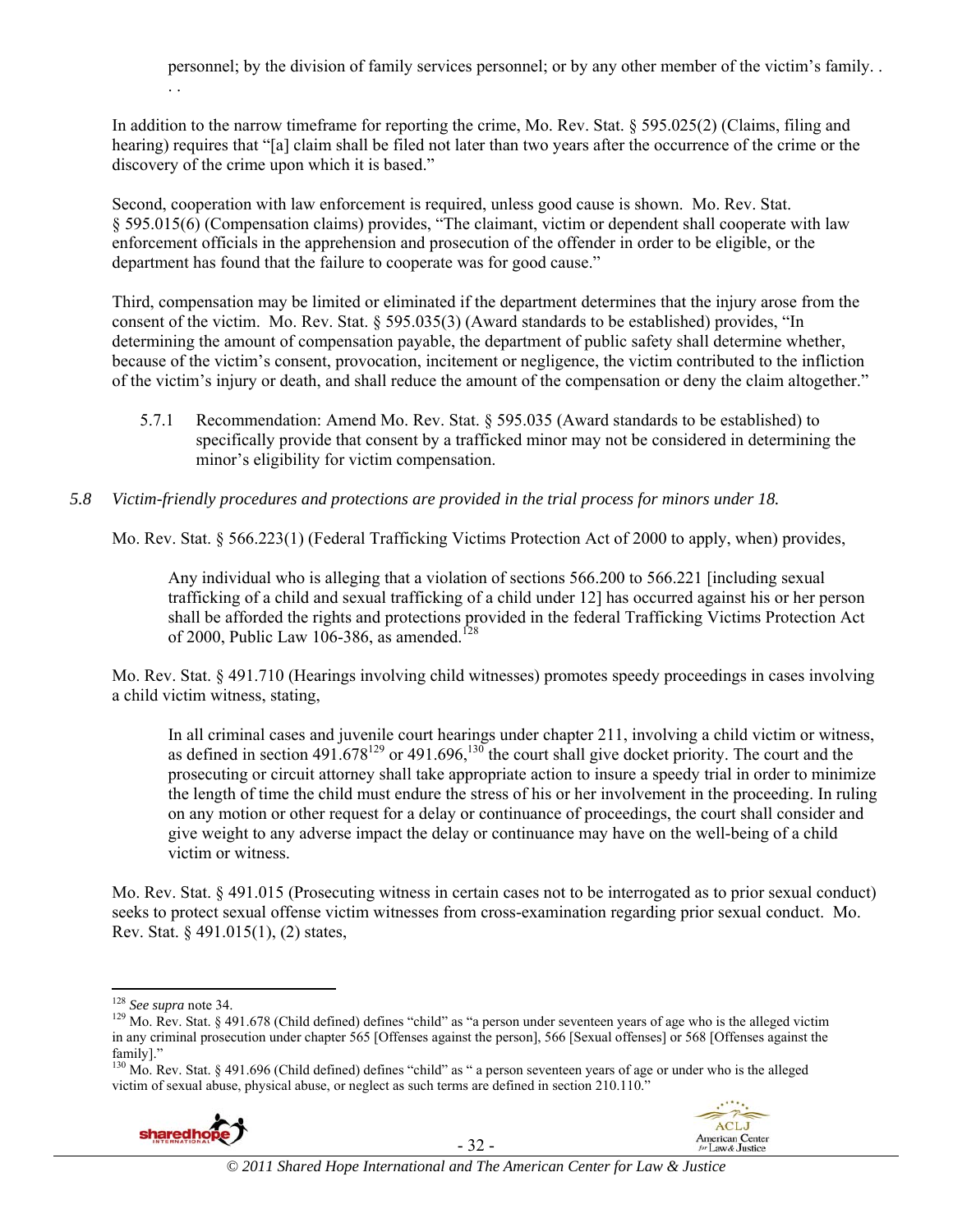1. In prosecutions under chapter 566 [Sexual offenses], or prosecutions related to sexual conduct under chapter 568 [Offenses against the family], opinion and reputation evidence of the complaining witness' prior sexual conduct is inadmissible; evidence of specific instances of the complaining witness' prior sexual conduct or the absence of such instances or conduct is inadmissible, except where such specific instances are:

(1) Evidence of the sexual conduct of the complaining witness with the defendant to prove consent where consent is a defense to the alleged crime and the evidence is reasonably contemporaneous with the date of the alleged crime; or

(2) Evidence of specific instances of sexual activity showing alternative source or origin of semen, pregnancy or disease;

(3) Evidence of immediate surrounding circumstances of the alleged crime; or

(4) Evidence relating to the previous chastity of the complaining witness in cases, where, by statute, previously chaste character is required to be proved by the prosecution.

2. Evidence of the sexual conduct of the complaining witness offered under this section is admissible to the extent that the court finds the evidence relevant to a material fact or issue.

Mo. Rev. Stat. § 491.075(1) (Statement of child under fourteen admissible, when) provides,

A statement made by a child under the age of fourteen relating to an offense under chapter 565 [Offenses against the person], 566 [Sexual offenses], 568 [Offenses against the family] or 573 [Pornography and related offenses], performed with or on a child by another, not otherwise admissible by statute or court rule, is admissible in evidence in criminal proceedings in the courts of this state as substantive evidence to prove the truth of the matter asserted if:

(1) The court finds, in a hearing conducted outside the presence of the jury that the time, content and circumstances of the statement provide sufficient indicia of reliability; and

- (2) (a) The child testifies at the proceedings; or
	- (b) The child is unavailable as a witness; or

(c) The child is otherwise physically available as a witness but the court finds that the significant emotional or psychological trauma which would result from testifying in the personal presence of the defendant makes the child unavailable as a witness at the time of the criminal proceeding.

In addition, such a statement when the child is a victim of the above offenses "is sufficient corroboration of a statement, admission or confession regardless of whether or not the child is available to testify regarding the offense." Mo. Rev. Stat. § 491.075(2).

Protection of a child witness from additional trauma in the trial process is provided pursuant to Mo. Rev. Stat. § 491.680 (Court may order video recording of alleged child victim), which states,

1. In any criminal prosecution under the provisions of chapter 565 [Offenses against the person], 566 or 568 involving an alleged child victim, upon the motion of the prosecuting attorney, the court may order that an in-camera videotaped deposition of the testimony of the alleged child victim be made for use as substantive evidence at preliminary hearings and at trial.

2. If the court finds, at a hearing, that significant emotional or psychological trauma to the child which would result from testifying in the personal presence of the defendant exists, which makes the child unavailable as a witness at the time of the preliminary hearing or trial, the court shall order that an incamera videotaped deposition of the testimony of the alleged child victim be made for use as substantive evidence at the preliminary hearings and at trial. Such recording shall be retained by the prosecuting attorney and shall be admissible in lieu of the child's personal appearance and testimony at preliminary hearings and at trial, conflicting provisions of section 544.270 notwithstanding. A transcript of such testimony shall be made as soon as possible after the completion of such deposition and shall be provided to the defendant together with all other discoverable materials.



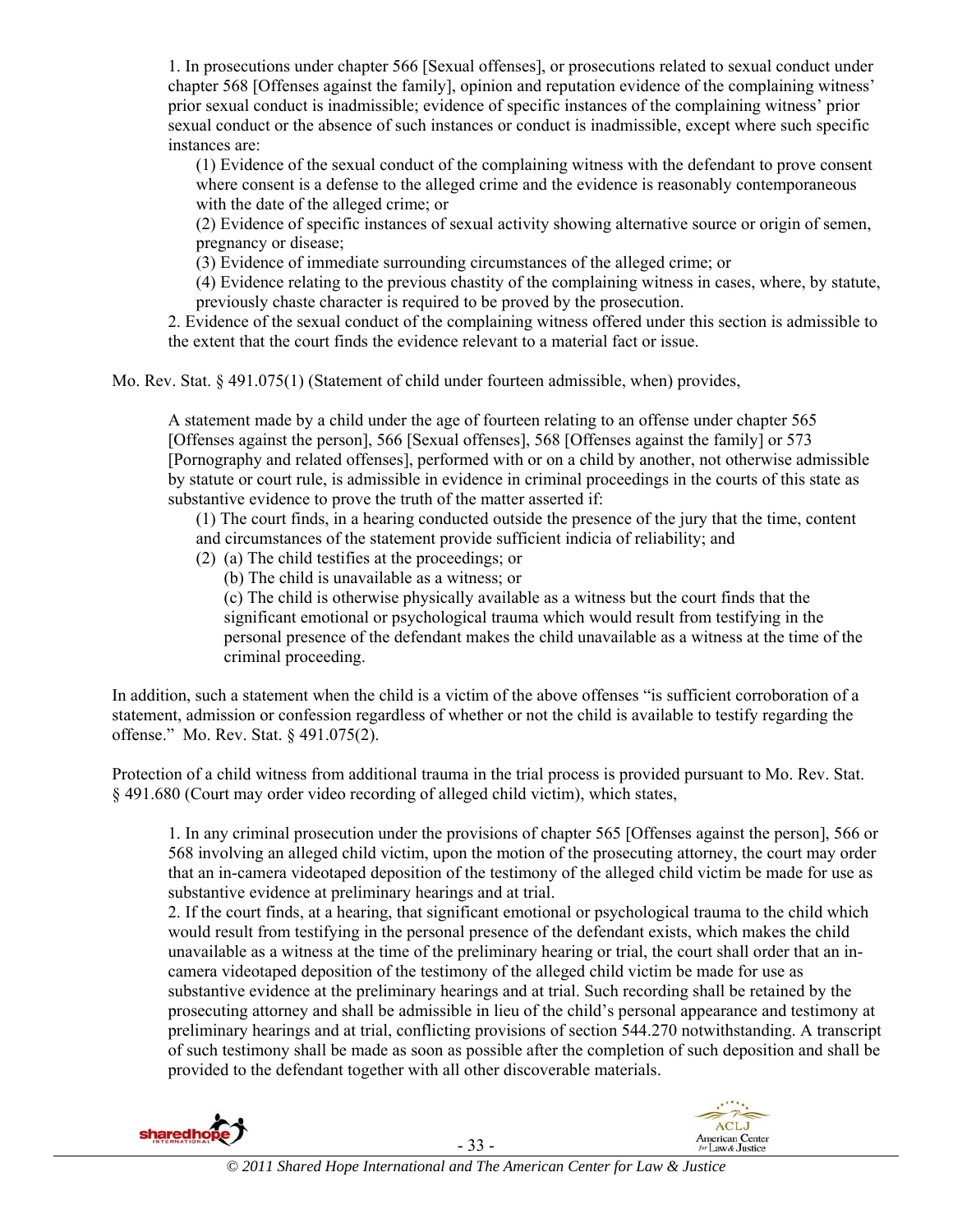3. Upon a finding of trauma as provided for in subsection 2 of this statute, the court may also exclude the defendant from the videotape deposition proceedings in which the child is to testify. Where any such order of exclusion is entered, the child shall not be excused as a witness until the defendant has had a reasonable opportunity to review the videotape deposition in private with his counsel and to consult with his counsel; and until his counsel has been afforded the opportunity to cross-examine the child following such review and consultation.

 $\ldots$ <sup>131</sup>

Mo. Rev. Stat. § 491.685(1) (Defendant may be excluded from child victim deposition proceedings, when) also provides, "On motion of the prosecuting attorney, the court may exclude the defendant from any or all deposition proceedings at which the child is to testify," so long as the defendant is able to review the videotape with his attorney and his attorney has the opportunity to cross-examine the child after that review. Pursuant to Mo. Rev. Stat. § 491.685(2), "The court may also order, on motion of the prosecuting attorney, during all predeposition procedures, recesses, and post-deposition matters that the child be sequestered from the view and presence of the defendant."

Pursuant to Mo. Rev. Stat. § 492.304(1) (Visual and aural recordings of child under fourteen admissible, when), "In addition to the admissibility of a statement under the provisions of section 492.303, the visual and aural recording of a verbal or nonverbal statement of a child when under the age of fourteen who is alleged to be a victim of an offense under the provisions of chapter 565 [Offenses against the person], 566 [Sexual offenses] or 568 [Offenses against the family], is admissible into evidence if" the requirements of the statute are met.

However, pursuant to Mo. Rev. Stat. § 492.304(2), (3).

If the child does not testify at the proceeding, the visual and aural recording of a verbal or nonverbal statement of the child shall not be admissible under this section unless the recording qualifies for admission under section 491.075. . . . If the visual and aural recording of a verbal or nonverbal<sup>132</sup> statement of a child is admissible under this section and the child testifies at the proceeding, it shall be admissible in addition to the testimony of the child at the proceeding whether or not it repeats or duplicates the child's testimony.

Pursuant to Mo. Rev. Stat. § 595.209(1)(1)–(6), (11) (Rights of victims and witnesses), victims of dangerous felonies<sup>133</sup> or attempts to commit dangerous felonies are entitled to certain rights, upon written request, including the right to be informed about the crime, the filing of charges, trial dates, all other hearing dates, the status of the case, availability of victim compensation, availability of restitution, any release or escape of the offender from confinement, and the availability of videotape statements in lieu of court appearance. Such

the felonies of . . . attempted forcible rape if physical injury results, attempted forcible sodomy if physical injury results, forcible rape, forcible sodomy, kidnapping, . . . statutory rape in the first degree when the victim is a child less than twelve years of age at the time of the commission of the act giving rise to the offense, statutory sodomy in the first degree when the victim is a child less than twelve years of age at the time of the commission of the act giving rise to the offense, and, abuse of a child pursuant to subdivision (2) of subsection 3 of section 568.060 [Abuse of child], child kidnapping, and parental kidnapping committed by detaining or concealing the whereabouts of the child for not less than one hundred twenty days under section 565.153.





 <sup>131</sup> However, Mo. Rev. Stat. § § 491.690 (Provisions of sections 491.675 to 491.693 not to apply where defendant has waived right to counsel—exceptions) provides that "[w]here a defendant has waived the right to counsel and elected to represent himself, the provisions of sections 491.675 to 491.693 shall not apply, except in the discretion of the court, under such rules, procedures and restrictions as the court may, in the interests of justice, impose."

<sup>132</sup> Mo. Rev. Stat. § 492.304.2 provides, "As used in this section, a nonverbal statement shall be defined as any demonstration of the child by his or her actions, facial expressions, demonstrations with a doll or other visual aid whether or not this demonstration is accompanied by words."

 $133$  Mo. Rev. Stat. § 556.061(8) (Code definitions) defines "dangerous felony" as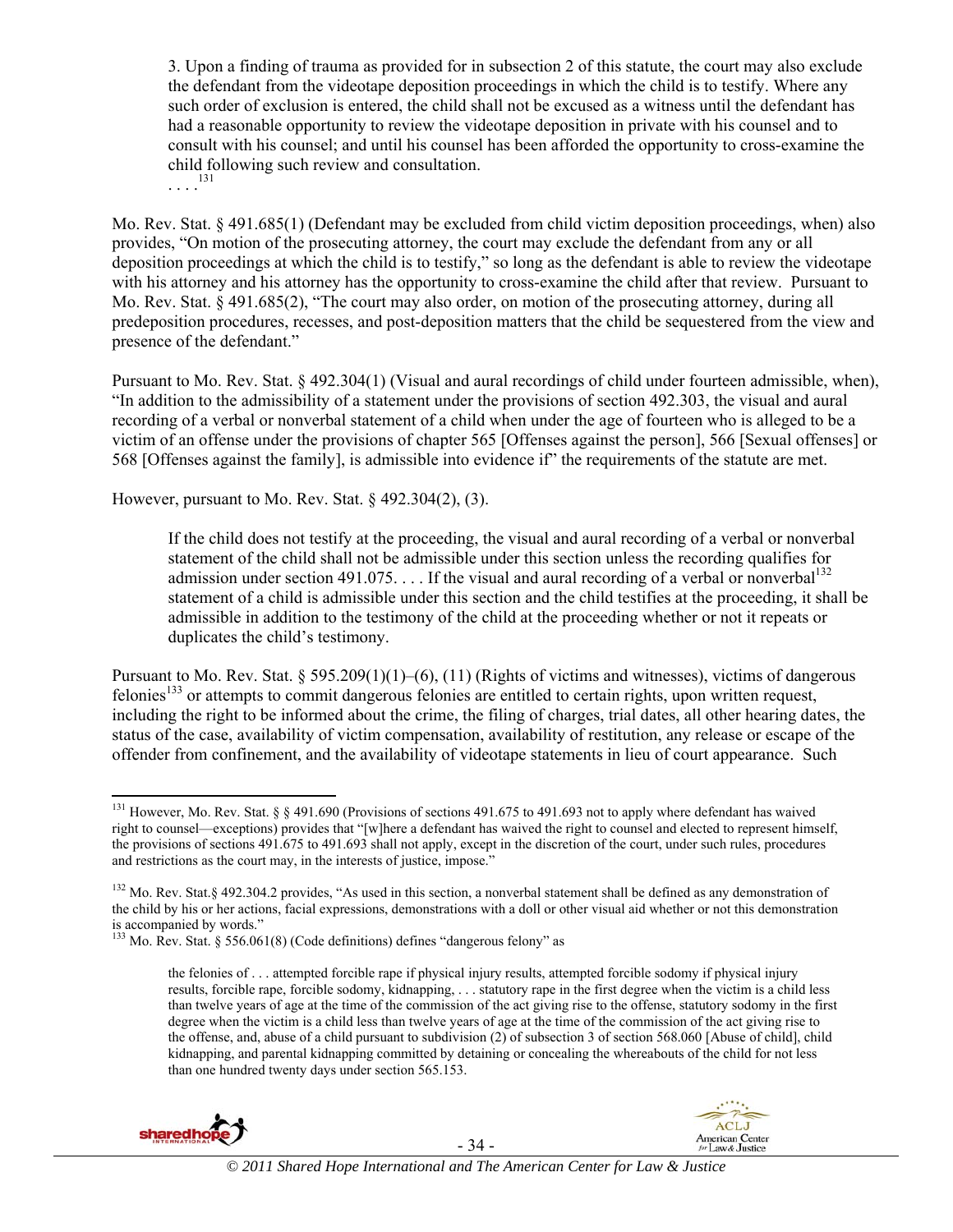victims also have "the right to reasonable protection from the defendant or any person acting on behalf of the defendant from harm and threats of harm arising out of their cooperation with law enforcement and prosecution efforts." Mo. Rev. Stat. § 595.209(1)(9).

Lastly, Mo. Rev. Stat. § 210.160(1) (Guardian ad litem) requires a guardian ad litem to be appointed to represent the interests of an abused or neglected child subject to the proceedings as set out in the statute. In addition, "The court may designate volunteer advocates, who may or may not be attorneys licensed to practice law, to assist in the performance of the guardian ad litem duties for the court." Mo. Rev. Stat. § 210.160(5).

*5.9 Expungement or sealing of juvenile arrest or criminal records resulting from arrests or adjudications for prostitution-related offenses committed as a result of, or in the course of, the commercial sexual exploitation of a minor is available within a reasonable time after turning 18.* 

Mo. Rev. Stat. § 211.151(3) (Places of detention—photographing and fingerprinting, restrictions) provides in part,

A child taken into custody as a victim of abuse or neglect or as a status offender pursuant to subdivision  $(1)^{134}$  or  $(2)^{135}$  of subsection 1 of section 211.031 or for an offense that would be considered a misdemeanor if committed by an adult may be fingerprinted or photographed with the consent of the juvenile judge. Records of a child who has been fingerprinted and photographed after being taken into custody shall be closed records . . . .

These records may be expunged pursuant to Mo. Rev. Stat. §§ 610.122 [Arrest record expunged, requirements] to 610.126 [Expungement does not deem arrest invalid—department of revenue may retain records necessary for administrative actions on driver's license—power to close or expunge record, limitation] except "[i]f a petition has not been filed within thirty days of the date that the child was taken into custody; and if a petition for the child has not been filed within one year of the date the child was taken into custody."

*5.10 Victim restitution and civil remedies are authorized by law for minor victims of sex trafficking or CSEC.* 

Mandatory restitution is provided to trafficking victims under Mo. Rev. Stat. § 566.218 (Restitution required for certain offenders),  $^{136}$  which provides,

[A] court sentencing a defendant convicted of violating the provisions of section . . . 566.212 [Sexual trafficking of a child], or 566.213 [Sexual trafficking of a child under age twelve] shall order the defendant to pay restitution to the victim of the offense regardless of whether the defendant is sentenced to a term of imprisonment or probation. The minimum restitution ordered by the court shall be in the amount determined by the court necessary to compensate the victim for the value of the victim's labor and/or for the mental and physical rehabilitation of the victim and any child of the victim.

In addition to restitution, trafficking victims may pursue a civil action against traffickers and facilitators. Mo. Rev. Stat. § 566.223(6) (Federal Trafficking Victims Protection Act of 2000 to apply, when) provides that "[a] victim of trafficking may bring a civil action against a person or persons who plead guilty to or are found guilty of a violation of section . . . 566.212 , or 566.213, to recover the actual damages sustained by the victim, court costs, including reasonable attorney's fees, and punitive damages, when determined to be appropriate by the court." Furthermore, Mo. Rev. Stat. § 566.223(7) permits the attorney general to

bring a civil action, in the circuit court in which the victim of trafficking was found, to recover from any person or entity that benefits, financially or by receiving anything of value, from violations of

<sup>134</sup> *See supra* note 120. 135 *See supra* note 122. 136 *See supra* note 53.



 $ACL$ American Center<br>for Law & Justice

<sup>&</sup>lt;sup>134</sup> See supra note 120.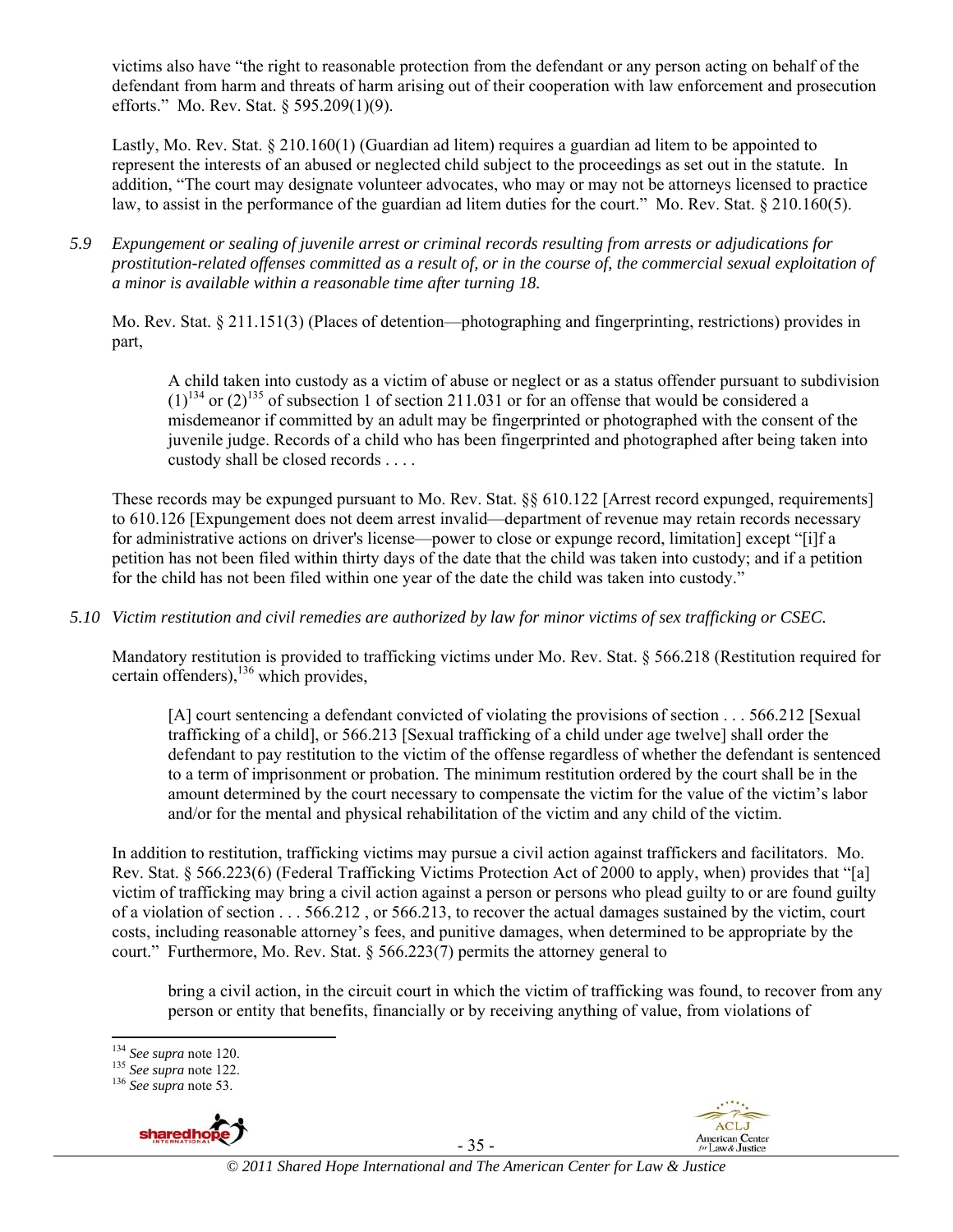section . . . 566.212 , or 566.213, a civil penalty of not more than fifty thousand dollars for each violation . . . and injunctive and other equitable relief as the court may, in its discretion, order. The first priority of any money or property collected under such an action shall be to pay restitution to the victims of trafficking on whose behalf the civil action was brought.

*5.11 Statutes of limitations for civil and criminal actions for child sex trafficking or CSEC offenses are eliminated or lengthened sufficiently to allow prosecutors and victims a realistic opportunity to pursue criminal action and legal remedies.* 

Mo. Rev. Stat. § 566.223(6) (Federal Trafficking Victims Protection Act of 2000 to apply, when) states in relevant part that "a civil action against a person or persons who plead guilty to or are found guilty to" the listed trafficking offenses "shall be filed within ten years after of: (1) The final order in the related criminal case; (2) The victim's emancipation from the defendant; or (3) The victim's eighteenth birthday.

Mo. Rev. Stat. § 556.037 (Time limitations for prosecutions for sexual offenses involving a person under eighteen) $137$  states that

Notwithstanding the provisions of section 556.036 [Time limitations], prosecutions for unlawful sexual offenses involving a person eighteen years of age or under must be commenced within thirty years after the victim reaches the age of eighteen unless the prosecutions are for forcible rape, attempted forcible rape, forcible sodomy, kidnapping, or attempted forcible sodomy in which case such prosecutions may be commenced at any time.

The time for minor victims of sex offenses to bring civil actions for injuries resulting from their victimization is extended under Mo. Rev. Stat. § 537.046(2) (Childhood sexual abuse, injury or illness defined—action for damages may be brought, when), which provides,

Any action to recover damages from injury or illness caused by childhood sexual abuse in an action brought pursuant to this section shall be commenced within ten years of the plaintiff attaining the age of twenty-one or within three years of the date the plaintiff discovers, or reasonably should have discovered, that the injury or illness was caused by childhood sexual abuse,<sup>138</sup> whichever later occurs.

 Mo. Rev. Stat. § 537.046(3) further provides that "[t]his section shall apply to any action commenced on or after August 28, 2004, including any action which would have been barred by the application of the statute of limitation applicable prior to that date."

Similarly, Mo. Rev. Stat. § 537.047(2) (Civil action for damages authorized, sexual and pornographic offenses involving a minor—statute of limitations) states that a cause of action<sup>139</sup> "shall be commenced within ten years of the plaintiff attaining the age of twenty-one, or within three years of the date the plaintiff discovers that the injury or illness was caused by the violation of an offense enumerated in subsection 1 of this section, whichever later occurs." Additionally, Mo. Rev. Stat. § 537.047(3) states, "A cause of action under this section may arise only if the violation that caused the injury occurs on or after August 28, 2007."

 $^{138}$  Mo. Rev. Stat. § 537.046(1)(1) defines "childhood sexual abuse" as "any act committed by the defendant against the plaintiff which act occurred when the plaintiff was under the age of eighteen years and which act would have been a violation of section 566.030 [Forcible rape and attempted forcible rape], . . . 566.060 [Forcible sodomy], . . . 566.100 [Sexual abuse] . . . ." 139 Mo. Rev. Stat. § 537.047(1) establishes that the applicable causes of action include when the child or minor was a victim of violations of "sections 573.023 [Sexual exploitation of a minor], 573.025 [Promoting child pornography in the first degree], 573.035 [Promoting child pornography in the second degree], or 573.037 [Possession of child pornography], and who suffers physical or psychological injury or illness as a result of such violation." The statute further clarifies that "psychological injury or illness . . . need not be accompanied by physical injury or illness."





 <sup>137</sup> The text of this statute has been updated to reflect the amendments made by the passage of Senate Bill 54. 2011 Mo. S.B. 54 (96th Gen. Assemb., 1st Reg. Sess.).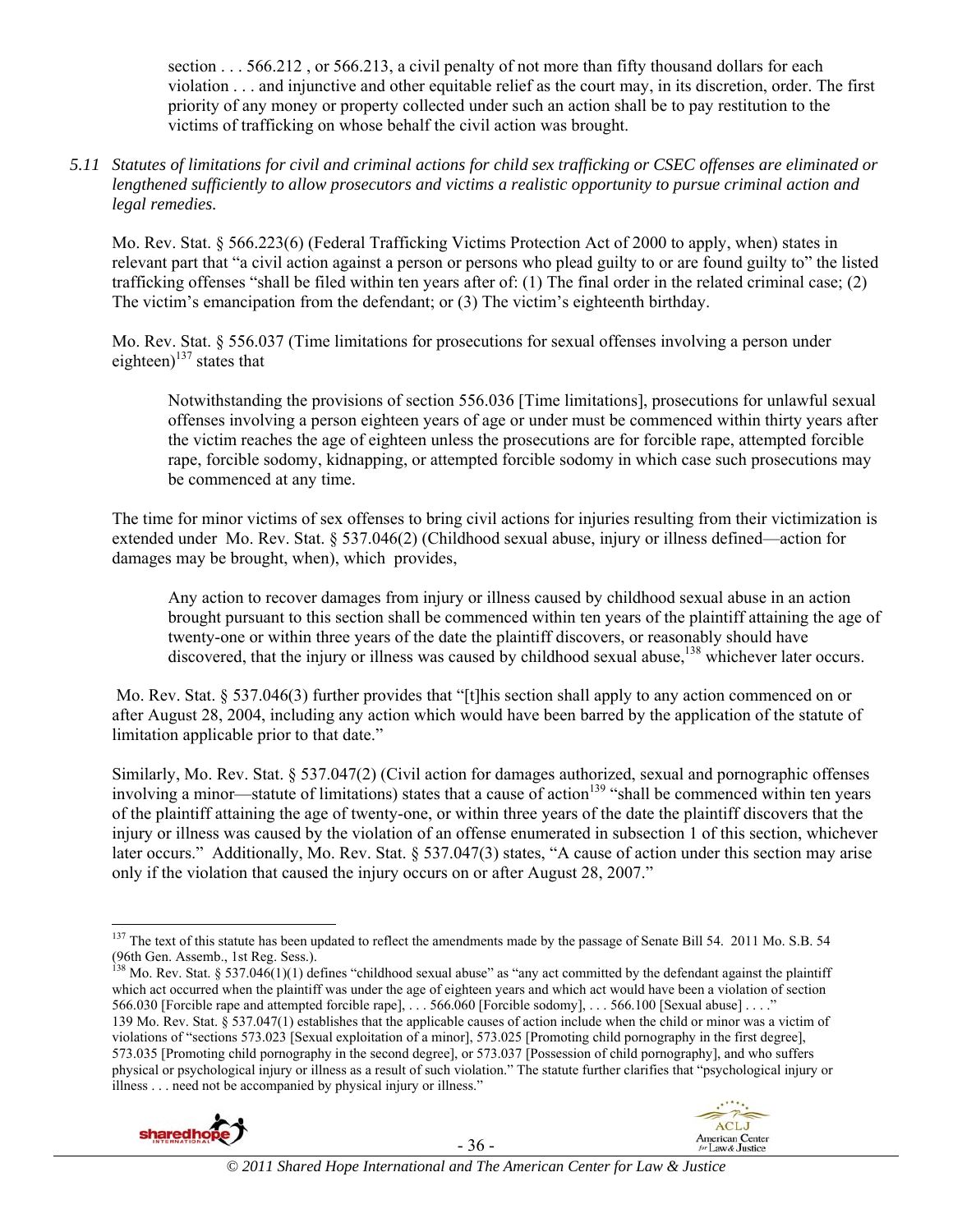Pursuant to Mo. Rev. Stat. § 516.110(3) (What action shall be commenced within ten years), the statute of limitations for civil "[a]ctions for relief, not herein otherwise provided for" is ten years, and Mo. Rev. Stat. § 516.140 (What actions within two years) requires that actions for "assault, battery, false imprisonment," among other listed actions, "shall be brought within two years after the cause accrued."

5.11.1 Recommendation: Amend Mo. Rev. Stat. § 556.037 (Time limitations for prosecutions for sexual offenses involving a person under eighteen) to eliminate the statute of limitations for prosecuting offenses under Mo. Rev. Stat. § 566.212 (Sexual trafficking of a child) and § 566.213 (Sexual trafficking of a child under age twelve).

# **Framework Issue 6: Criminal justice tools for investigation and prosecutions**

# *Legal Components:*

- *6.1 Training on human trafficking and domestic minor sex trafficking for law enforcement is statutorily mandated.*
- *6.2 Single party consent to audiotaping is permitted in law enforcement investigations.*
- *6.3 Domestic minor sex trafficking investigations may use wiretapping to investigate the crime.*
- *6.4 Using a law enforcement decoy posing as a minor to investigate buying or selling of commercial sex acts is not a defense to soliciting, purchasing, or selling sex with a minor.*
- *6.5 Using the Internet to investigate buyers and traffickers is a permissible investigative technique.*
- *6.6 Law enforcement and child welfare agencies are mandated to promptly report missing and recovered children. \_\_\_\_\_\_\_\_\_\_\_\_\_\_\_\_\_\_\_\_\_\_\_\_\_\_\_\_\_\_\_\_\_\_\_\_\_\_\_\_\_\_\_\_\_\_\_\_\_\_\_\_\_\_\_\_\_\_\_\_\_\_\_\_\_\_\_\_\_\_\_\_\_\_\_\_\_\_\_\_\_\_\_\_\_\_\_\_\_\_\_\_\_\_*

# *Legal Analysis:*

*6.1 Training on human trafficking and domestic minor sex trafficking for law enforcement is statutorily mandated.*

Mo. Rev. Stat. § 566.223(3) (Federal Trafficking Victims Protection Act of 2000 to apply, when)<sup>140</sup> authorizes, but does not require, training programs for law enforcement on human trafficking. Mo. Rev. Stat. § 566.223(3) provides,

The department of public safety is authorized to establish procedures for identifying victims of trafficking under sections 566.200 to 566.223. The department may establish training programs as well as standard protocols for appropriate agencies to educate officials and employees on state statutes and federal laws regulating human trafficking and with the identification and assistance of victims of human trafficking. Such agencies may include but not be limited to state employees and contractors, including the children's division of the department of social services, juvenile courts, state law enforcement agencies, health care professionals, and runaway and homeless youth shelter administrators.

- 6.1.1 Recommendation: Amend Mo. Rev. Stat. § 566.223(3) to make training on minor sex trafficking statutes mandatory for law enforcement.
- *6.2 Single party consent to audiotaping is permitted in law enforcement investigations.*

Mo. Rev. Stat. § 542.402 (Penalty for illegal wiretapping, permitted activities) specifically provides an exception for law enforcement officers and their agents wearing a listening device in undercover operations. Mo. Rev. Stat. § 542.402(1)(2) makes it a Class D felony if a person, unless an exception exists,

[k]nowingly uses, endeavors to use, or procures any other person to use or endeavor to use any electronic, mechanical, or other device to intercept any oral communication when such device transmits

<sup>140</sup> *See supra* note 54.





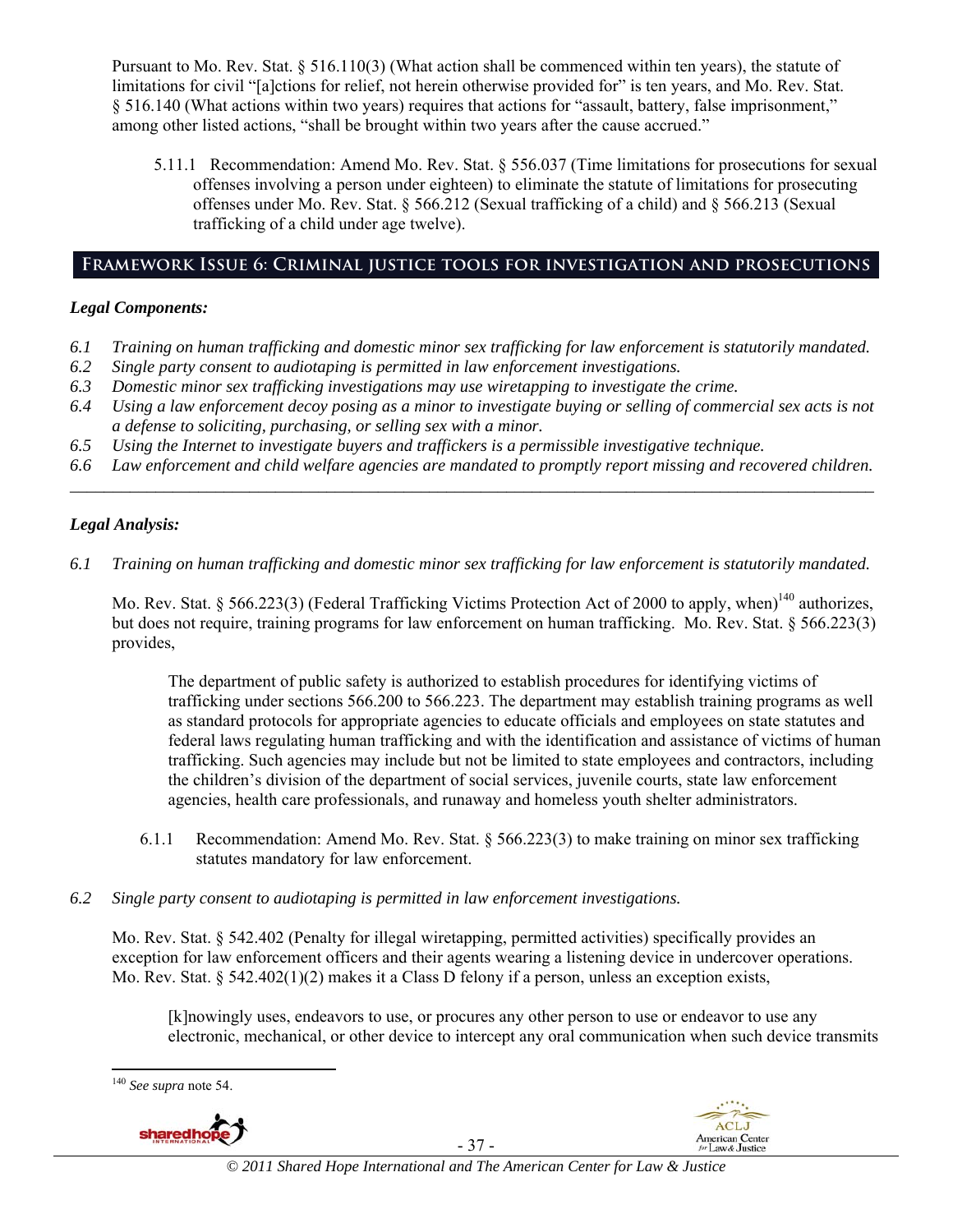communications by radio or interferes with the transmission of such communication; provided, however, that nothing in sections 542.400 to 542.422 shall be construed to prohibit the use by law enforcement officers of body microphones and transmitters in undercover investigations for the acquisition of evidence and the protection of law enforcement officers and others working under their direction in such investigations.

In addition, Mo. Rev. Stat. § 542.402(2)(2) and (3) permit single party consent to audiotaping. Mo. Rev. Stat. § 542.402(2)(2) provides that it is not unlawful "[f]or a person acting under law to intercept a wire or oral communication, where such person is a party to the communication or where one of the parties to the communication has given prior consent to such interception." Mo. Rev. Stat. § 542.402(2)(3) provides that it is not unlawful

[f]or a person not acting under law to intercept a wire communication where such person is a party to the communication or where one of the parties to the communication has given prior consent to such interception unless such communication is intercepted for the purpose of committing any criminal or tortious act.

# *6.3 Domestic minor sex trafficking investigations may use wiretapping to investigate the crime.*

The exception in Mo. Rev. Stat. § 542.404 (Application for an order—authorization by attorney general approval by judge, probable cause required) to the prohibition on wiretapping in Mo. Rev. Stat. § 542.402 (Penalty for illegal wiretapping, permitted activities) does not apply to investigations of minor sex trafficking. Mo. Rev. Stat. § 542.404(1) provides that authorization for interception may be granted,

in conformity with sections 542.400 to 542.422, . . . if there is probable cause to believe that the interception may provide evidence of a felony which involves the manufacture or distribution of a controlled substance . . . or the felony of murder, arson, or kidnapping, or a terrorist threat . . . or any conspiracy to commit any of the foregoing.

- 6.3.1 Recommendation: Amend Mo. Rev. Stat. § 542.404 to include investigations of suspected violations of Mo. Rev. Stat. § 566.212 (Sexual trafficking of a child) and § 566.213 (Sexual trafficking of a child under age twelve) within the exception to the prohibition on wiretapping in Mo. Rev. Stat. § 542.402 (Penalty for illegal wiretapping, permitted activities).
- *6.4 Using a law enforcement decoy posing as a minor to investigate buying or selling of commercial sex acts is not a defense to soliciting, purchasing, or selling sex with a minor.*

Use of a decoy is specifically permitted within the text of two Missouri statutes relating to sex crimes against children. Mo. Rev. Stat. § 566.151(2) (Enticement of a child) and § 566.083(3) (Sexual misconduct involving a child) provide that "[i]t is not an affirmative defense to [a] prosecution for a violation of this section that the other person was a peace officer masquerading as a minor."

- 6.4.1 Recommendation: Amend Mo. Rev. Stat. § 566.212 (Sexual trafficking of a child) and § 566.213 (Sexual trafficking of a child under age twelve) to eliminate the defense that the "minor victim" was actually a law enforcement officer acting as a decoy.
- *6.5 Using the Internet to investigate buyers and traffickers is a permissible investigative technique.*

Pursuant to Mo. Rev. Stat. § 566.083(2) (Sexual misconduct involving a child), "The provisions of this section shall apply regardless of whether the person violates the section in person or via the Internet or other electronic means," and subsection (3) provides that "[i]t is not an affirmative defense to prosecution for a violation of this



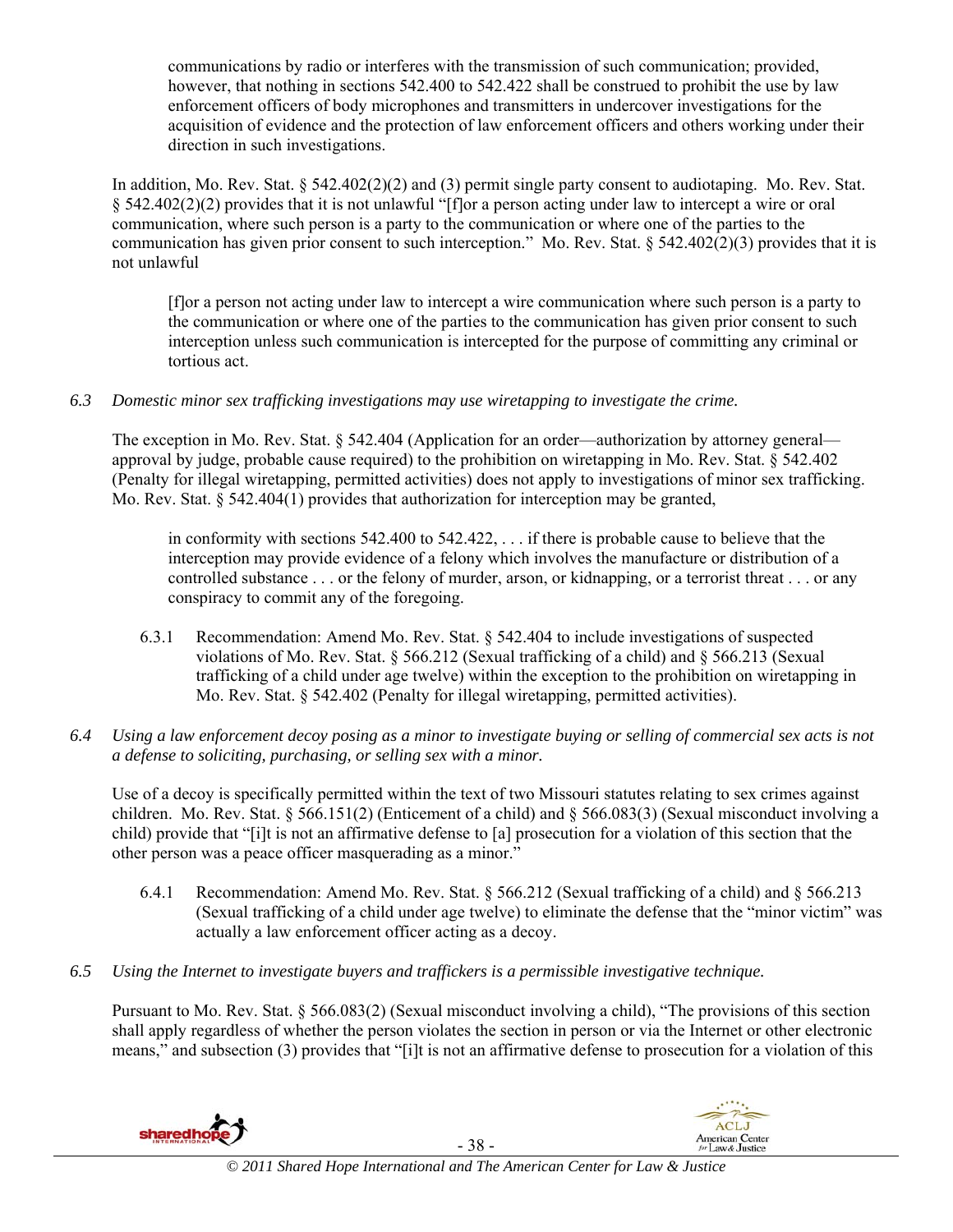section that the other person was a peace officer masquerading as a minor." In addition, Mo. Rev. Stat. § 566.151(1) (Enticement of a child) provides that

[a] person at least twenty-one years of age or older commits the crime of enticement of a child if that person persuades, solicits, coaxes, entices, or lures whether by words, actions or through communication via the Internet or any electronic communication, any person who is less than fifteen years of age for the purpose of engaging in sexual conduct.

This statute also applies regardless of whether the "victim" was actually a law enforcement officer acting as a minor. Mo. Rev. Stat. § 566.151(2).

*6.6 Law enforcement and child welfare agencies are mandated to promptly report missing and recovered children.* 

Mo. Rev. Stat. § 43.402 (Missing persons unit established, duties) provides,

The superintendent of the patrol [Missouri state highway patrol] shall organize a missing persons unit within the patrol, which unit shall be the central repository for this state for information regarding missing persons. The head of this missing person unit shall, with the approval of the superintendent of the patrol, establish the services deemed necessary to aid in the location of missing persons including, but not limited to, the following:

(1) Collecting and disseminating information regarding missing persons in order to assist in locating such persons;

(2) Establishing a system of interstate and intrastate communication of information relating to children determined to be missing by the parent, guardian, or legal custodian of the child, or by a law enforcement agency;

(3) Providing a centralized file for the exchange of information on missing children with appropriate private or federal agencies which serve as national coordinators of missing children incidents;

(4) Assisting in the investigation of reports of missing persons by a uniformed or commissioned member of the patrol.

Mo. Rev. Stat. § 43.403 (Responsibilities of other agencies) provides, "The director of the department of social services, the director of the department of mental health, school districts, and juvenile courts, shall establish appropriate procedures to ensure that all possible instances of missing children are reported to the appropriate law enforcement agency or the highway patrol as required by sections 43.400 [Definitions] to 43.409 [Registrar and school to be notified when missing child is located]." Mo. Rev. Stat. § 43.404 (Parent or guardian may report missing child) provides that "[a]ny parent, guardian, or legal custodian may submit a missing child report to the patrol on any child whose whereabouts are unknown," but the parent shall subsequently notify the agency "when the location of the child reported missing has been determined." Mo. Rev. Stat. § 43.404.

In cases where a missing child is believed to have been abducted,<sup>141</sup> Mo Rev. Stat. § 210.1012(1) (Amber alert system created) establishes "a statewide program called the 'Amber Alert System' . . . to aid in the identification and location of an abducted child." However, Mo Rev. Stat. § 210.1012(6) states that "[p]articipation in an Amber alert system is entirely at the option of local law enforcement agencies and

<sup>(3)</sup> Less than eighteen years of age and at least fourteen years of age and who, if under the age of fourteen, would otherwise be reasonably believed to be a victim of child kidnapping as defined by section 565.115, as determined by local law enforcement.





 <sup>141</sup> Mo Rev. Stat. § 210.1012(2) defines "abducted child" as "a child whose whereabouts are unknown and who is: (1) Less than eighteen years of age and reasonably believed to be the victim of the crime of kidnapping as defined by section 565.110, as determined by local law enforcement;

<sup>(2)</sup> Reasonably believed to be the victim of the crime of child kidnapping as defined by section 565.115, as determined by local law enforcement; or